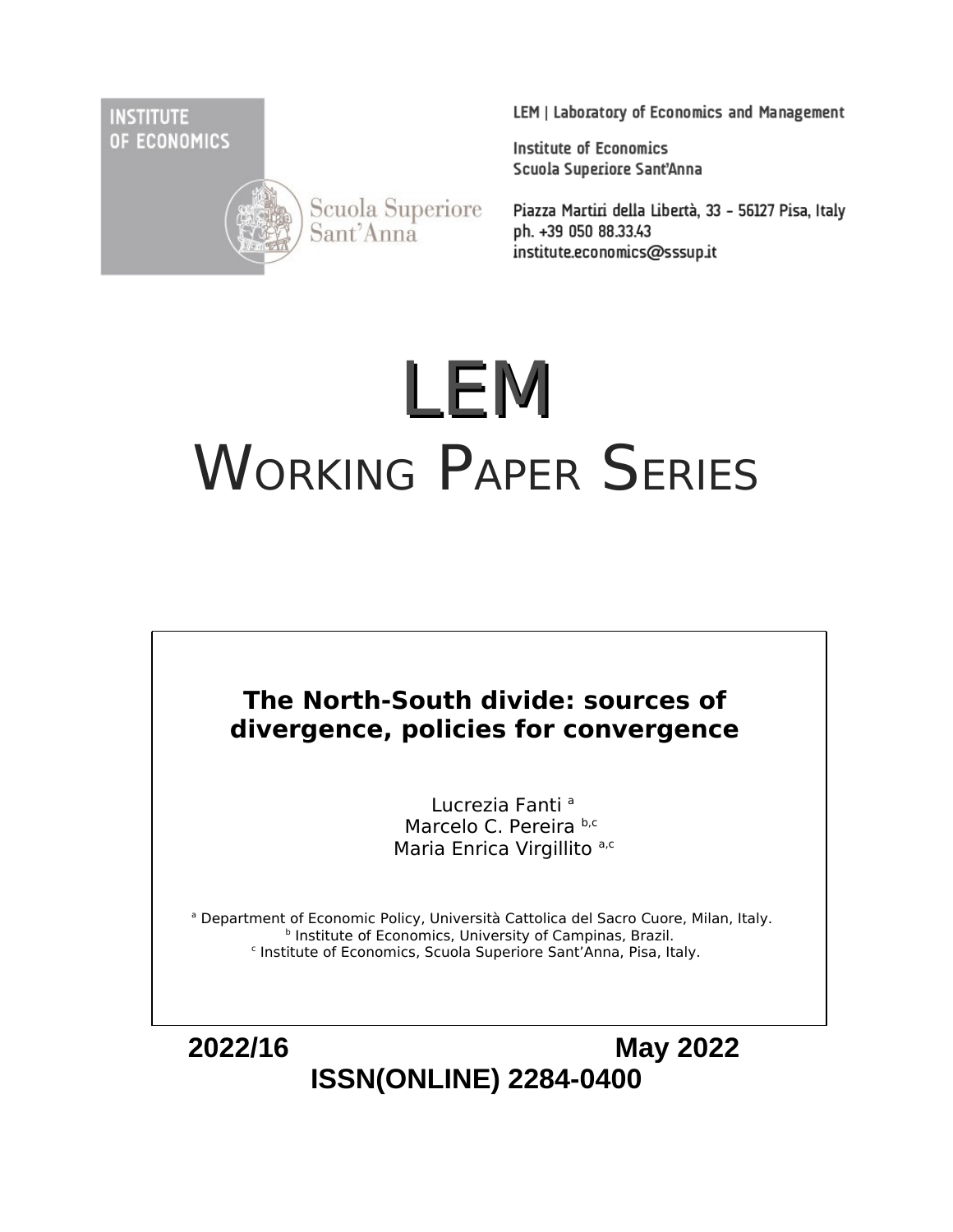# The North-South divide: sources of divergence, policies for convergence\*

Lucrezia Fanti<sup>†1</sup>, Marcelo C. Pereira<sup>‡2,3</sup>, and Maria Enrica Virgillito<sup>§3,1</sup>

<sup>1</sup>Universita' Cattolica del Sacro Cuore <sup>2</sup>University of Campinas <sup>3</sup>Scuola Superiore Sant'Anna

#### **Abstract**

Building upon the labour-augmented K+S modelling framework (Dosi et al., 2010, 2017, 2020), we address the analysis of the North-South divide by means of an agentbased model (ABM) endogenously reproducing divergence between two artificial macro-regions characterized by identical initial conditions in terms of productive and innovation structures, but different labour market organizations. Given the ex-ante initial conditions, we identify the role played by different functioning of the labour markets on the possible divergence across the two regions. We do find that divergences in labour market reverberate into asymmetric productive performance due to negative reinforcing feedback loop dynamics. We then confront alternative policy schemes by showing that investment policies directed at increasing machine renewal and higher substitutionary investment are the most effective in fostering the convergence process.

**JEL classification:** C63, J3 , E24, O1

**Keywords:** Agent-Based Models; Technology Gap; Labour Market

<sup>\*</sup>We thank participants to the EAEPE 2021 conference and the LH seminar series. We gratefully acknowledge support from the Italian Ministry of University and Research (MUR), PRIN 2017 project: "Lost highway: skills, technology and trade in Italian economic growth, 1815-2018" (prot. 2017YLBYZE). – and by Fundação de Amparo à Pesquisa do Estado de São Paulo (FAPESP), process No. 2015/24341-7.

<sup>†</sup>Corresponding author: Department of Economic Policy, Università Cattolica del Sacro Cuore, Via Lodovico Necchi 5, 20123, Milan (Italy). E-mail address: lucrezia.fanti@unicatt.it

<sup>‡</sup> Institute of Economics, University of Campinas, Rua Pitágoras 353, 13083-970, Campinas, SP (Brazil). E-mail address: mcper<at>unicamp.br

<sup>§</sup> Institute of Economics, Scuola Superiore Sant'Anna, Piazza Martiri della Liberta' 33, 56127, Pisa (Italy). E-mail address: m.virgillito<at>santannapisa.it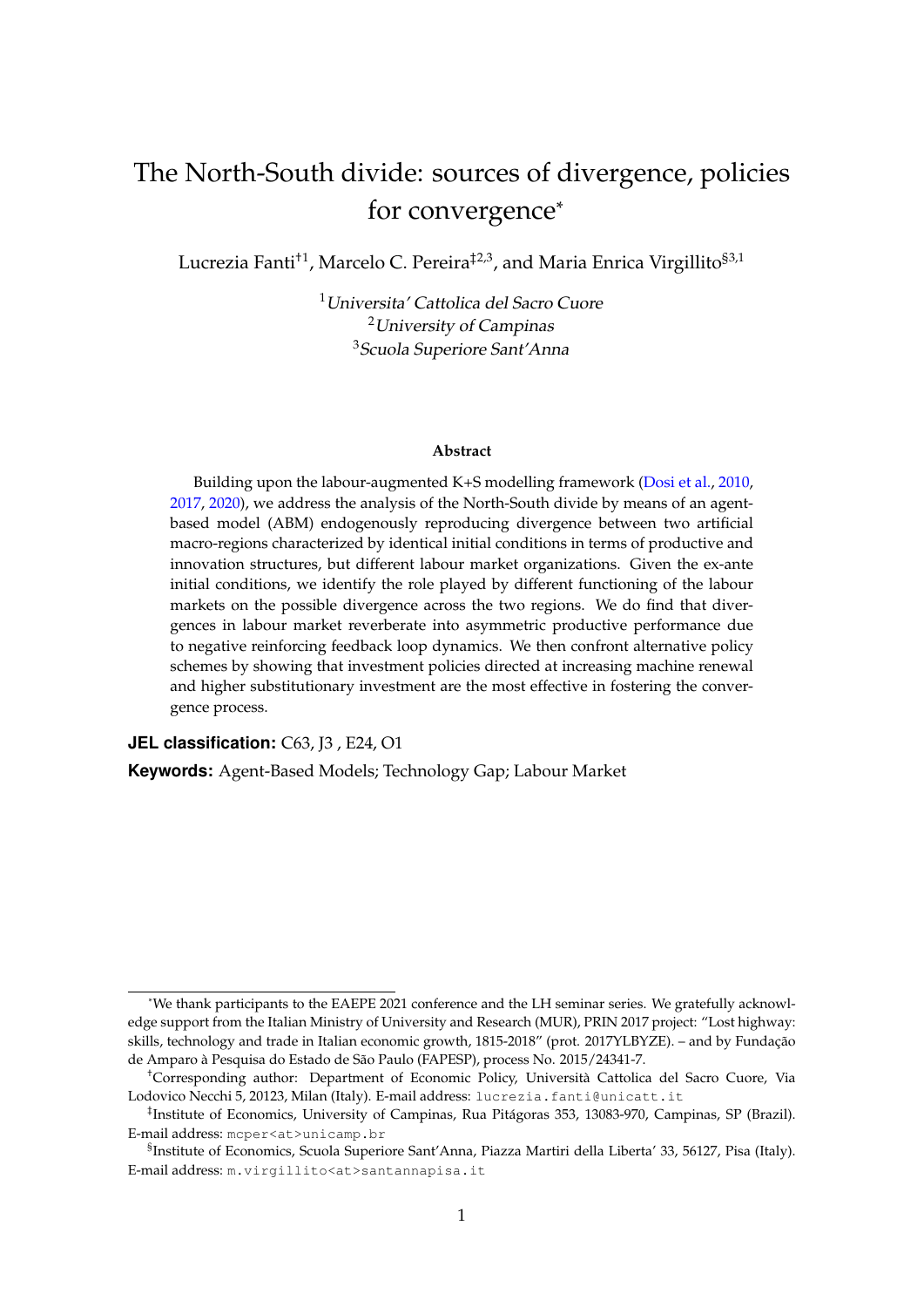## **1 Introduction**

The Italian North-South gap has been a long-lasting phenomenon since country unification, temporarily reduced in the two decades after WWII, the so called Italian 'economic miracle', and then resurged again (Papagni et al., 2021). More recently, the sovereign debt and the pandemic crises have fuelled territorial divides while the gap in the productive structure is crystallising, with the Northern regions responsible for the majority of the production and with rising geographical inequalities. Although being a textbook case, the Italian economy is not the only one characterised by territorial divides: it is the case of the inner versus coastal areas in the US or China, the South versus the North in Great Britain, and historically the West and the East Germany, just to mention a few cases among developed and emerging economies. As such, the analysis of territorial divergences is *per se* a relevant object of investigation.

With reference to the Italian North-South gap, so far, the literature has mostly focused on sources of divergence deriving from asymmetries in productive performance - e.g. per capita GDP - and their negative impact on inequality and regional disparities among Northern and Southern areas (Viesti et al., 2011; Daniele and Malanima, 2014; Felice, 2019). In addition, territorial divides have been usually studied from an empirical stand point, and mostly through historical lenses. In this paper we take an alternative route by drawing on the complexity approach and agent-based models. We focus on a particular source of divergence, that is the different regulation/deregulation of the labour market acting as the first order channel fuelling into, in turns, the productive performance. On the empirical ground, corroborating our modelling choices, although transformations in labour market institutions pertain to the entire Italian economy, concentration of temporary and part-time contracts, reduction in working hours and wage stagnation have been more pronounced in the Southern Italian regions (Cetrulo et al., 2021).

Building upon the labour-augmented Keynes + Schumpeter (K+S) modelling framework (Dosi et al., 2010, 2017, 2020), we address the analysis of the North-South divide by means of an agent-based model (ABM) endogenously reproducing the divergence between two artificial macro-regions characterized by identical initial conditions in terms of productive and innovation structures, but different labour market organizations. The labour market setting of the two regions entails that more stable industrial relations, employment stability and opportunity of wage growth characterise the North, while a weaker, more informal and more volatile labour market characterises the South. Given the ex-ante initial conditions of the two macro-regions, we identify the role played by different functioning of the labour markets on the divergence outcome. We do find that divergences in labour market reverberate into asymmetric productive performance due to negative reinforcing feedback loop dynamics.

After studying the extent to which such divergences might be accounted by propagation effects from the labour market to the productive structure, we compare alternative policy experiments implemented in the South region in order to detect possible patterns of convergence. Such policies include: an investment policy intended to foster higher scrapping of machines, a learning policy directed to increase workers on-the-job skills, a wage policy increasing the indexation of firm-level wage growth to firm-level productivity growth.

According to our results, the investment policy is the most effective strategy to foster convergence, while at the opposite end higher firm-level indexation of wage adjust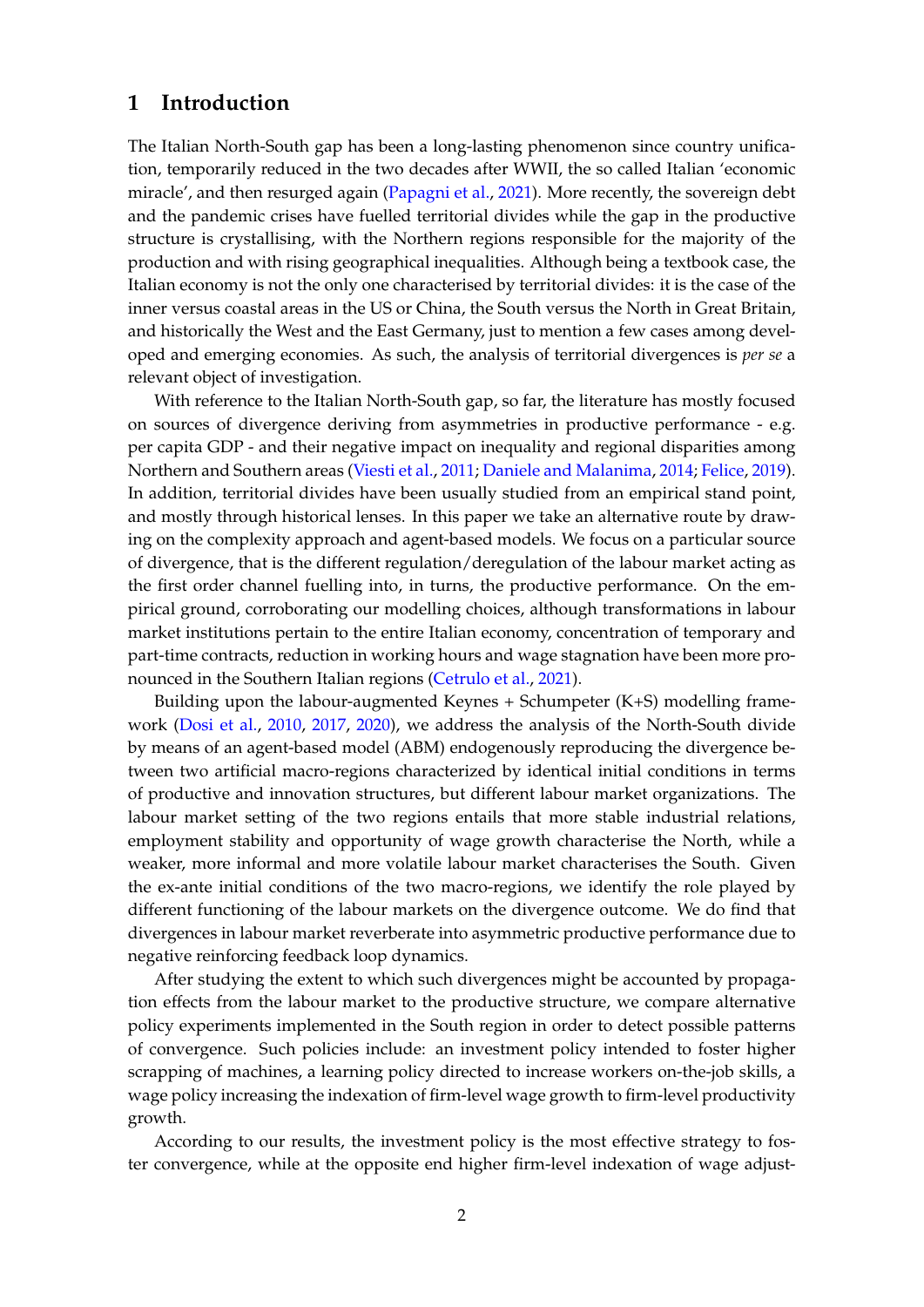ments to idiosyncratic productivity growth, i.e. decentralised wage indexation, do not foster convergence at all. Finally, higher worker learning regimes operate as a selecting device cleansing the market from low-productive firms, by increasing their exit rate. This is confirmed by the results of the productivity decomposition exercise we perform in order to account for the overall, within, between, entry and exit components of productivity growth. The policy exercise highlights the relevance of improving the productivity of capital equipment, and therefore the relevance of investment plans that require to be undertaken in order to increase the overall performance dynamics of Southern areas.

The paper is structured as follows. Section 2 discusses sources of divergence among regions/countries characterised by different development patterns and potential policy strategies to circumvent such divergence. In Section 3 we present our agent-based model. Section 4 shows the diverging structure of our two-region set-up. Finally, in Section 5 we present the results of alternative convergence policies at the macro level; we then decompose the labour productivity growth into within, between, entry, exit, and cross effects to detect which component is more relevant in affecting the overall productivity dynamics. Section 6 concludes the paper.

## **2 North-South divides**

The Section provides a brief literature overview on the possible sources of divergence among countries or regions (Subsection 2.1), and the existing policy strategies for the convergence among areas characterized by different development patterns (Subsection 2.2). Moreover, as we investigate this topic by means of a computational Agent-Based Model (ABM), in Subsection 2.3 we also briefly review the recent contributions proposing multiregion or multi-country set-ups of ABMs.

#### **2.1 Sources of divergence**

The study of divergences across countries and regions is at the core of economic development theories, looking at the heterogeneous macroeconomic and sectoral outcomes determined by the industrialization process (Kuznets, 1955), and their consequences on income distribution, usually characterized by the so called 'inverted U-shape' Kuznets curve (Williamson, 1965). However, persistent divergences and regional divides may follow even after the convergence is reached, therefore presenting an S-shaped rather than an inverted U-shaped pattern (see, among others, Amos Jr, 1988 and Daniele and Malanima, 2014).

Alternative theoretical perspectives have addressed the problem of regional/country divergence: the structuralist approach to North-South gaps analysing asymmetric productive composition, patterns of technological learning and specialisation between advanced and developing economies (Cimoli, 1988; Cimoli and Dosi, 1995; Dosi et al., 2009; Cimoli and Porcile, 2014; Dosi et al., 2021); the 'core-periphery' approach to study asymmetries among member states within the European Monetary Union (EMU) (Storm and Naastepad, 2015; Landesmann et al., 2015; Celi et al., 2019) and more in general uneven development along international value chains (Pavlínek, 2018) drawing from the dependency theory (Prebisch, 1950); the socio-economic divide among regions of (relatively) recently unified countries, such as Italy (Daniele and Malanima, 2011) or Germany (Blum, 2013; Boltho et al., 2018; Blum, 2019).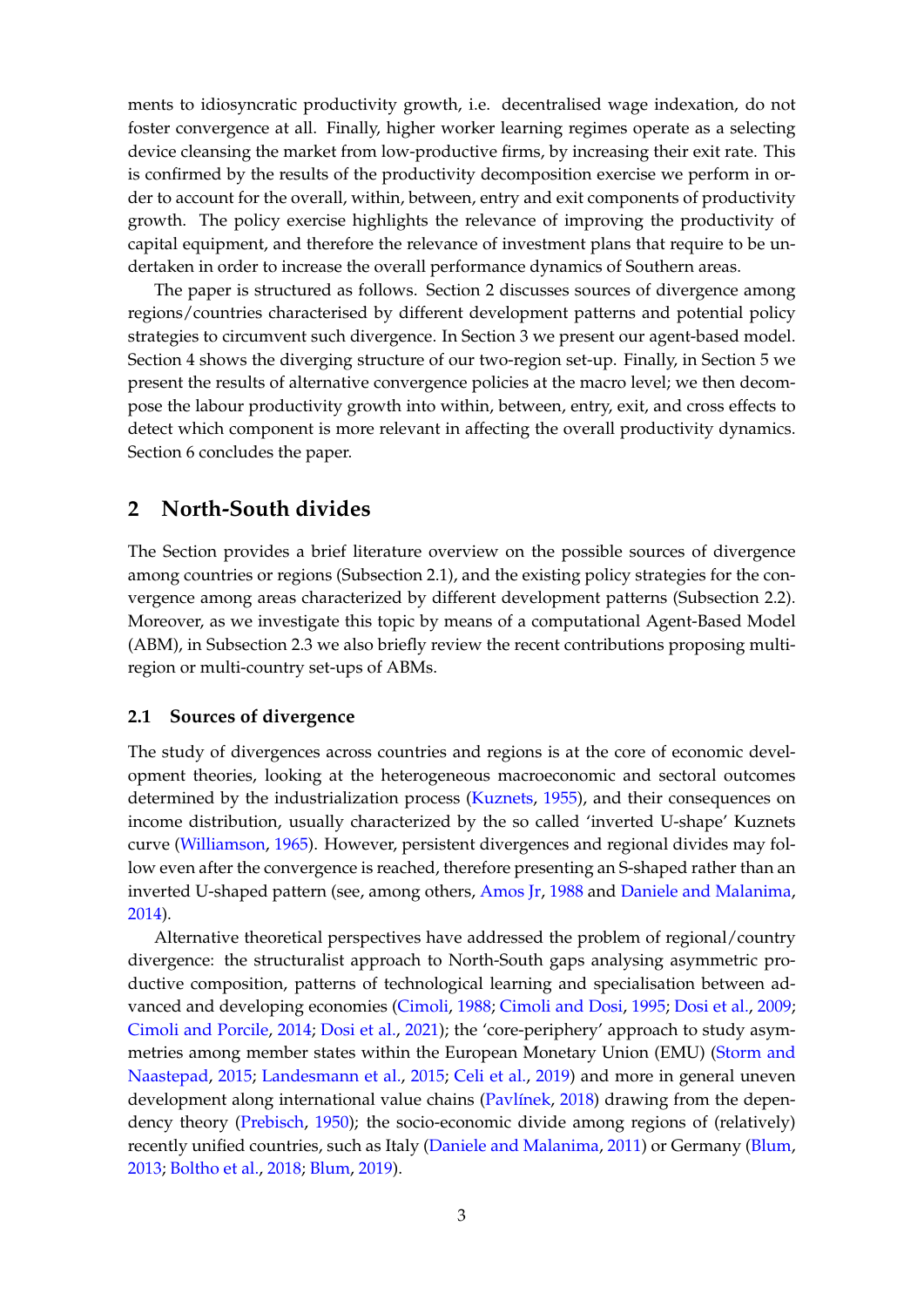The Italian case-study is indeed particularly relevant for the analysis of North-South gaps due to both the weaker economic performance when compared to other European countries from a core-periphery perspective, and the persistence of divergence between North-Centre and Southern areas within the country (Svimez, 2019, 2020), after the relative convergence experienced between the '50 and the '70 (Daniele and Malanima, 2011; Viesti et al., 2011). Since the national unification (1861), the Italian productive fabric has been characterized by strong heterogeneities due to different degrees and paces of industrialization between North/Centre areas and the South (the so-called 'Mezzogiorno'). A crucial role has been also played by the structural change process, with three different phases of modern growth and development identified by economic historians, namely the first phase - from 1861 to the post-World War II - characterized by the intensive sectoral shift from agriculture to manufacturing in the Northern regions - especially in the North-West (the so called "Industrial triangle" covering Milan - Turin - Genoa) - and the slower or inadequate industrialization of the South (Federico and Toniolo, 1991; Fenoaltea, 2005); the second phase of industrialization from developed to developing areas, i.e. from North/Centre to the South, recording an exceptional period of convergence (Paci and Pigliaru, 1997), i.e. the so-called Italian 'economic miracle'('50-'70); the third phase of progressive sectoral shift from manufacturing to service sectors (the so-called 'tertiarization') on the top of heterogeneously developed productive structures, with the concentration of more productive services in the North and widening and amplifying the persistent North-South gap (Capasso et al., 2008; Daniele and Malanima, 2011).

The deep roots of such divide indeed trace back to the post-unification period but reverberate until recent economic downturns. The severity of the intertwined crises experienced by the Italian economy during the last decades (Felice et al., 2019) - i.e. the productivity slowdown, the fiscal crisis, the Great Recession, and last the pandemic-induced crisis - have been strengthened by the institutional set-up, the weak investment in research and innovation, the lack of strategic planning and the abandonment of any industrial policy or policy of industrial upgrading (Felice et al., 2019; Dosi et al., 2020, 2021).

So far, the literature has mainly focused on the divergences in productive performance, e.g. per capita GDP, and their negative impact on inequality and regional disparities among Northern and Southern areas (Viesti et al., 2011; Daniele and Malanima, 2014). However, a less investigated channel of divergence is the one going in the opposite direction, that is from asymmetries in the labour market and inequality towards asymmetries in productive performance. On this ground, Svimez (2019) discusses how the increasing trend of socio-economic inequalities, together with the relatively higher poverty risk and the weaker general working conditions have marked the Southern regions during the last twenty years. Indeed, these areas recorded a higher share of working poors over the total workforce (26.6%) and a higher and increasing school dropout rate (18.8%) as compared to the Center and the North (11.7%). In addition, gender asymmetries are by far stronger and deeper. Cetrulo et al. (2021) highlight how the divergence in the Italian labour market across geographical areas is indeed a stylized fact characterising the last thirty-five years. Notably, the year in which the first flexibilization reform (*Legge Treu*) has been introduced represents a turning point for the territorial divergence. This occurs as a result of the progressive use of temporary and part-time contracts in the Southern regions, reducing the labour activity and the overall individual working time, and therefore the weekly wage. In addition, the job shares, intended as capacity to create new job de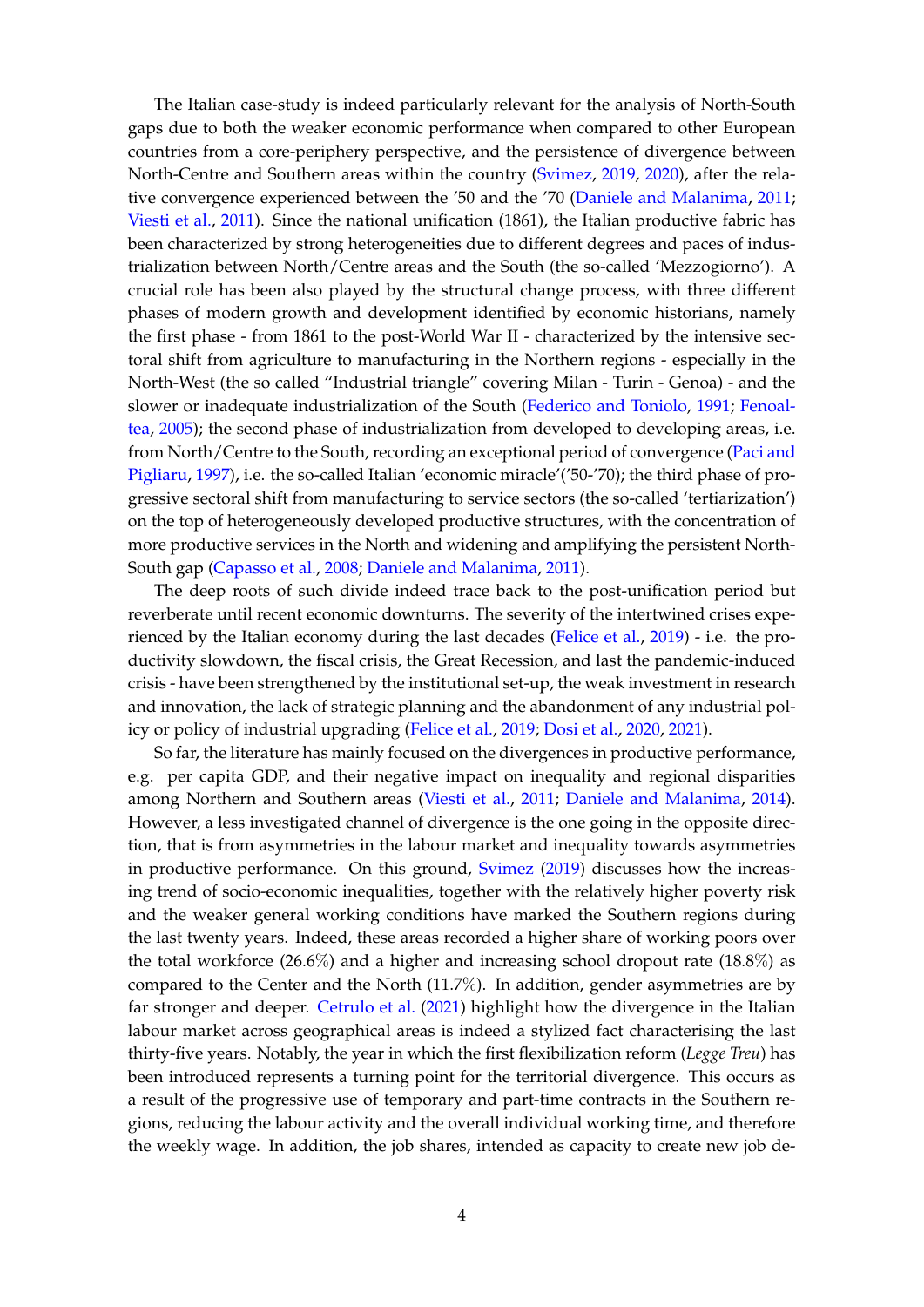mands, remained roughly stable across macro-geographical areas, with the exception of the North-West recording a slight decline, but with the overall fraction in Southern regions almost constant over the entire time period.

The recent socio-economic crisis due to the pandemic diffusion of Covid-19 has further revealed the relevance of the North-South divergences in terms of the capacity of absorbing the shock. Pre-existing divides such as income and wealth distribution, gender disparities, living conditions, and sectoral heterogeneities have been amplifying the pandemic shock as acknowledged by Svimez (2020), devoting special attention to labour market outcomes. The report highlights how the consequences of the pandemic on employment, income vulnerability, and unemployment risk have been harsher for the Southern regions, migrant and temporary workers, with a decrease of households disposable income of 9.9%.

#### **2.2 Policies for convergence**

Given the existence of divergences across areas, regions, countries, which policies can foster economic convergence? We identify at least two different theoretical approaches to catching-up and convergence processes, and thus two categories for the related policies.

On the one hand, *market-based* policies such as foreign direct investments (FDI) and off-shoring of production processes from developed to developing countries aimed at increasing the production capacity of receiving countries (Dutt, 1997, 1998); flexibilization and liberalization of factors of production in developing areas, particularly labour, aimed at favouring their mobility (Faini, 1996; Clemens, 2009, 2010), or alternatively but on the same theoretical ground decentralized wage regimes allowing for flexible firm-level (or maximum sectoral-level) wage bargaining and wage-productivity indexation (Dustmann et al., 2014). On these lines, Boeri et al. (2021) recently advance a revival of flexible wage systems allowing for local bargaining as a policy tool capable to address the higher non-employment and productivity nexus, intended as the nexus between low productive provinces and low labour absorption, recorded in Italy when compared to Germany. In particular, they ascribe the lower employment rates and productivity performance of Southern regions to the constraint to wage lowering faced by firms operating in those areas, constraint due to the Italian nationwide wage bargaining system. Thus, by comparing West-East Germany and North-South Italy wage and productivity differentials, according to their results the latter would benefit from a German-type flexible local bargaining. Focused on market-based functioning, this kind of policies is often rooted on the idea that catching-up is an automatic process driven by market adjustments and costreduction strategies aimed at enhancing the production performance of less developed regions or countries (Dosi et al., 1994; Cimoli and Dosi, 1995).

Alternatively to market-based policies and rooted on the evolutionary theory of economic development, *institutional-based* strategies propose a set of complementary policy tools, namely, innovation-oriented policies aimed at creating or improving National (NIS) and Sectoral Innovation Systems (SIS) (Lundvall, 1992; Freeman, 2002) more broadly defined; medium and long-run direct and targeted industrial policies nurturing the development of production capabilities, risky investments in innovative projects, disruptive and imitative innovative behaviours in firms located in upstream sectors of the production ladder, and physical capital investments in downstream sectors, skills upgrading and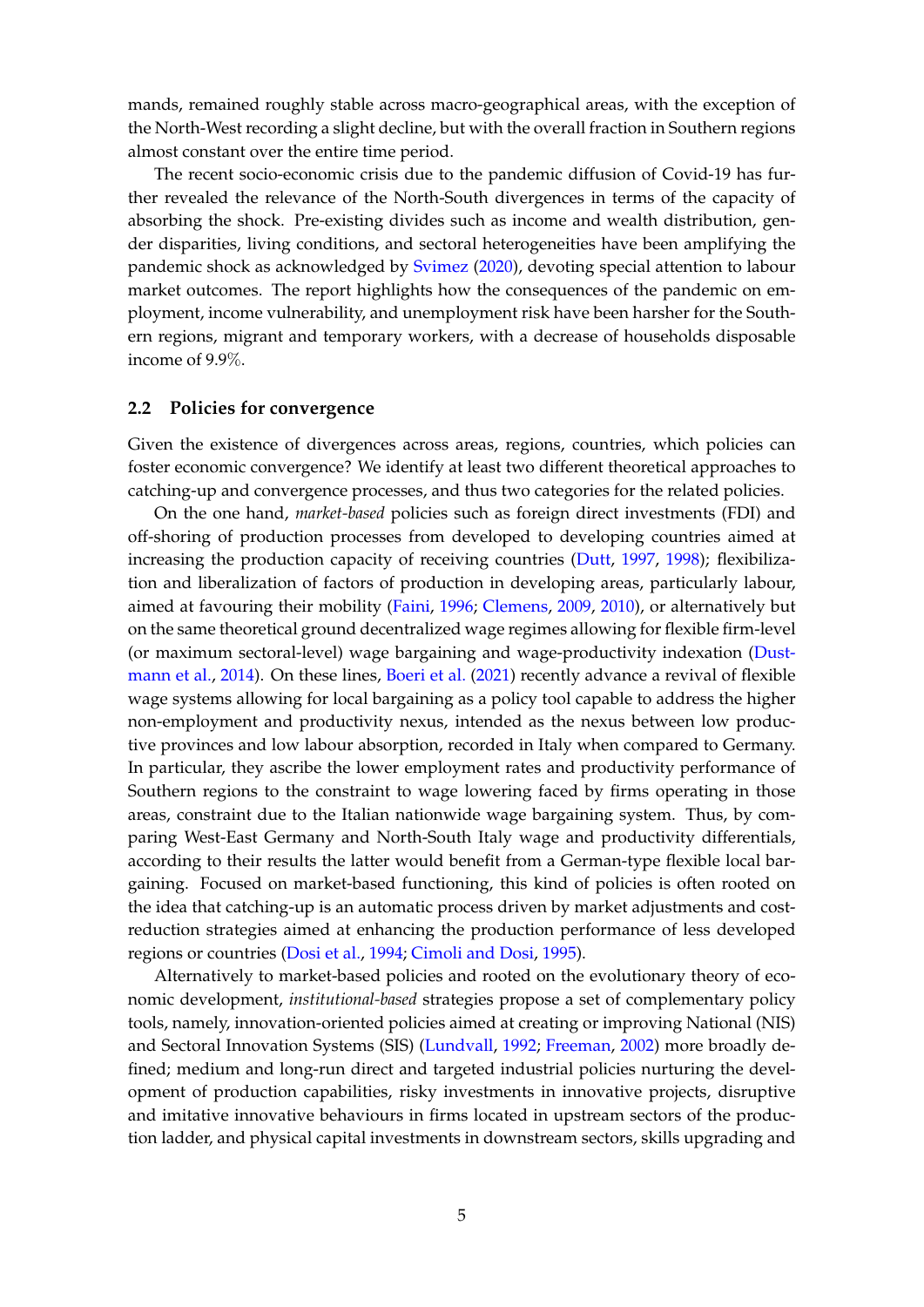training programs (Dosi et al., 2009); public subsidies and specific investment programs oriented towards the convergence of falling behind regions.

Back to the Italian case, specific investment programs and public subsidies have been at the core of convergence policy strategies implemented in Italy since the fifties. On this ground, the combination of the 'agrarian reform' and the institution of the Southern Development Fund (i.e. the so-called 'Cassa del Mezzogiorno') in 1950, have crucially driven the process of socio-economic convergence between Southern and Northern regions during the 'Italian boom'(Daniele and Malanima, 2011). In particular, between the fifties and the seventies, specific public investment programs in capital-intensive sectors (such as chemistry or iron and steel industry) together with the increasing capital accumulation process contributed to enrich the production capacity of the South by also bolstering the industrialization process (Clark, 2014). Nevertheless, the prevalence of small and medium enterprises (SMEs) operating in specific industrial districts undermined the industrial development of the Mezzogiorno by leading to 'soft' or incomplete industrialization of Southern regions - the so called *cathedrals in the desert* - unable to promote genuine convergence processes. At the end of the seventies the country was divided into 'three Italies', the industrialized North - especially the North-West -, few industrial districts in the South, and the rest of the Mezzogiorno (Bagnasco, 1977). Since the mid-1970s, the combination of negative external shocks (i.e. the 'stagflation'), the progressive structural change from manufacturing to service sectors, and the turn in the national politics - cutting public investments for the South development from 13% to 8% of Italian GDP during the seventies (Daniele and Malanima, 2011) -, turned the convergence process into an halt, paving the way for the persistent North-South divergences faced until the Great Recession (2007-08) (Lagravinese, 2015) and the current global pandemic crisis (Svimez, 2019, 2020; Dosi et al., 2020).

In the aftermath of the pandemic-induced crisis, public investments meant to cure territorial divergences are part of the national framework of the Italian 'Recovery and Resilience Plan' ('Piano Nazionale di Ripresa e Resilienza', PNRR), the national program for the implementation of the Next Generation EU recovery plan. On this ground, 40% of the entire budget (82.4 billion euros) should be devoted to specific investments for the economic development of the South, the sick of Italy. Indeed, sources of divergence and policies of convergence of the North-South gap represent a crucial element to undertake sustainable and virtuous development trajectories in the next future.

#### **2.3 The Agent-Based approach to regional divides: a brief overview**

The complexity approach to economics has contributed to the analysis of patterns of divergence across regions and economic areas. To this scope, multi-country versions of agentbased models have been implemented to analyse different dimensions affecting the divergence patterns among countries, such as international trade, monetary union integration, or differential growth and development trajectories.

On this ground, building on the large-scale ABM Eurace@Unibi (Deissenberg et al., 2017), Dawid et al. (2018) propose a multi-country model reproducing the European economy, wherein they investigate the effects of fiscal transfers within the European Monetary Union (EMU), by highlighting how they may revert the persistent divergence between core and periphery countries.

On similar lines, building on the Agent Based-Stock Flow Consistent (AB-SFC) macroe-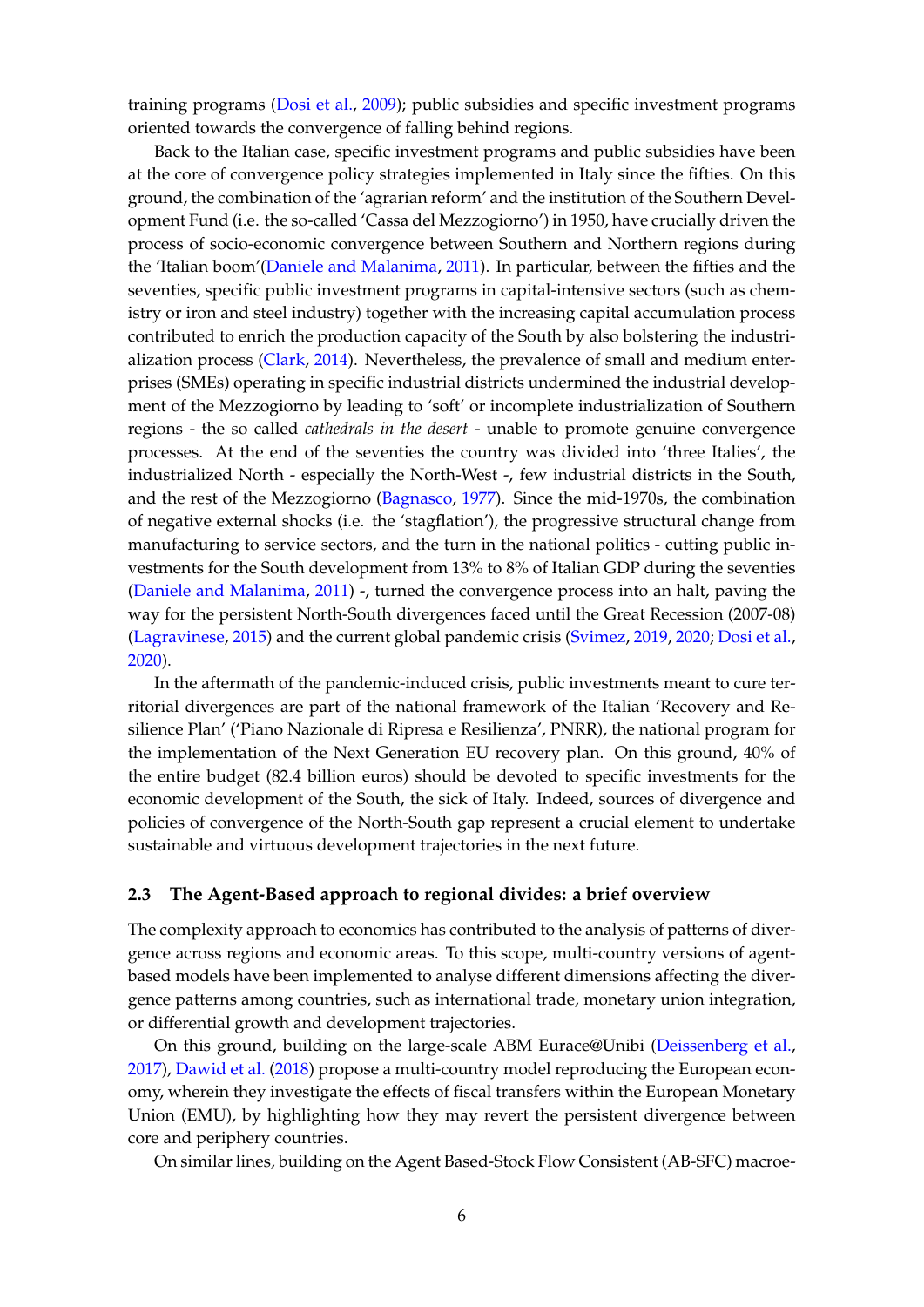conomic model presented in Caiani et al. (2016), Caiani et al. (2018, 2019) analyse the effects of, respectively, different fiscal or wage regimes within the EMU, by implementing a multi-country model that simulates an artificial monetary union.

Moreover, Dosi et al. (2019) following both the Keynes + Schumpeter (K+S) evolutionary tradition (Dosi et al., 2010) and the Kaldorian research line, recently propose a multi-country model aimed at reproducing the international divergence across different countries, looking at the effects of the interplay between firms' evolutionary innovation process, industrial dynamics, macroeconomic growth and productivity patterns upon different development trajectories.

### **3 The model**

#### **3.1 General description**

We now start presenting the agent-based model able to account for the North-South divide. We compare the dynamics of two different artificial macro-regions characterized by the same initial conditions but different labour market structures, turning into different informality levels and degree of security of employment relationship. Such different organization of the labour markets turns into divergences of efficiency variables such as productivity, innovation and investment rates distinctly characterizing the two regions.

The model is built upon the Keynes + Schumpeter ABM, characterized by two dynamically coupled domains, that is an endogenous growth process driven by innovations and their adoption and diffusion, i.e. the Schumpeterian engine, and an aggregate demand process driven by firms' investment and workers' consumption, i.e. the Keynesian engine.

Figure 1 describes the bare-bones structure of the model. It builds upon Dosi et al. (2017, 2018a), that is the labour-augmented version of the basic K+S artificial economy (Dosi et al., 2010), a general disequilibrium, stock-and-flow consistent, agent-based model, populated by heterogeneous workers/consumers, capital-good firms, consumption-good firms, and banks, with a central bank and a government.<sup>1</sup> Agents' behaviour follows bounded-rational rules. We model two distinct labour markets in terms of differentiated mechanisms of job hiring and firing, search process, and wage setting to characterize the two regions.<sup>2</sup>

The model highlights the importance of increasing knowledge in the growth of productivity by distinguishing firms that produce capital-goods and those producing consumption goods. Capital good firms invest in R&D and produce heterogeneous goods/services/knowledge rising, in turns, consumption-good firms' productivity. This is the *locus* of endogenous innovation, characterized by imperfect information and Schumpeterian competition driven by technological change. Given the increased proportion of investment in software and in information, communication, and technology equipment, we interpret the functioning of this sector as extending beyond traditional producers of machine tools/equipment so to include those developing new software and information, technology, and communication goods and services.

<sup>&</sup>lt;sup>1</sup>Subscript t stands for (discrete) time  $t = 1, 2, ..., T$ . Agent-specific variables are denoted by subscript  $\ell$ , in case of workers,  $i$ , for capital-good firms,  $j$ , for consumption-good firms, and  $k$ , for banks.

<sup>2</sup>The code and a user-friendly interface are freely accessible at [https://github.com/SantAnnaKS/](https://github.com/SantAnnaKS/LSD) [LSD](https://github.com/SantAnnaKS/LSD).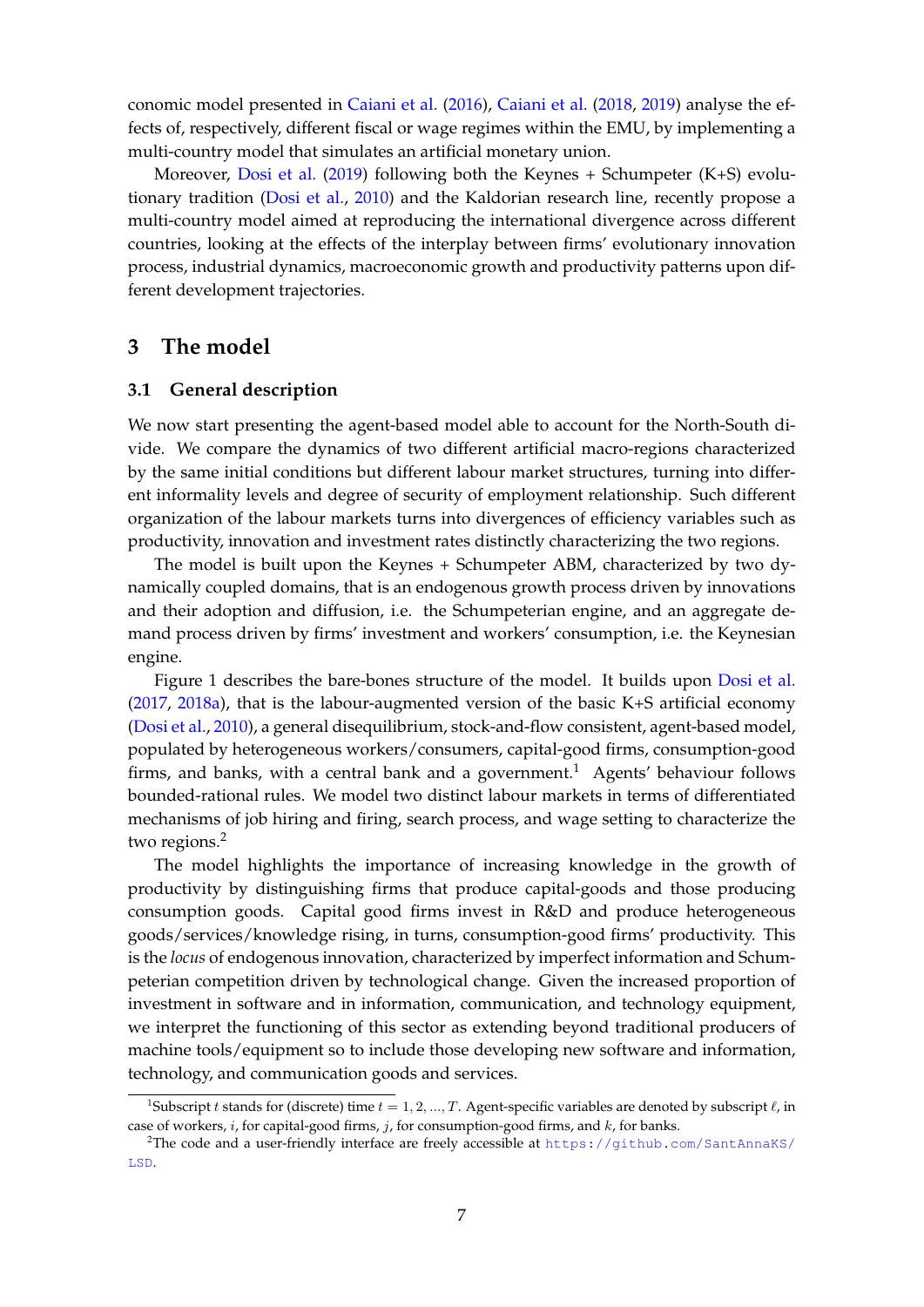Since creating knowledge crucially depends on human activity, we let labour being the only production factor within the capital-good sector. This type of firms report both the price and productivity of their machines and services to current customers together with a subset of potential new ones, and invest a share of past revenues in R&D, in order to improve their products. They also set selling prices with a fixed mark-up over labour costs. As in a typical model run within capital-good firms workers represent less than 10% of the employed labour force, we focus our attention on labour patterns within the consumption-good sector.





Boxes in bold style represent the model's agents.

Consumption-good firms combine capital vintages acquired from capital-good firms with labour input in order to produce a single and quality-differentiated good for consumers, under constant returns to scale. The desired production is driven by adaptive demand expectations. Given certain accumulated inventories, if the current capital stock does not allow firms to produce the desired output, they can order new machines to expand their production capacity, by funding the new order via retained past profits or, up to a certain limit, via bank loans. Then, they replace old machines according to a payback-period rule. In particular, firms choose the capital-good supplier depending on the price and productivity of the machines. As new machines embed state-of-the-art technologies, the productivity of consumption-good firms increases over time. Furthermore, consumption-good firms also set their selling prices with a variable mark-up over labour production costs in order to balance profit margins and market shares, by raising (lowering) mark-ups and prices when market shares expand (decline). Due to imperfect information their consumers switch gradually to the most competitive producer so that market shares evolve according to a replicator dynamics as more competitive firms expand, while less competitive firms shrink or close down.

The entry-exit process of firms is endogenous in both sectors. Firms exit when market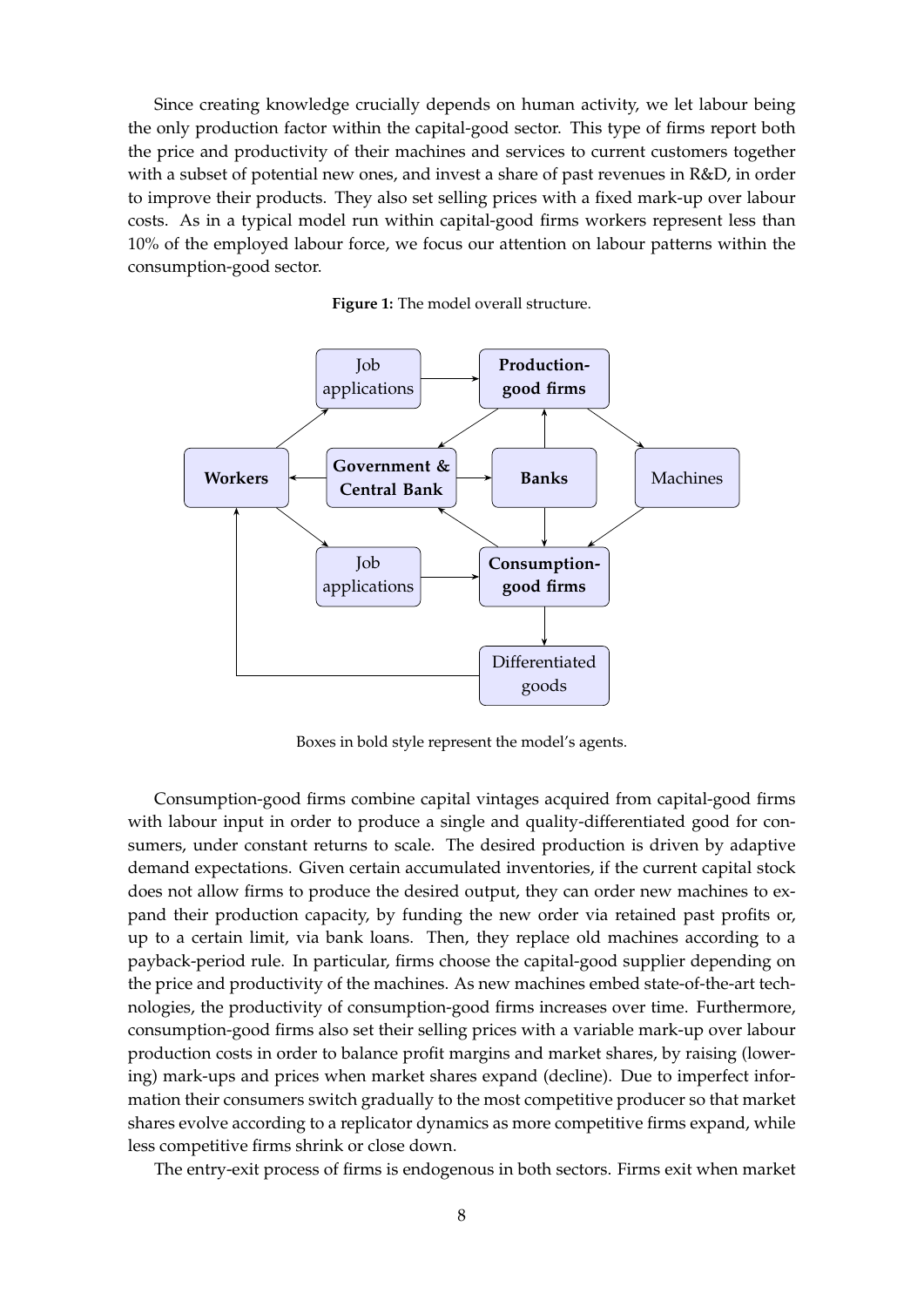shares get close to zero or go bankrupt when net assets turn negative. On the contrary, firms enter the market through a stochastic process depending on both the number of incumbents and financial conditions. Entry is easier when the sectoral liquidity-to-debt ratio is high. Banks take deposits and provide interest-paying loans to finance firms' production and investment plans, and they allocate credit to firms seeking credit according to a loan-to-value ratio rule. The credit supply is elastic.

The labour market is modelled as a decentralized search-and-hire process between workers and firms. Workers search for jobs from a random subset of employers. The unemployed workers also submit job applications to firms. A certain share of employed workers apply for better positions. Larger firms have a proportionally higher probability of receiving job applications, which are organized in firm-specific application queues. Capital-good firms hire workers according to their demands, whereas consumption-good firms hire workers depending on adaptive demand expectations; while for the sake of simplicity, banks, central bank and government employ no workers. The aggregate supply of labour is fixed and available to be hired in any period.

The labour market is also characterized by imperfect highly localized information. Firms observe workers' skills and wage requests on their own queues, while workers are aware only of the offered wage from firms where they applied for a job. Firms decide whether to hire, fire or keep the current labour force. Each hiring firm makes a unique wage offer to job applicants, depending on the economy-wide productivity in the case of the north region and on the received applications in the south region. Workers select the best wage offer from firms to which they submitted the applications, with employed workers quitting the current job in presence of a better offer.

We treat one round of interactions between workers and firms per period. The overall labour demand depends on the aggregate demand of the economy, which allows for the possibility that labour market does not clear even if firing or hiring transaction costs are not considered. Firms may fail to fill all the open positions, and workers may not find a job even in presence of still unfilled positions. Systematic discrepancies between vacancies and involuntary unemployed workers are likely to be the rule rather than the exception in the aggregate model dynamics.

Workers spend their income to acquire consumption goods.<sup>3</sup> If consumers' supply for goods falls short of demand, the demand excess is saved in commercial banks for future consumption. Moreover, the central bank sets the reserves from banks and bails out the failing ones. On the other hand, government taxes firms and banks' profits, pays unemployment benefits, sets a minimum wage, absorbs profits and losses from the central bank and keeps a non-explosive public debt trajectory in the long run.

The following subsections present the main model equations governing core economic processes driving the divergence between our artificial regions, that is innovation, investment and production process as well as labour demand, the hiring process, workers' skill accumulation and wages indexation rules.

#### **Technical change**

The technology of capital-good firms is defined as  $(A_i^{\tau}, B_i^{\tau})$ .  $A_i^{\tau}$  is the labour productivity of the machine-tool manufactured by firm  $i$  for the consumption-good sector, while  $B_i^{\dagger}$ 

<sup>&</sup>lt;sup>3</sup>The macroeconomic results hold as long as the propensity to consume out of wages is higher than out of profits. Volatility of spending is lowest for consumption, then for GDP, and highest for investment.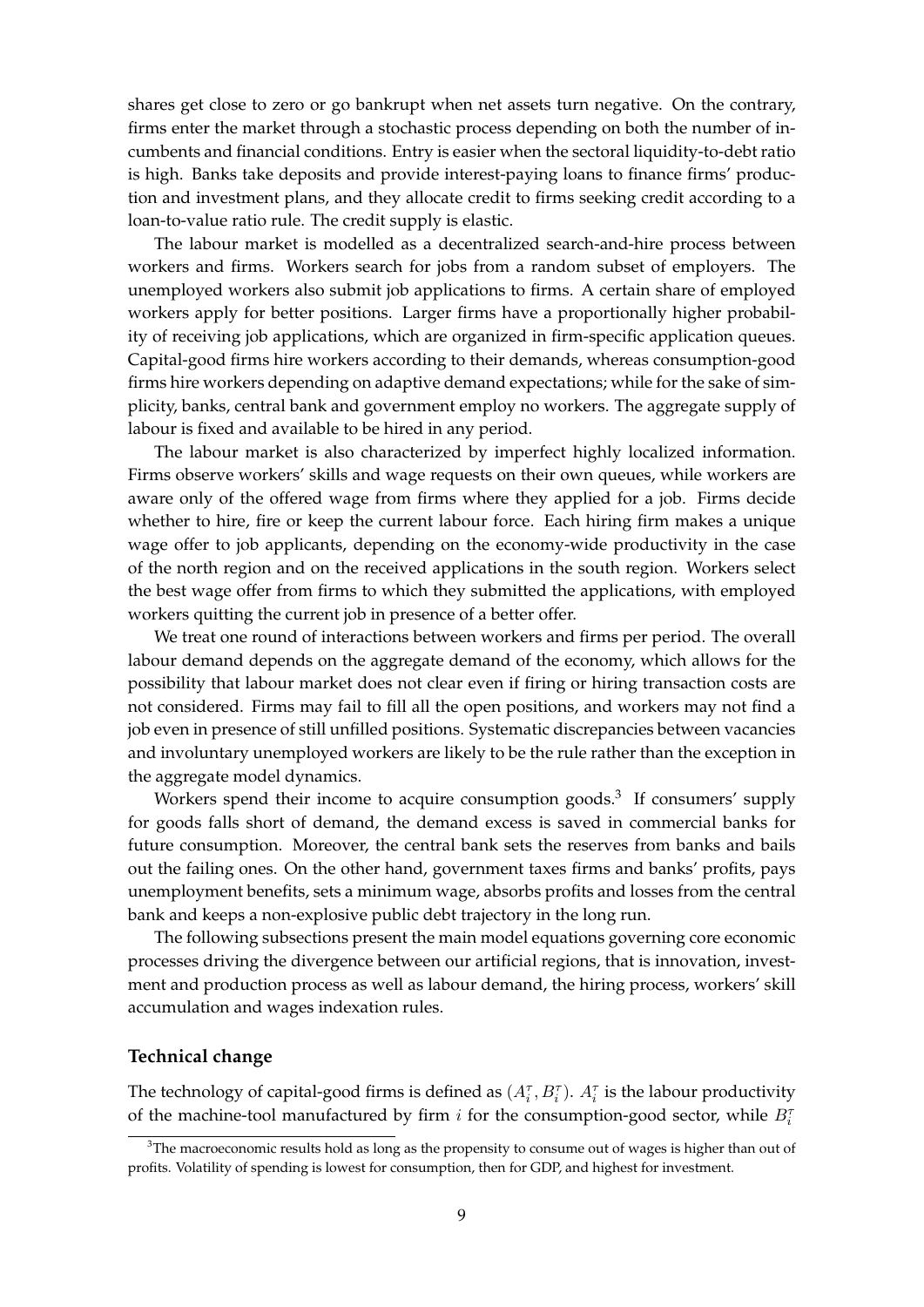is the labour productivity to produce the machine. Superscript  $\tau$  denotes the technology vintage being produced/used. Given the monetary average wage  $w_{i,t}$  paid by firm i, its unit cost of production is:

$$
c_{i,t} = \frac{w_{i,t}}{B_i^{\tau}}.\tag{1}
$$

Under a fixed mark-up  $\mu_1 \in \mathbb{R}_+$  pricing rule, price  $p_{i,t}$  of firm i is defined as:

$$
p_{i,t} = (1 + \mu_1)c_{i,t}.\tag{2}
$$

Firms in the capital-good industry adaptively strive to increase market shares and profits by improving technology via innovation and imitation. Firms invest in R&D a fraction  $\nu \in [0, 1]$  of their past sales  $S_{i,t-1}$ :

$$
RD_{i,t} = \nu S_{i,t-1}.\tag{3}
$$

R&D activity is performed by workers devoted to this activity, whose demand is:

$$
L_{i,t}^{R\&D} = \frac{RD_{i,t}}{w_{i,t}}\tag{4}
$$

Firms split their R&D workers  $L_{i,t}^{R\&D}$  between innovation  $(IN_{i,t})$  and imitation  $(IM_{i,t})$ activities according to the parameter  $\xi \in [0,1]$ :

$$
IN_{i,t} = \xi L_{i,t}^{R\&D},\tag{5}
$$

$$
IM_{i,t} = (1 - \xi)L_{i,t}^{R\&D}.
$$
 (6)

Innovation is a two-step process. The first determines whether a firm obtains or not access to an innovation – irrespectively of whether it will ultimately be a success or a failure – through a draw from a Bernoulli distribution with mean:

$$
\theta_{i,t}^{in} = 1 - e^{-\zeta_1 I N_{i,t}},\tag{7}
$$

with parameter  $\zeta_1 \in [0,1]$ . If a firm innovates, it may draw a new machine-embodying technology  $(A_{i,t}^{in}, B_{i,t}^{in})$  according to:

$$
A_{i,t}^{in} = A_{i,t}(1 + x_{i,t}^A),
$$
\n(8)

$$
B_{i,t}^{in} = B_{i,t}(1 + x_{i,t}^B),
$$
\n(9)

where  $x_{i,t}^A$  and  $x_{i,t}^B$  are two independent draws from a Beta  $(\alpha_1,\beta_1)$  distribution,  $(\alpha_1,\beta_1)\in$  $\mathbb{R}_+^2$  over the fixed support  $[x_1, \bar{x}_1] \subset \mathbb{R}$ .

¯ Imitation also follows a two-step procedure. The access to imitation comes from sampling a Bernoulli with mean:

$$
\theta_{i,t}^{im} = 1 - e^{-\zeta_2 I M_{i,t}},\tag{10}
$$

being parameter  $\zeta_2 \in [0, 1]$ . Firms accessing the second stage may copy technology  $(A_i^{im},B_i^{im})$  from a close competitor and select the machine to produce using the rule:

$$
\min[p_{i,t}^h + bc_{A_{i,t}^h}^h], \quad h = \tau, in, im,
$$
\n(11)

where  $b \in \mathbb{R}_+$  is a payback parameter.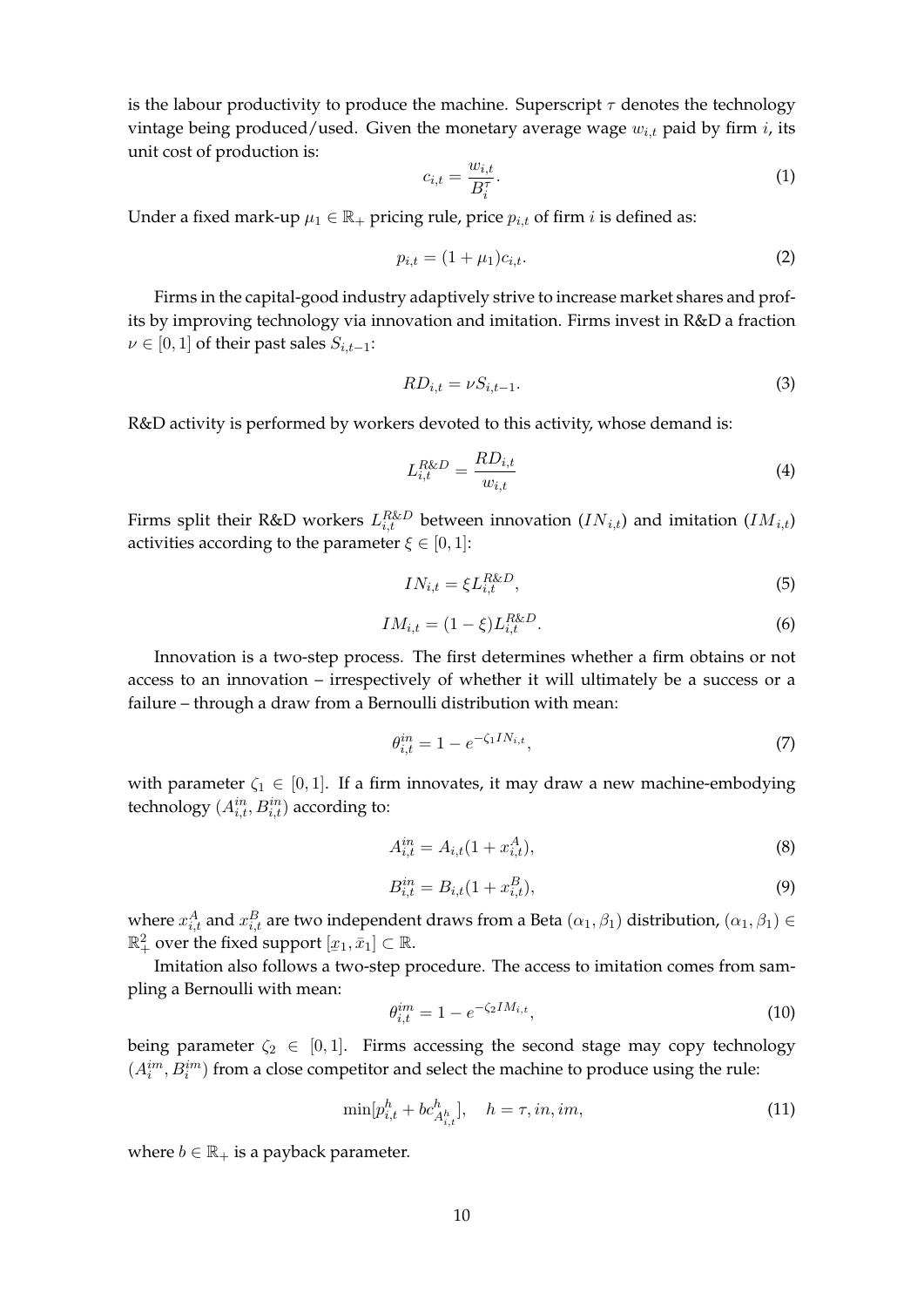#### **Expansionary and substitutionary investments**

Firms in consumption-good sector do not conduct R&D, instead they access new technologies incorporating new machines to their existing capital stock  $\Xi_{i,t}$ . Firms invest according to expected demand  $D_{j,t}^e$ , computed by an adaptive rule:

$$
D_{j,t}^e = g(D_{j,t-1}, D_{j,t-2}, D_{j,t-h}), \quad 0 < h < t,\tag{12}
$$

where  $D_{j,t-h}$  is the actual demand faced by firm j at time  $t - h$ .  $h \in \mathbb{N}<sub>*</sub>$  is a parameter and  $g: \mathbb{R}^h \to \mathbb{R}_+$  is the expectation function, usually an unweighed moving average over 4 periods. The corresponding desired level of production  $Q_{j,t}^d$ , considering the actual inventories  $N_{j,t}$  from previous period, is:

$$
Q_{j,t}^d = (1 + \iota)D_{j,t}^e - N_{j,t-1},\tag{13}
$$

being  $N_{j,t}^d = \iota D_{j,t}^e$  the desired inventories and  $\iota \in \mathbb{R}_+$  a parameter.

If the desired capital stock  $K_j^d$  – computed as a linear function of the desired level of production  $Q_{j,t}^d$  – is higher than the current  $K_{j,t}$ , firms invest  $EI_{j,t}^d$  to expand capacity:

$$
EI_{j,t}^d = K_{j,t}^d - K_{j,t-1}.
$$
\n(14)

Replacement investment  $SI_{j,t}^d$ , to substitute a set  $RS_{j,t}$  of existing machines by more productive ones, is decided according to a fixed payback period  $b \in \mathbb{R}_+$ . Machines  $A_i^{\tau} \in$  $\Xi_{j,t}$  are evaluated by the ratio between the price of new machines and the corresponding cost savings:

$$
RS_{j,t} = \left\{ A_i^{\tau} \in \Xi_{j,t} : \frac{p_{i,t}^*}{c_{j,t}^{A_i^{\tau}} - c_{j,t}^*} \le b \right\},\tag{15}
$$

where  $p_{i,t}^*$  and  $c_{j,t}^*$  are the price and unit cost of production upon the selected new machine.

The firm effective productivity  $A_{j,t}$  results from both machine (notional) productivity  $A_i^{\tau}$  and worker skills  $s_{\ell,t}$ , as described later, and is computed as:

$$
A_{j,t} = \frac{1}{L_{j,t-1}} \sum_{\ell \in \{L_{j,t-1}\}} A_{\ell,t},
$$
\n(16)

where,  $L_{j,t}$  is the set of workers at firm j,  $\{L_{j,t}\}$ , the size of this set, and  $A_{\ell,t}$ , worker  $\ell$ productivity.

#### **Skills dynamics**

The skill level  $s_{\ell,t} \in \mathbb{R}_+$  of worker  $\ell$  evolves in time t as a multiplicative process:

$$
s_{\ell,t} = \begin{cases} (1+\tau_T)s_{\ell,t-1} & \text{if employed in } t-1\\ \frac{1}{1+\tau_U}s_{\ell,t-1} & \text{if unemployed in } t-1, \end{cases}
$$
(17)

where  $(\tau_T, \tau_U) \in \mathbb{R}^2_+$  are parameters governing the learning rate while the worker is employed or unemployed, respectively. When hired, worker acquires the minimum skill level present in the firm, if above her present level. Worker has a fixed working life, retires after a number of periods  $T_r$ , and is replaced by a new one with skills equal to the minimum among employed workers.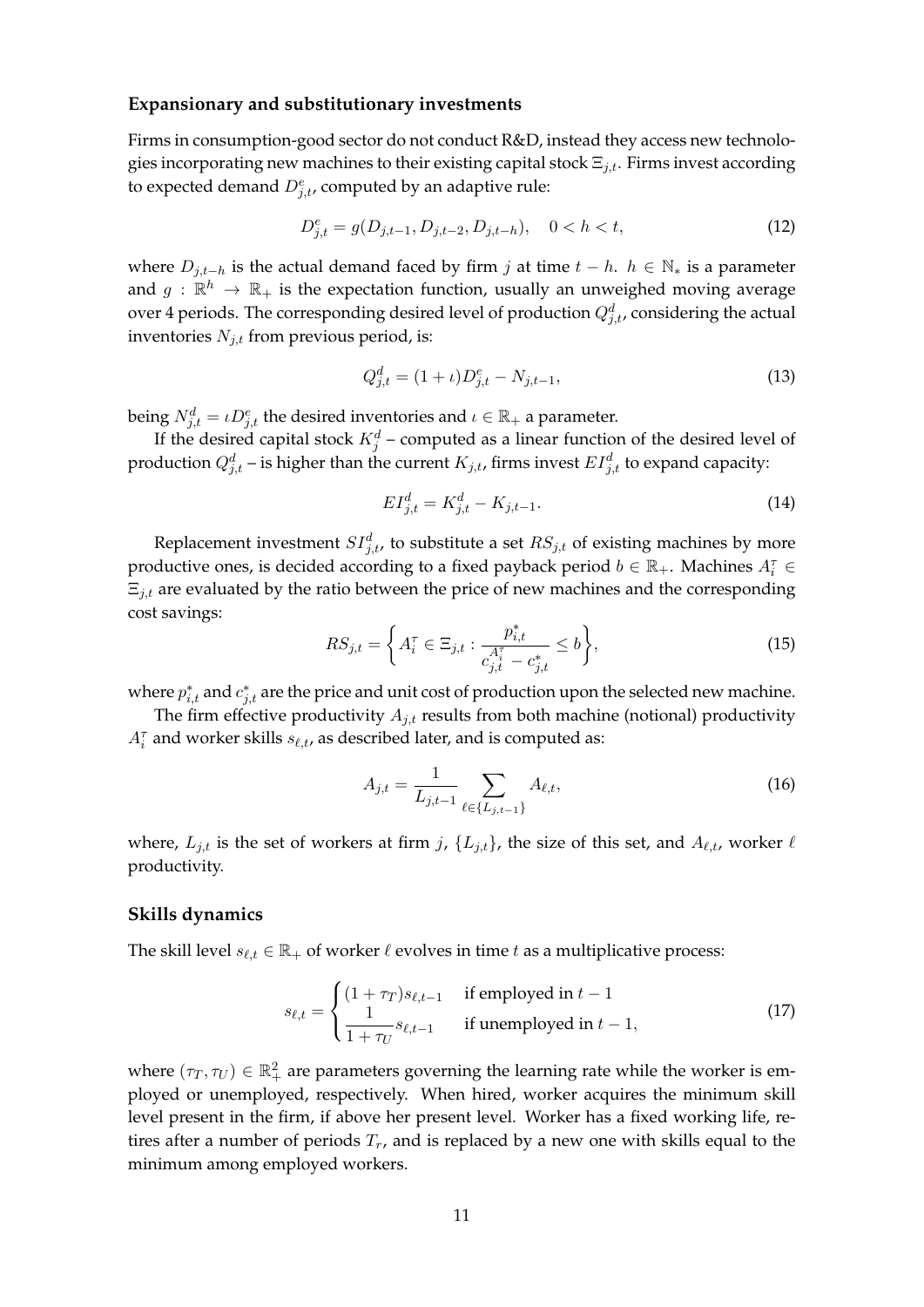Worker  $\ell$  current skills  $s_{\ell,t}$  define her individual (potential) productivity:

$$
A_{\ell,t} = \frac{s_{\ell,t}}{\bar{s}_t} A_i^{\tau},\tag{18}
$$

being  $\bar{s}_t$  the average overall skill level and  $A_i^{\tau}$  the standard notional productivity of the specific machinery vintage the worker operates.

The adopted definition of skills implies that the latter are firm-specific rather than individual-specific and accumulate with job tenure. Therefore, whenever workers quit and are hired by a new firm, a new process of firm-level skill acquisition starts. The acquired minimum skill level in the entry period represents an economy-wide minimum floor.

#### **Labour search-and-match and wage determination**

Labour demand in the consumption-good sector  $L^d_{j,t}$  is determined by desired production  $Q_{j,t}^d$  and the average productivity of current capital stock  $A_{j,t}$ :

$$
L_{j,t}^d = \frac{Q_{j,t}^d}{A_{j,t}}.\tag{19}
$$

In the capital-good sector, instead,  $L_{i,t}^{d}$  considers orders  $Q_{i,t}$  and labour productivity  $B_{i,t}.$ In what follows, only the behaviour of the consumption-good firms (subscript  $j$ ) is shown but capital-good sector operates under the same rules, except it follows the wage offers from top-paying firms in the consumption-good sector.

Firms decide whether to hire (or fire) workers according to the expected production  $Q_{j,t}^d.$  If it is increasing,  $\Delta L_{j,t}^d$  new workers are (tentatively) hired in addition to the existing number  $L_{j,t-1}$ . Each firm (expectedly) gets a fraction of the number of applicant workers  $L_{a,t}$  in its candidates queue  $\{\ell_{j,t}^s\}$ , proportional to firm market share  $f_{j,t-1}$ :

$$
E(L_{j,t}^s) = (\omega(1 - U_{t-1}) + \omega_u U_{t-1}) L^S f_{j,t-1},
$$
\n(20)

where  $L^S$  is the (fixed) total labour supply,  $U_t$  is the unemployment rate and  $\omega, \omega_u \in \mathbb{R}_+$ are parameters defining the number of applications each job seeker sends if employed or unemployed, respectively. Considering the set of workers in  $\{\ell_{j,t}^s\}$ , each firm selects the subset of desired workers  $\{\ell_{j,t}^d\}$  to make a job (wage) offer:

$$
\{\ell_{j,t}^d\} = \{\ell_{j,t} \in \{\ell_{j,t}^s\} : w_{\ell,t}^r \le w_{j,t}^o\}.
$$
\n(21)

Firms target workers that would accept the wage offer  $w_{j,t}^o$ , considering the wage  $w_{\ell,t}^r$ requested by workers, if any. Firm  $j$  hires up to the total demand  $L_{j,t}^d$  or up to all workers in the queue, whichever is lower. The total number of workers  $L_{j,t}$  the firm will employ in *t*, given the current workforce  $L_{j,t-1}$ , is bound by:

$$
0 \le L_{j,t} \le L_{j,t}^d \le L_{j,t}^s, \qquad L_{j,t}^z = L_{j,t-1} + \# \{\ell_{j,t}^z\}, \quad z = d, s. \tag{22}
$$

The search, wage determination and firing processes differ according to the configuration. When there is no negotiation (North region), firm  $j$  offers the wage:

$$
w_{j,t}^o = w_{j,t-1}^o(1 + WP_{j,t} + N(0, w_{err}^o)) \text{ bounded to } p_{j,t-1}A_{j,t-1},
$$
 (23)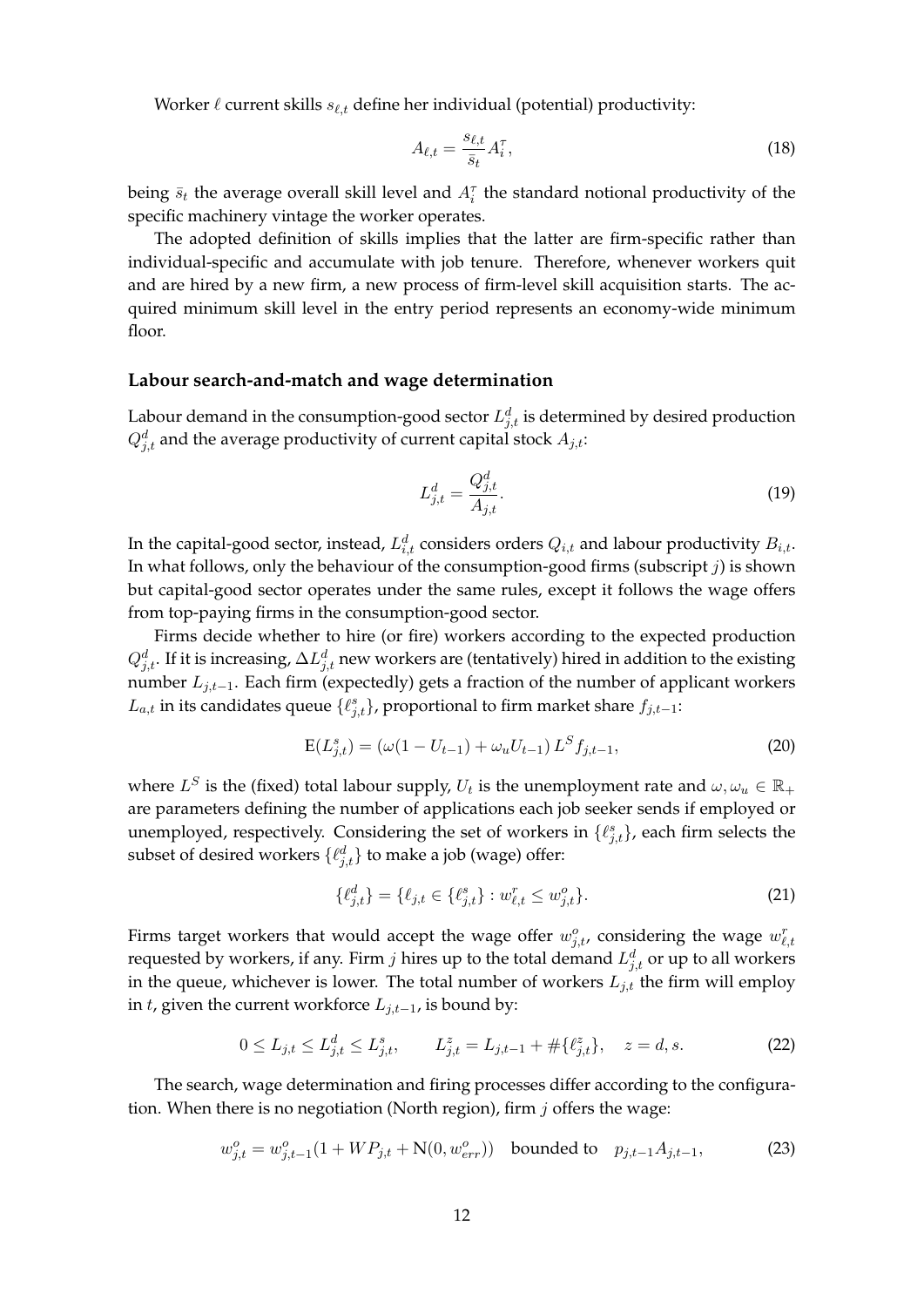that is accepted by the worker if she has no better offer. The wage premium is defined as:

$$
WP_{j,t} = \psi_2 \frac{\Delta A_t}{A_{t-1}} + \psi_4 \frac{\Delta A_{j,t}}{A_{j,t-1}}, \qquad \psi_1 + \psi_2 \le 1,
$$
\n(24)

being  $A_t$  the aggregate labour productivity,  $\Delta$  the time difference operator, and  $(\psi_1, \psi_2) \in$  $\mathbb{R}_+^2$  parameters.  $w_{j,t}^o$  is also applied to existing workers.  $w_{j,t}^o$  is bounded to the break-even wage (zero unit profits myopic expectation). When one-round of negotiation exists (South region), workers have reservation wages equal to the unemployment benefit, if any, and request a wage  $w_{\ell,t}^r$  in the job application:

$$
w_{\ell,t}^r = \begin{cases} w_{\ell,t-1}(1+\epsilon) & \text{if employed in t-1} \\ w_{\ell,t}^s & \text{if unemployed in t-1} \end{cases}
$$
 (25)

 $w_{\ell,t}$  is the current wage for the employed workers and  $\epsilon \in \mathbb{R}_+$ , a parameter. Unemployed workers have a shrinking satisfying wage  $w_{\ell,t}^s$ , accounting for the wage history:

$$
w_{\ell,t}^s = \max\left(w_t^u, \frac{1}{T_s} \sum_{h=1}^{T_s} w_{\ell,t-h}\right),
$$
 (26)

being  $T_s \in \mathbb{N}_{*}$ , the moving average time-span parameter. An employed worker accepts the best offer  $w_{j,t}^o$  she receives if higher than current wage  $w_{\ell,t}$ . An unemployed worker accepts the best offer if at least equal to the unemployment benefit  $w_t^u$ .

Government imposes a minimum wage  $w_t^{min}$  on firms, indexed on aggregate productivity  $A_t$ :

$$
w_t^{min} = w_{t-1}^{min} \left( 1 + \psi_1 \frac{\Delta A_t}{A_{t-1}} \right). \tag{27}
$$

Appendix A describes the remaining behavioural rules governing agents interaction within our model, whereas Appendix B presents the baseline parameters' set-up, the initial conditions and the stock-flow matrix describing the interplay between sectors and agents populating the model.

#### **3.2 Two-region set-up**

The two macro-regions are differentiated only in terms of the labour market institutional set-up, therefore we isolate the role played by labour market heterogeneity as a source of divergence between the two regions. We want to study how such divergence in the labour market might eventually reverberate into different technological and productive patterns. In Table 1 we present the main differences between the two regions.

Region 1 (i.e. the North) has been modelled to account for lower probabilities for workers of being unemployed (firing restrictions), mostly insensitive wages to the business cycles (low cyclicality of wage adjustments), and wages growth rate fully indexed to labour productivity growth. Moreover, the Northern labour market is also characterized by lower inequalities among workers inside the same firms, and hiring rules favouring those workers endowed with higher skills. Longer tenure rates result into higher skill level of the workforce.

On the contrary, Region 2 (i.e. the South) is characterized by higher workers probability of being unemployed due to less stringent firing restrictions, a certain degree of wage sensitivity to business cycle fluctuations and partial indexation of wage growth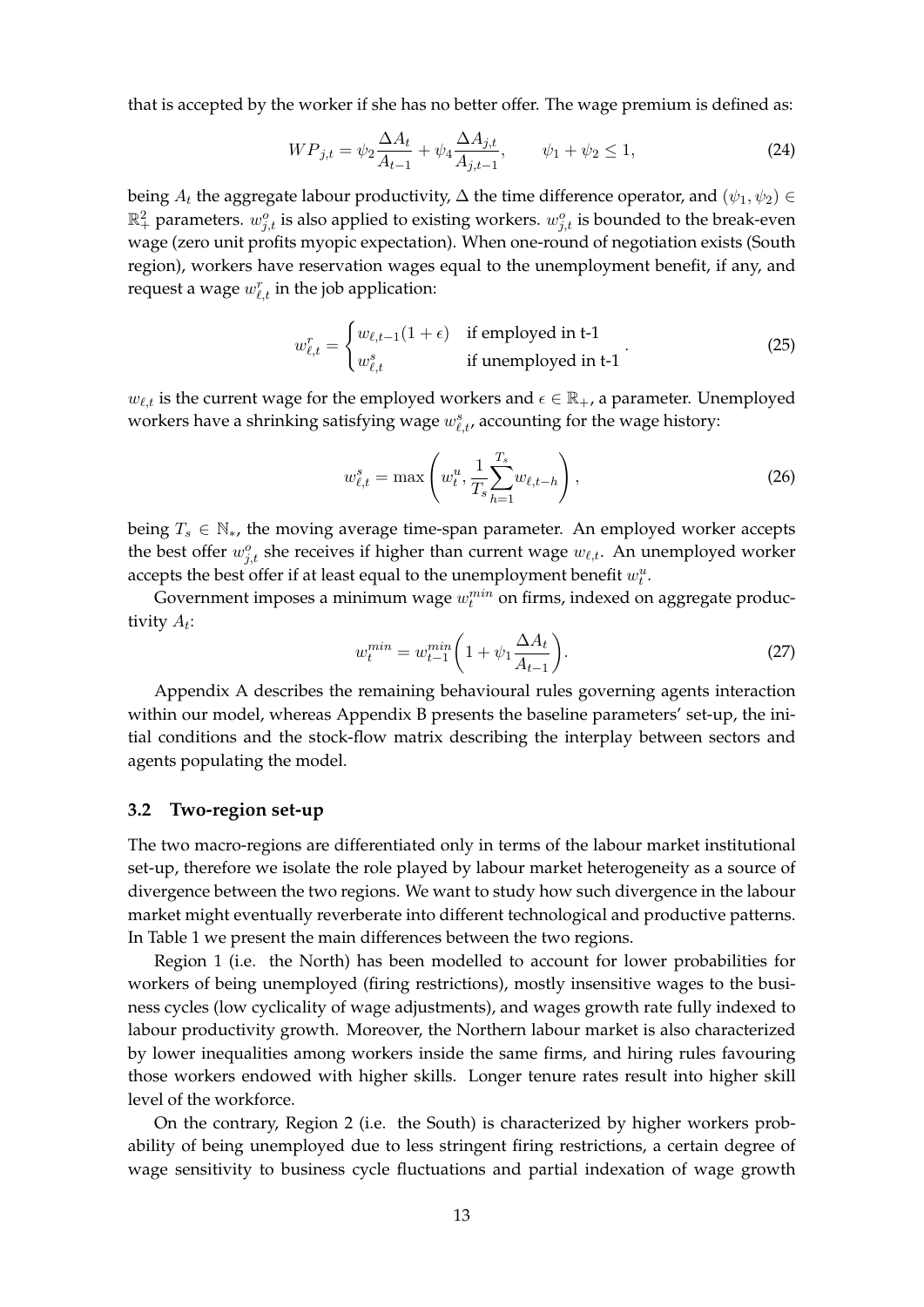rates to labour productivity growth. Higher levels of inequalities among workers are also recorded in Region 2, and the hiring and firing rules target cheaper/more expensive workers being firms oriented to cost-reduction strategies. The higher level of unemployment and lower duration of employment relationships result into lower skill level of the workforce, being tenure rates reduced.

Figure 2 presents a synthetic description of the two distinct configurations of the labour markets in terms of unemployment and vacancy rates (panel a), inequality (panel b), and skill levels of the workforce (panel c), average values across 50 Monte Carlo runs for 400 time steps. As shown, the labour market functioning deeply differs in the two regions. $4$ 

|                                  | <b>NORTH</b>       | SOUTH                 |
|----------------------------------|--------------------|-----------------------|
| Differentiated firm-level wages  | no                 | yes                   |
| Wage sensitivity to unemployment | low (rigid)        | high (flexible)       |
| Wage indexation to productivity  | full               | partial               |
| Labour-firing restrictions       | under losses only  | none                  |
| Worker-hiring priority           | higher skills      | lower wages           |
| Worker-firing priority           | lower skills       | higher wages          |
| Worker new-job search intensity  | low $(\omega = 2)$ | high ( $\omega = 5$ ) |

**Table 1:** Differentiating characteristics of modelled macro-regions.

#### **3.3 Simulation schedule**

In each period, during the simulation model the following events take place:

- 1. Workers (employed and unemployed) update their skills;
- 2. Machines ordered in the previous period (if any) are delivered;
- 3. Capital-good firms perform R&D and signal their machines to consumption-good firms;
- 4. Consumption-good firms determine their desired production, investment and workforce;
- 5. Firms allocate cash-flows and (if needed) borrow from banks to operate and invest;
- 6. Firms send/receive machine-tool orders for the next period (if applicable);
- 7. Job-seeking workers send job applications to firms;
- 8. Wages are set (collective indexation or individual negotiation) and job vacancies are partly or totally filled;
- 9. Firms pay wages/bonuses and government pays unemployment benefits;
- 10. Consumption-good market opens and market shares are allocated according to the relative competitiveness of firms;
- 11. Firms and banks compute their profits, pay taxes and repay (part of) their debt;
- 12. Exit takes place, near-zero share and bankrupt firms leave the market;
- 13. Prospective entrants decide to enter according to market conditions;
- 14. Aggregate variables are computed and the cycle restarts.

<sup>&</sup>lt;sup>4</sup>The same differentiation has been employed in Dosi et al. (2021) however with reference to the dynamics of specific firms, labelled as unionised and non-unionised. Similar configurations of the labour market regimes have been used to characterise a Fordist and a Competitive setting in Dosi et al. (2017, 2018a,b).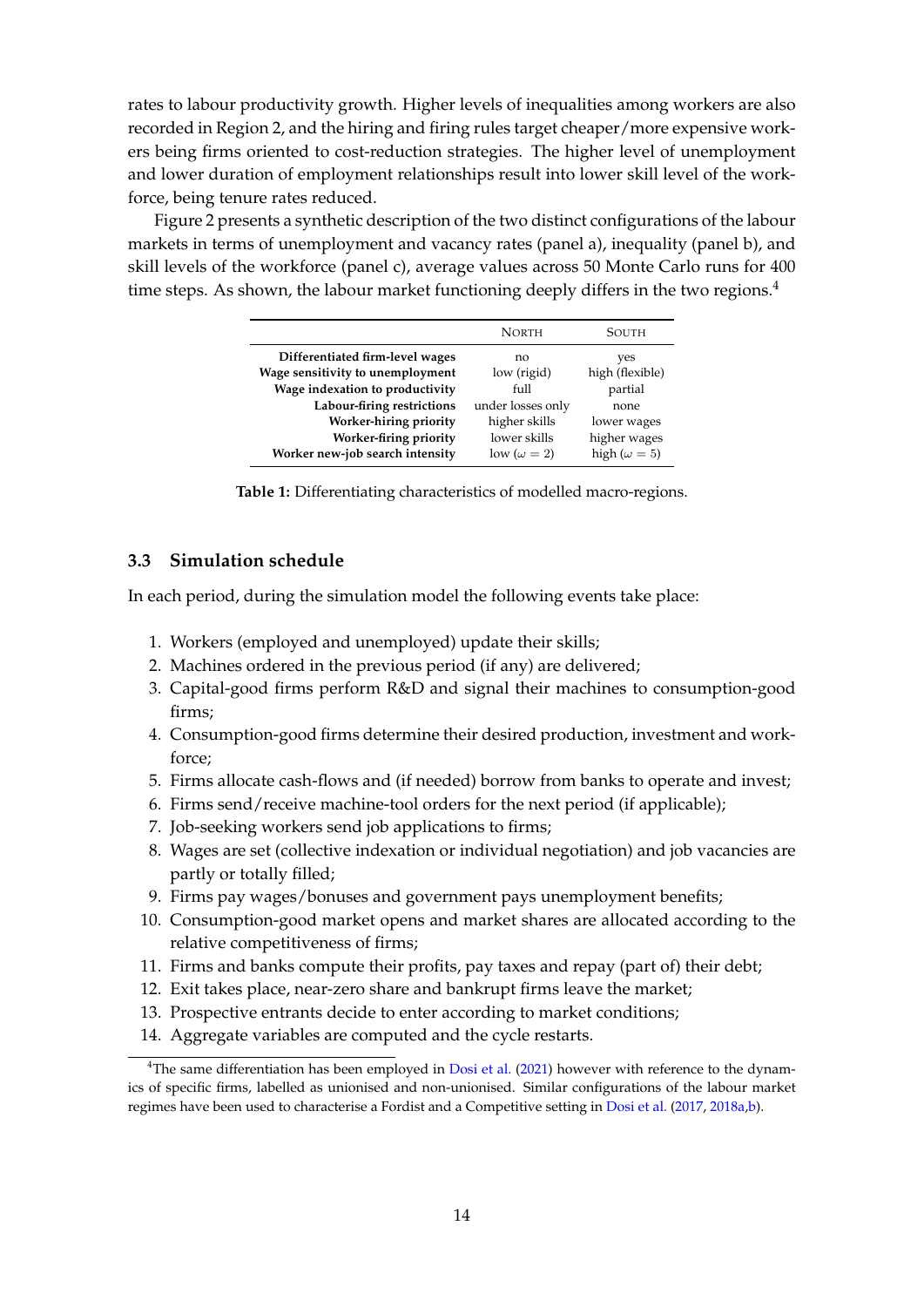

**Figure 2:** The North-South region set-up of labour markets - averages for 50 MC runs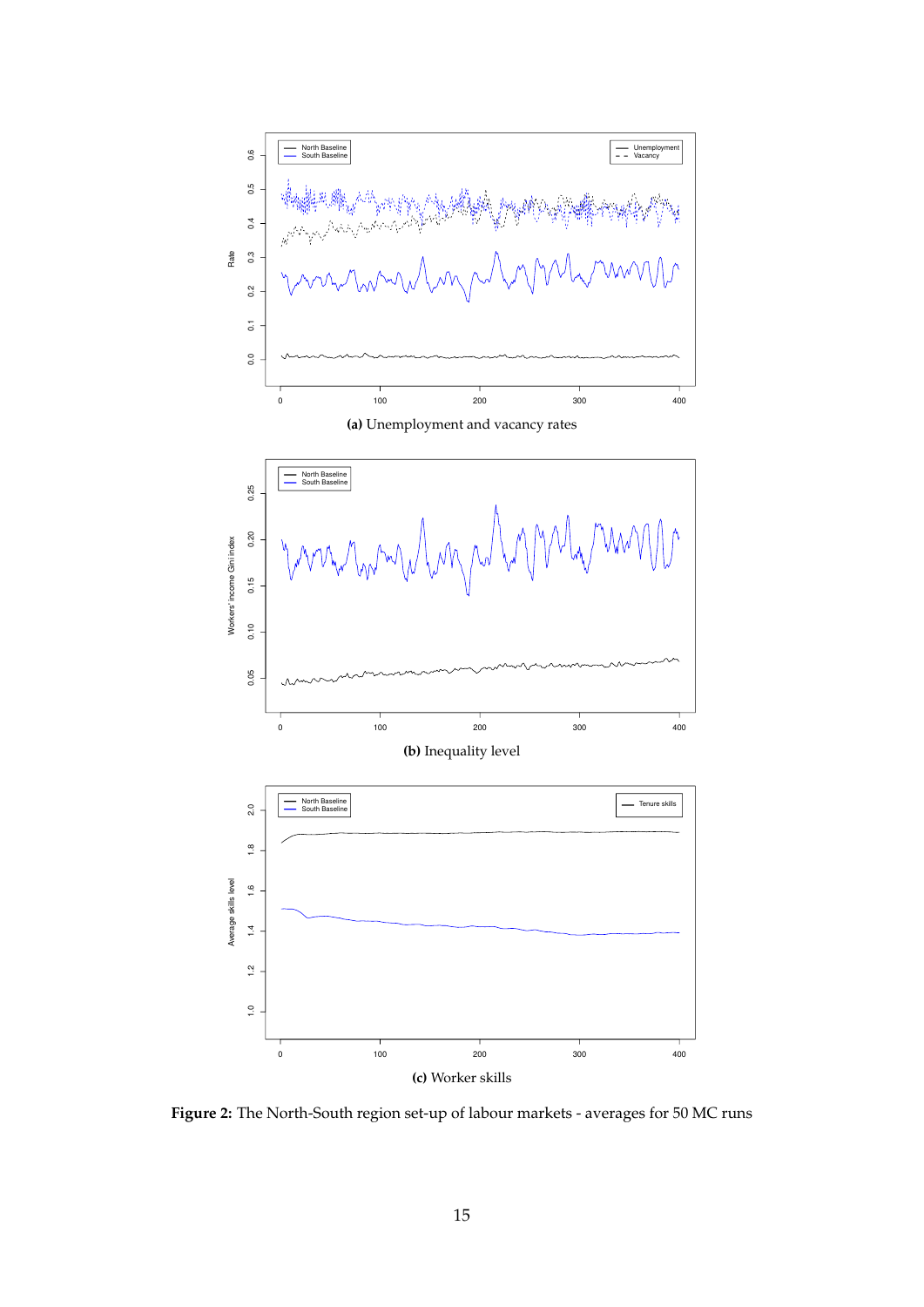# **4 Sources of divergence**

In this Section we present the main results provided by our simulation model. Table 2 summarizes the large collection of stylized facts and statistical regularities, at both microand aggregate-level, that the model is able to reproduce (Dosi et al., 2010, 2017, 2018a, 2020). On the lower part of the Table the statistical regularities related to labour market functioning and dynamics are shown. At the micro-level, heterogeneous skills distribution, fat-tailed distributions of individual unemployment time and wage growth rates are recorded; at the macro-level, persistent unemployment rates, the emergence of a wage curve, Beveridge curve and Okun curve, the high volatility of separation and hiring rates, matching function between the finding rate and the vacancy on unemployment ratio, the higher volatility of unemployment and vacancy rates vis-á-vis labour productivity, and the positive correlation between unemployment and inequality are all stylized facts robustly characterizing the model behaviour.

**Table 2:** Stylized facts matched by the labour-augmented K+S model at different aggregation levels.

| MICROECONOMIC STYLIZED FACTS              | AGGREGATE-LEVEL STYLIZED FACTS                                   |
|-------------------------------------------|------------------------------------------------------------------|
| Skewed firm size distribution             | Endogenous self-sustained growth<br>with persistent fluctuations |
| Fat-tailed firm growth rates distribution | Fat-tailed GDP growth rate distribution                          |
| Heterogeneous productivity across firms   | Endogenous volatility of GDP,                                    |
|                                           | consumption and investment                                       |
| Persistent productivity differentials     | Cross-correlation of macro variables                             |
| Lumpy investment rates of firms           | Pro-cyclical aggregate R&D investment                            |
|                                           | and net entry of firms in the market                             |
| Heterogeneous skills distribution         | Persistent and counter-cyclical unemployment                     |
| Fat-tailed unemployment time distribution | Endogenous volatility of productivity,                           |
| Fat-tailed wage growth rates distribution | unemployment, vacancy, separation and                            |
|                                           | hiring rates                                                     |
|                                           | Unemployment and inequality correlation                          |
|                                           | Pro-cyclical workers skills accumulation                         |
|                                           | Beveridge curve                                                  |
|                                           | Okun curve                                                       |
|                                           | Wage curve                                                       |
|                                           | Matching function                                                |

Source: Dosi et al. (2020).

In the following we present a series of macro-level statistics focusing on innovation and investment variables, with the aim of capturing the extent to which the differences in the labour markets across the two regions impact the model behaviour. Figure 3 presents some key selected simulation results for the two macro-regions, the North (in black) and the South (in blue). The differences in the two labour market set-ups are represented in Figure 3 showing the divergent pattern of average real wages (panel a). Such divergence in the labour market structure however also affects the innovative activities of firms, both in the upstream sector producer of capital goods, and in the downstream sector producer of consumption goods. While the emergent wage gap is expected, being the labour mar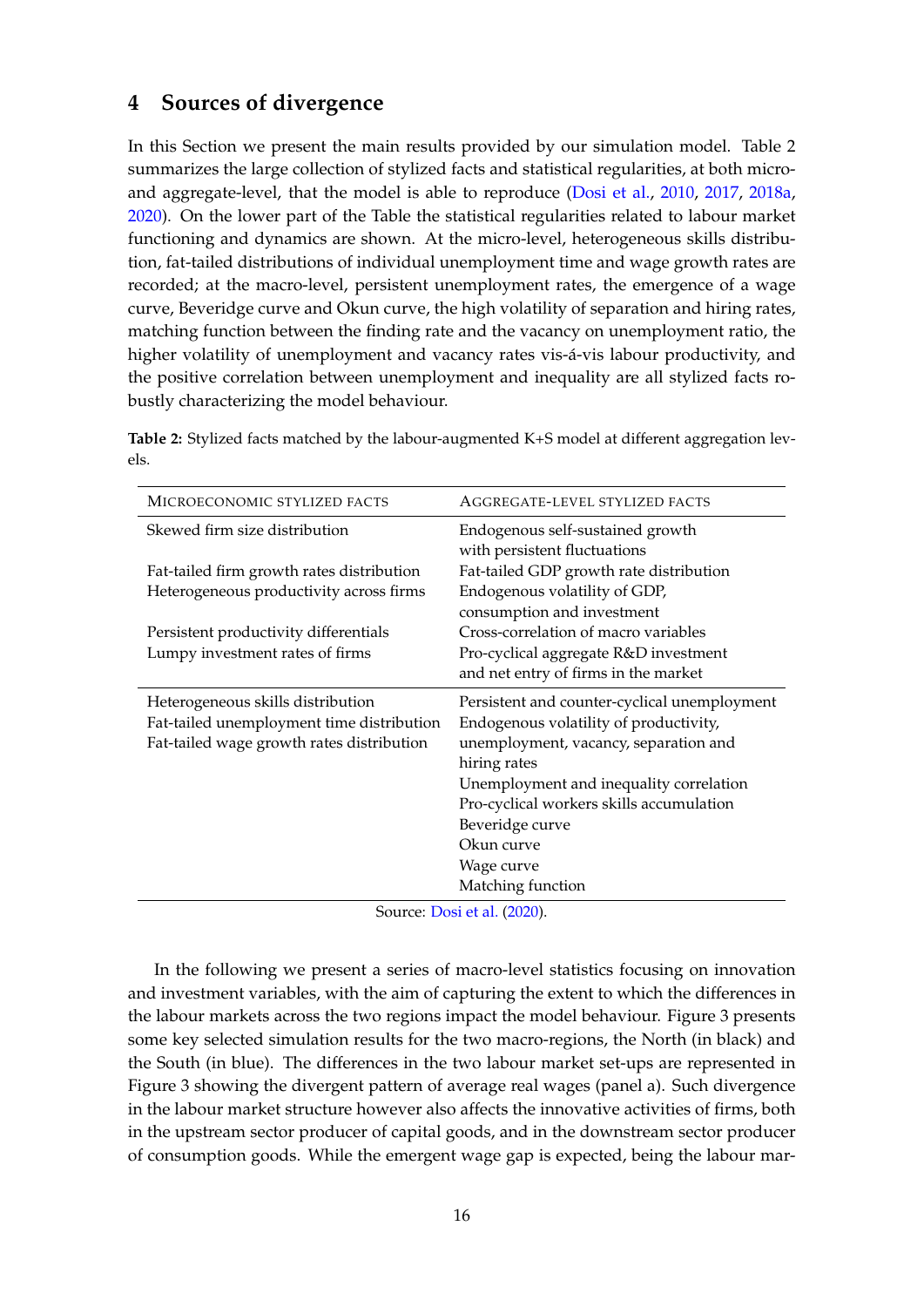kets differently configured, the R&D expenditures gap is a purely emergent property, with a technological distance increasing over time. The lower innovative activities in the upstream sector of the Southern region is driven by the lower demand of machines deriving from the downstream sector, whose expansionary investment also strongly diverges (panel c). Recall that investment in new machines is driven by higher demand of final goods. Considering the lower aggregate demand due to lower wages, investments in new capital goods are constrained. Lower demand for investment causes a contraction in the production of new machines from the upstream sector, therefore reducing the effort in innovative activities. This is the first-order degree of asymmetries deriving from different organizations of the labour markets across the two regions. Indeed, negative feedback loops propagate from the labour market to the investment and innovative activities.

Is it only the demand of new investment goods lagging behind in the Southern region or other productive dynamics are affected as well? Figure 4 shows the that gap in expansionary investment also affects substitutionary investment (panel a), that is firms' ability to renew their capital endowment to produce more efficiently. Such lower degree of both expansionary and substitutionary investments results into a lower aggregate capital over labour  $(K/L)$  ratio (panel b), that is a proxy of mechanization. What does it happen to profits? Figure 4.c shows an increasing accumulation of profits in the South not reinvested in productive assets  $(\Pi/K)$ . Therefore a rent-seeking mechanism in the region wherein firms mainly rely on cost-reduction, lower job quality, poor innovation-oriented strategies and weaker capital accumulation efforts neatly emerges.

Table 3 provides a synthetic overview on the performance comparison between the North and the South. All key indicators related to aggregate performance, from GDP and labour productivity growth, to innovation and imitation rates, to both expansionary and substitutionary investments are significantly lower in the South, recording the emergence of a falling behind pattern with respect to the North.

|                                   | <b>NORTH</b>    |       | SOUTH   |
|-----------------------------------|-----------------|-------|---------|
|                                   | <b>Baseline</b> | Ratio | p-value |
| GDP growth                        | 0.027           | 0.853 | 0.000   |
| Productivity growth               | 0.027           | 0.851 | 0.000   |
| Innovation                        | 0.288           | 0.809 | 0.009   |
| Imitation                         | 0.309           | 0.843 | 0.000   |
| <b>Expansionary Investment</b>    | 20.58           | 0.784 | 0.000   |
| <b>Substitutionary Investment</b> | 21.51           | 0.809 | 0.000   |
| Capital/labour ratio              | 11.89           | 0.865 | 0.000   |
| Profit rate                       | 0.07            | 1 291 | 0.003   |

**Table 3:** Performance comparison between two regions, selected time series.

Baseline values are averages for 50 MC runs in period [301, 500]. Ratios between baseline and alternative scenario MC averages. *p*-values for a two-means *t*-test among scenarios,  $H_0$ : no difference between scenarios.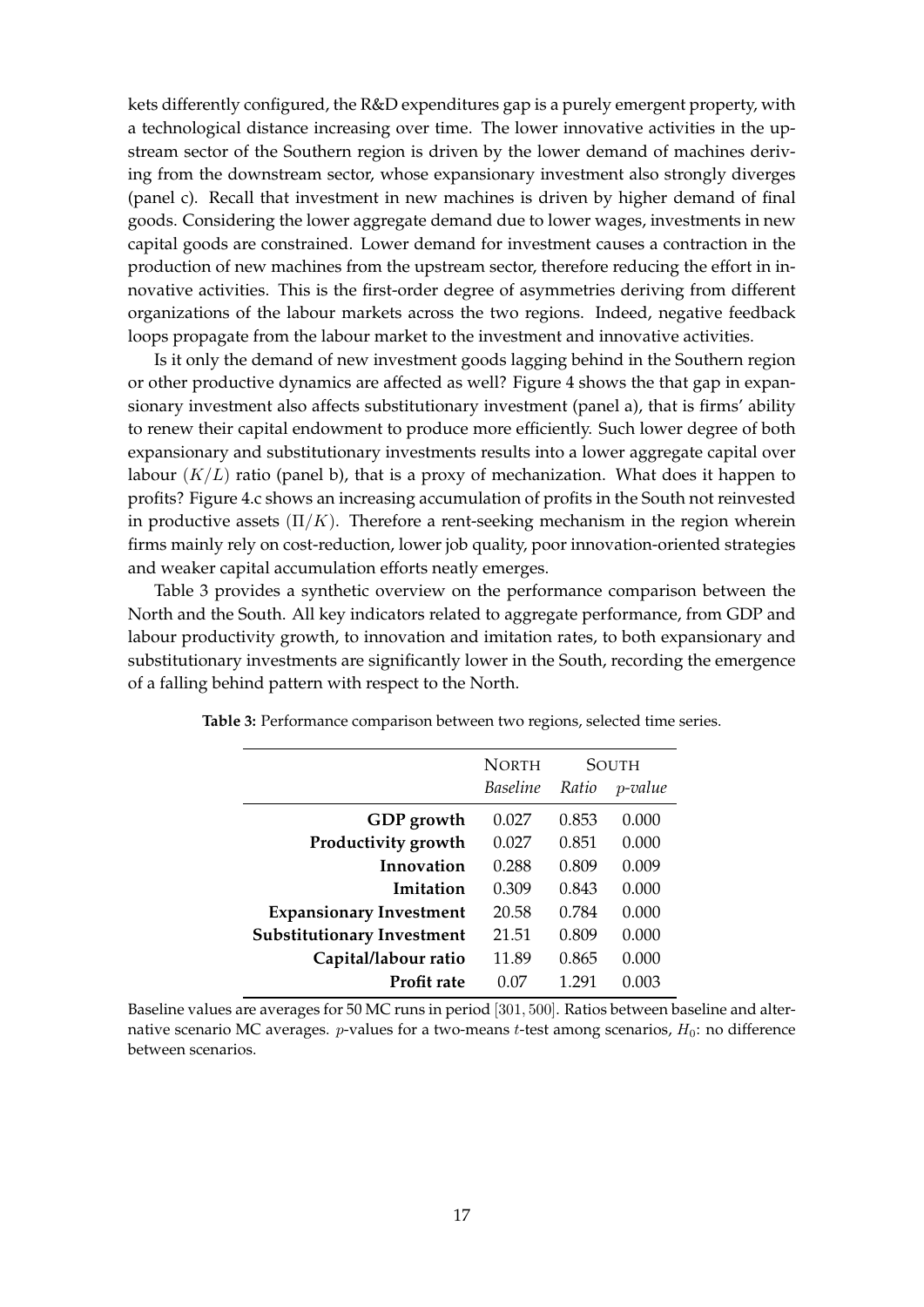

Figure 3: From wage divergence to innovation and investment divergence - averages for 50 MC runs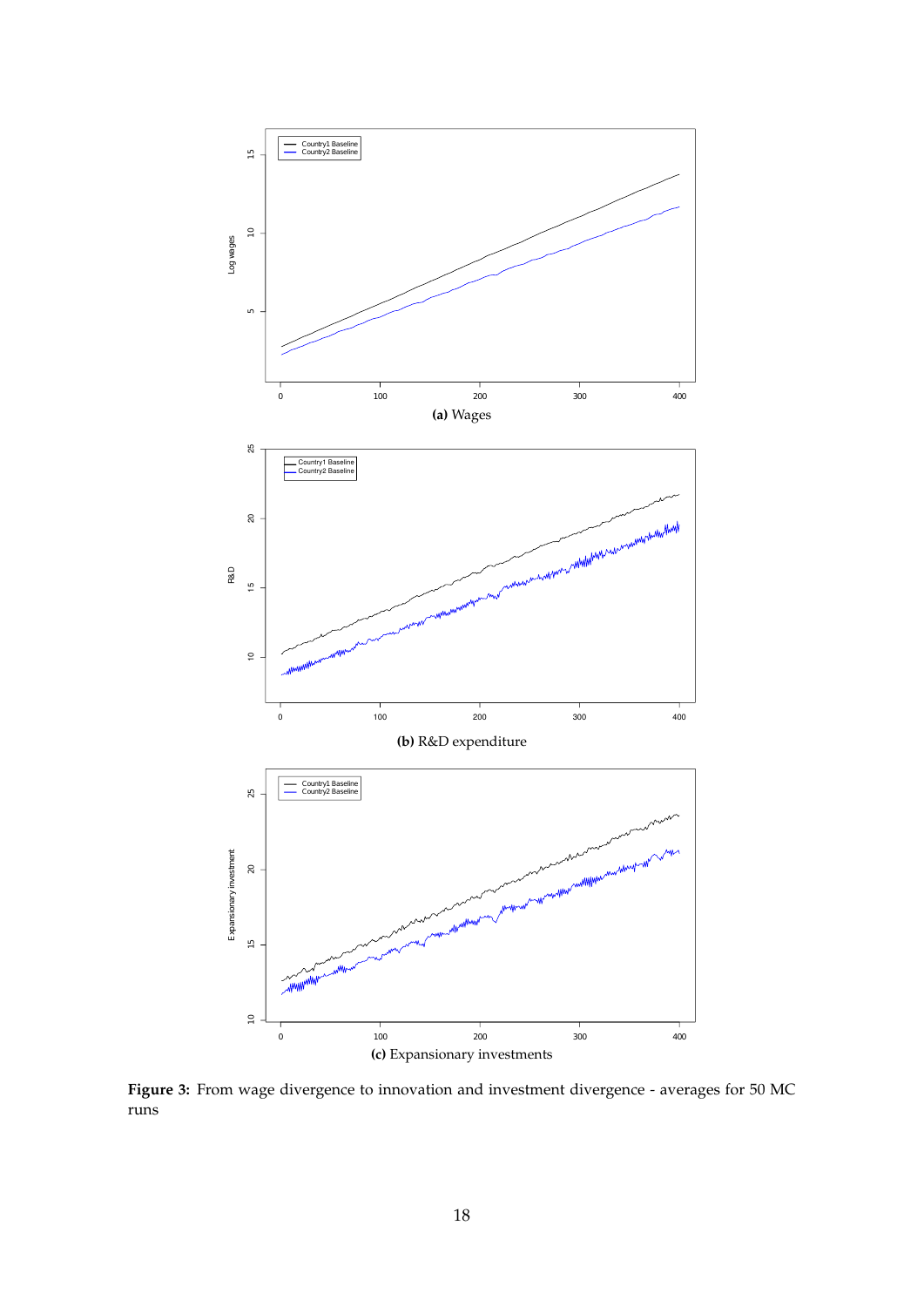

**Figure 4:** From investment divergences to unproductive profit accumulation - averages for 50 MC runs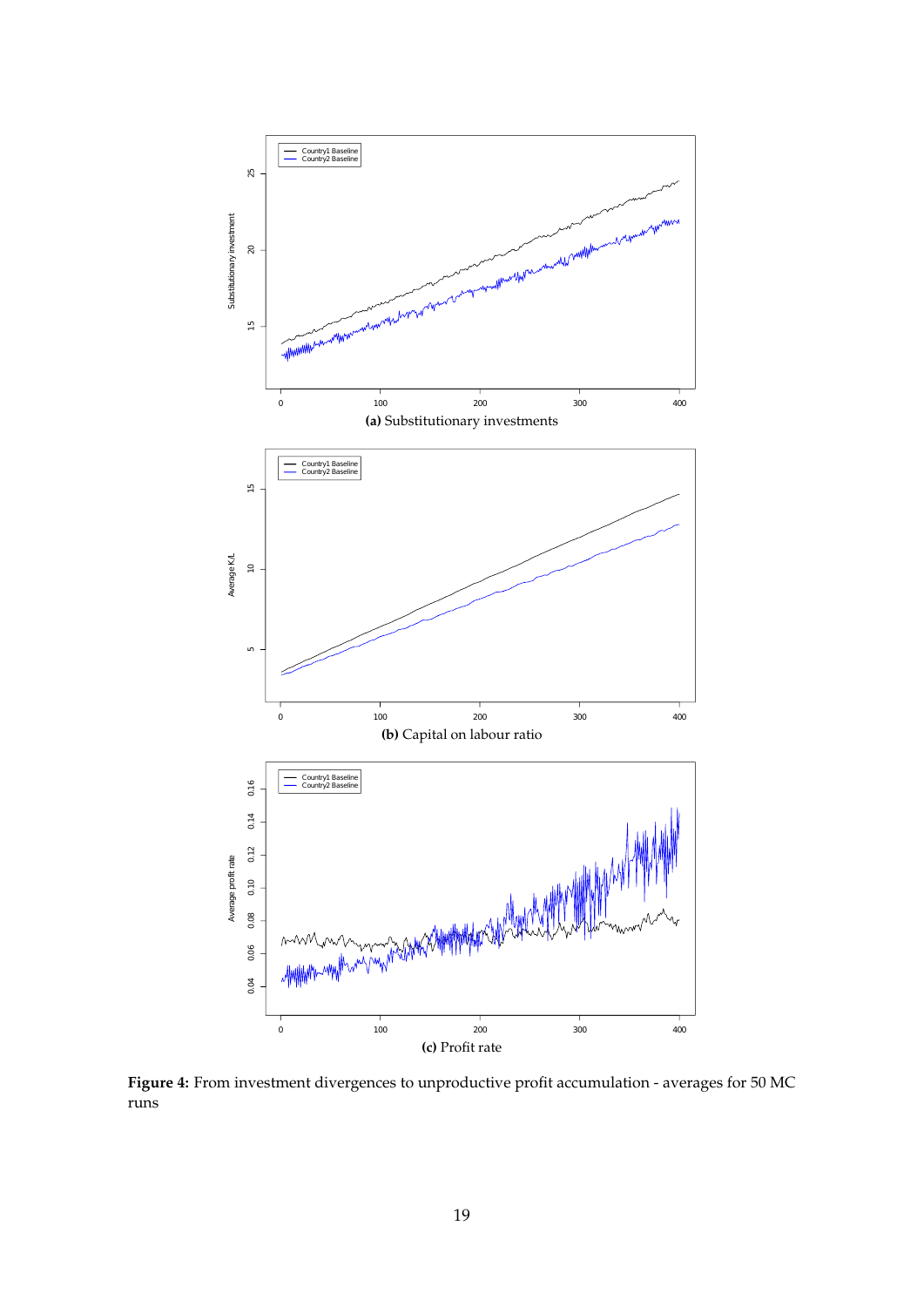## **5 Policy strategies for the North-South convergence**

Once ascertained the role of different institutional labour market set-ups on the North-South divergence, we now move to identify possible policy strategies that may favour the convergence process. To this purpose, we investigate the effects of three parameters potentially influencing the underlying North-South gap and we comparatively assess the role of three convergence policies, which belong both to the domains of institutional policies, acting via non-market mechanisms (the first two), and to the one of market policies, acting via price mechanisms (the last one), namely:

- 1. **Investment policy** aimed at fostering higher scrapping of machine vintages, governed by the parameter  $b$  in equation 15;
- 2. **Learning policy** aimed at increasing worker skills and learning activities on the job, governed by the parameter  $\tau$  in equation 17;
- 3. **Wage indexation policy** aimed at increasing the elasticity of wage increases to firmlevel productivity increases, governed by the parameter  $\psi_4$  in equation 24.

We start by presenting the results of the investment policy aimed at stimulating machine scrapping. In order to study such an effect, we perform a local sensitivity analysis, increasing the parameter  $b$  governing the scrapping rule of machines by the consumptiongood firms: a higher b parameter entails a longer payback period to repay the cost of machines, therefore inducing higher substitutionary investments. New generations of machines imply a higher productivity in producing goods, as new machines embed more efficient techniques of production along the productivity ladder. Consistently, Figure 5, presenting three alternative parameter values, shows that fostering scrapping of old machines turns out to be highly effective in stimulating the convergence of the South. According to all the metrics under consideration, averages across 50 Monte Carlo runs, namely the average productivity growth, innovation and imitation rates - the latter being calculated as the share of firms accessing into innovative and imitative behaviour in the upstream sector - are substantially higher for higher value of the parameter. This means that more dynamic investment patterns in the South stimulate the convergence process between the two macro-regions. Table 5 summarises the results of the performance comparison across the alternative parametrizations, reporting in both cases a lower North-South gap in productivity, innovation and imitation rates.

From an evolutionary perspective, the upgrading of firms' available machineries (i.e. embodied technical change) is pivotal to maintain a highly dynamic technological profile and to increase, in turns, the probability of catching-up between following and leading countries or regions (Dosi et al., 2009). In support of our results, a recent empirical contribution (Fiori and Scoccianti, 2021) highlights the negative role exerted by the poor dynamics of machines renewal among Italian firms on the aggregate productivity performance. Although focusing on the aftermath of the financial crisis (2011-12), the results confirm the positive impact of more dynamic scrapping activities at a firm-level on aggregate productivity.<sup>5</sup>

The second experiment studies the effect of a learning policy mapped by an increase in the parameter  $\tau_T$  governing workers' skills accumulation while they are employed. Differ-

 $5A$  qualification is that the study addresses the effect of vintages' age on total factor productivity (TFP), computed via standard neoclassical production function, while hereby we study the effects of different policy strategies on aggregate labour productivity by adopting an evolutionary approach to technical change and firms' dynamics.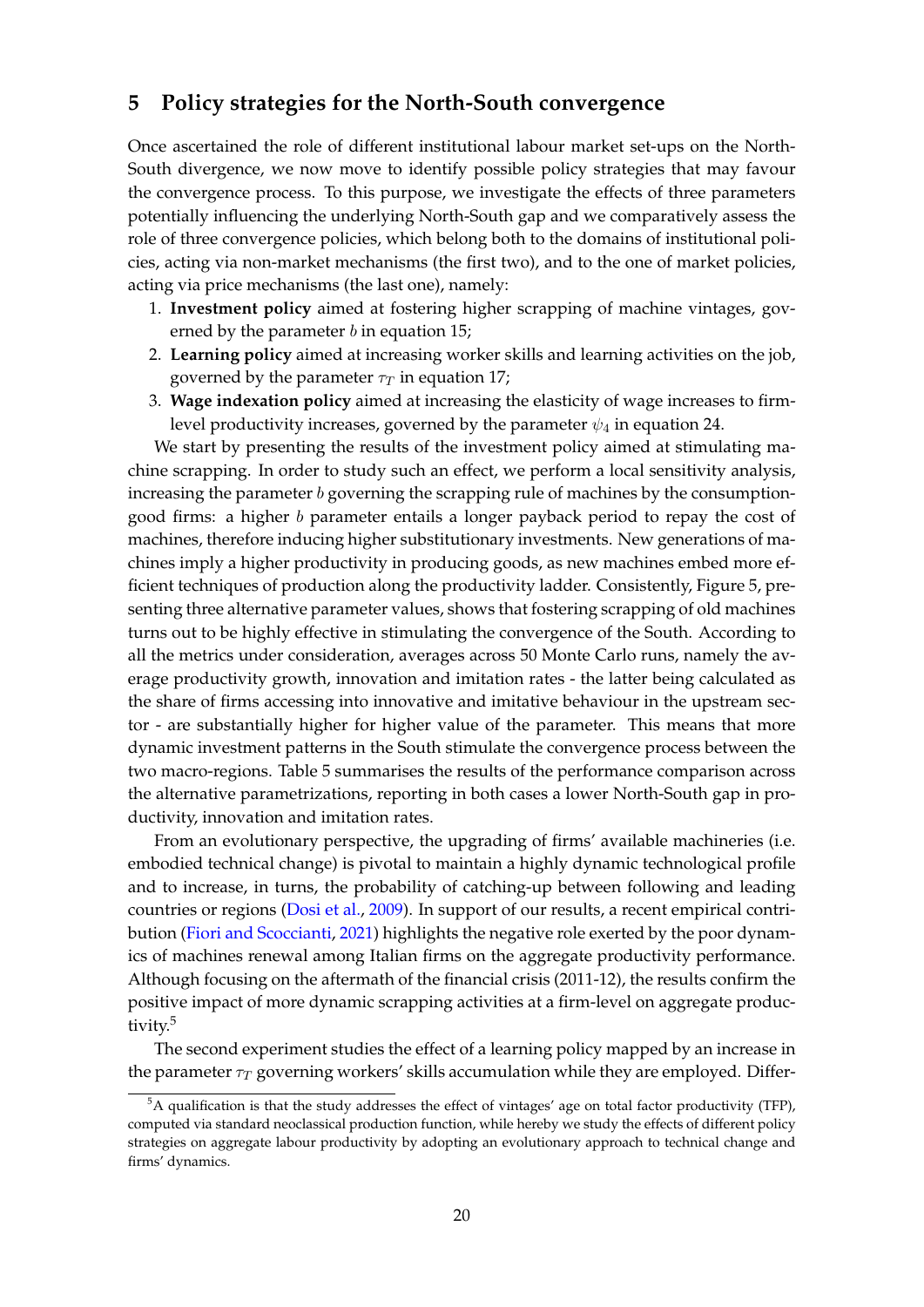ently from the monotonic behaviour of the investment policy fostering higher scrapping, Figure 6 shows a non-monotonic effect of this policy experiment. While a 1% increase of the parameter is non effective in fostering the convergence, a 5% level of the parameter is actually self-defeating for the aggregate dynamics. Such unexpected result of a high level of learning rate derives from the higher concentration of very few productive firms coexisting with a large fringe of low productive ones. In addition, extremely high learning rates of the labour force are associated with a higher productivity spread across firms, skyrocketing profit rates, but also higher unemployment and inequality. The end result is the existence of a tiny fraction of an elite of firms dominating the market. Table 5 summarizes the results in terms of alternative settings of the parameter  $\tau_T$ .

The combination of the two policy experiments rooted on an institutional approach to convergence sheds a light on the relevance of coordinated industrial policies. Indeed, learning policies *per se* are not sufficient but should be combined with policies triggering an increase in the level of mechanization of the production activity: an investment policy aimed at strengthening the technological profile of less developed areas via more dynamic scrapping processes should be matched by labour market policy interventions favouring the accumulation of workers skills and firms' production and organizational capabilities, and ultimately their dynamic interaction with more complex technological environments (Lundvall, 1992; Freeman, 2002; Dosi et al., 2009). The latter labour market policies meant to foster workers tenure and experience might be obtained only under stable and secure labour markets, not flexible ones. On this ground, with reference to a case of an effective convergence process, Boltho et al. (2018) highlight how the quite complex and advanced capability endowment of the former East German Länder crucially contributed to the convergence process after the unification in 1989. At the opposite, the lack of a proper set of techno-organizational capabilities in the South of Italy represents one of the actual causes maintaining a divergence between the North and South (Costa et al., 2021; Sbardella et al., 2021). Therefore, rather than in oppositions, labour and machine upgrading are two complementary policies effective in bolstering convergence.

The third experiment presents instead a market-based policy. We intend to study the effect of a higher firm-level wage indexation to idiosyncratic productivity growth. In order to study such an effect, we increase the value of the parameter  $\psi_4$  vis-á-vis the parameter governing the wage increase with respect to aggregate productivity of the economy,  $\psi_2$ . The underlying idea is that the higher indexation of wages to productivity growth, making wages more sensitive to firm-level dynamics will reward more those workers employed in high-productive firms and less workers employed in low-productive firms. The net effect will result in more flexible and sensitive wage adjustments to local changes, therefore making the system more efficient according to a market-based functioning. Figure 7 confronts three values of the adjustment parameter  $\psi_2$  ranging from medium to full indexation at the firm-level. The results show that this market-based policy is completely ineffective in fostering the convergence process, without changing any of the three selected metrics (productivity growth, innovation and imitation rates). If anything, higher flexibility in wage adjustments increases the variability of the metrics, as shown by the higher confidence intervals. Table 6 lists the effects of the exercise.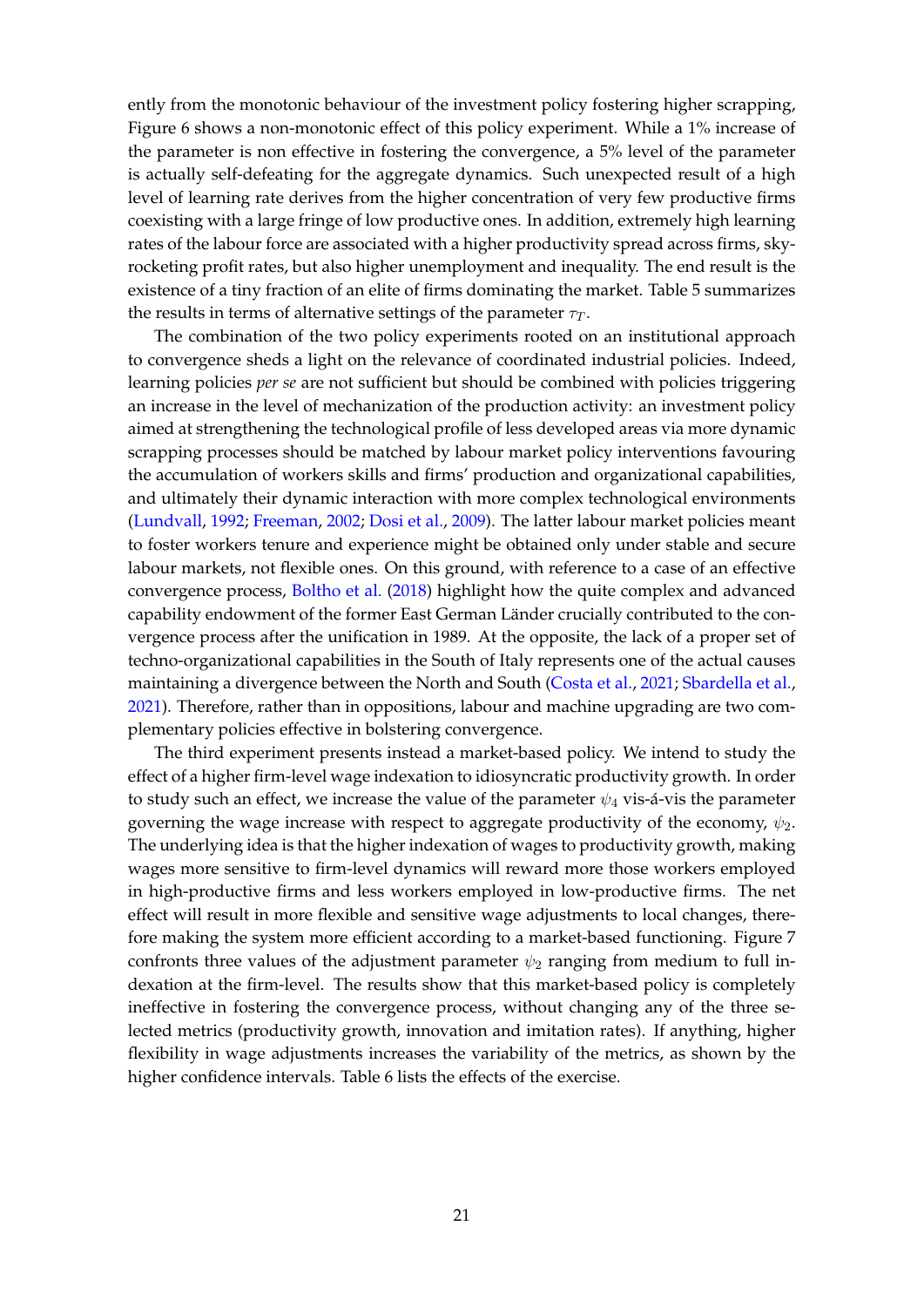

( bar: median / box: 2nd–3rd quartile / whiskers: max–min / points: outliers / MC runs = 50 / period = 301 − 500 )





(bar: median / box: 2nd-3rd quartile / whiskers: max-min / points: outliers / MC runs = 50 / period = 301 - 500)

**(b)** Innovation rate



**(c)** Imitation rate

**Figure 5:** Investment policies bolstering capital productivity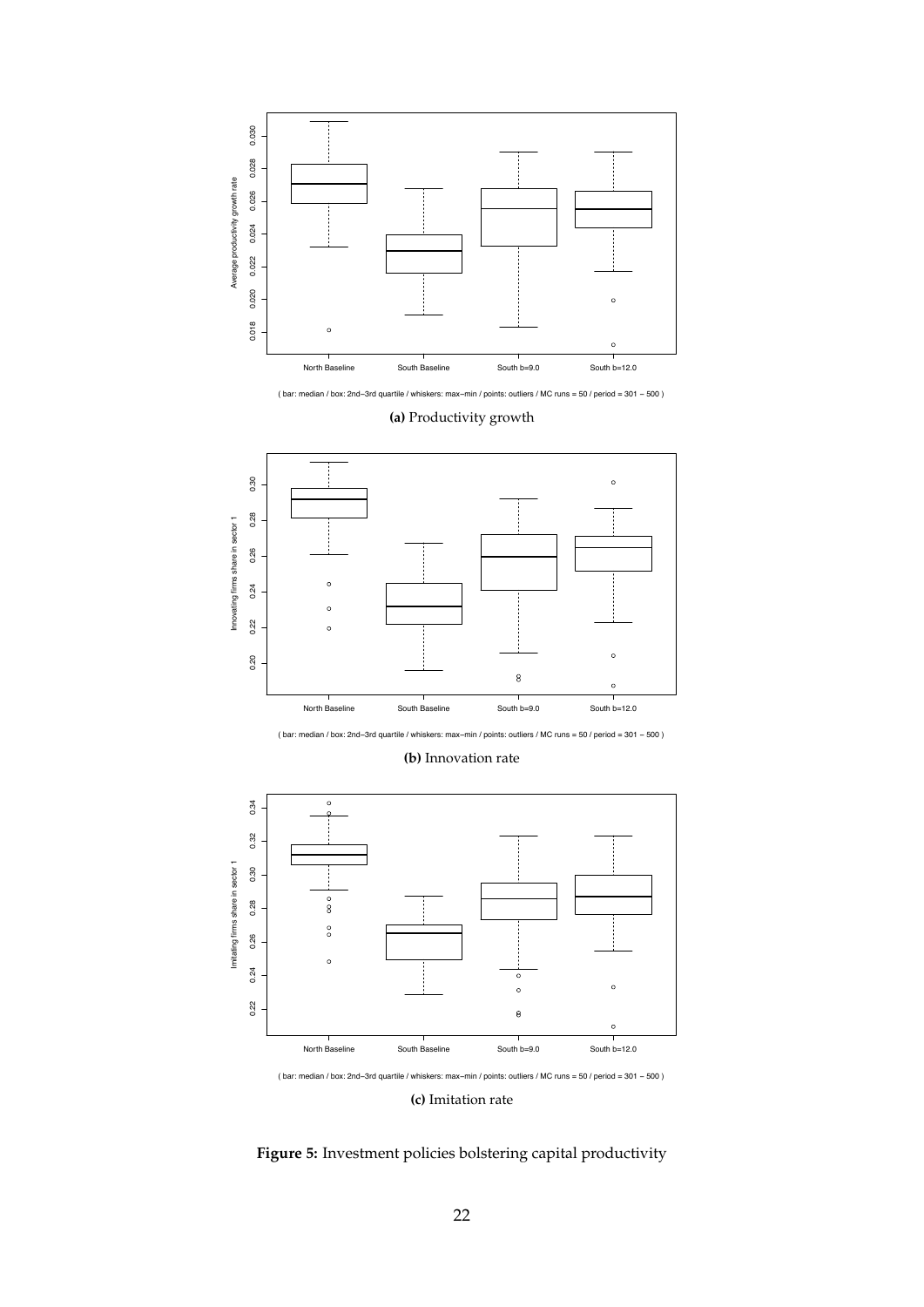

( bar: median / box: 2nd–3rd quartile / whiskers: max–min / points: outliers / MC runs = 50 / period = 301 − 500 )





(bar: median / box: 2nd-3rd quartile / whiskers: max-min / points: outliers / MC runs = 50 / period = 301 - 500)

**(b)** Innovation rate



**(c)** Imitation rate

**Figure 6:** Learning policies bolstering labour productivity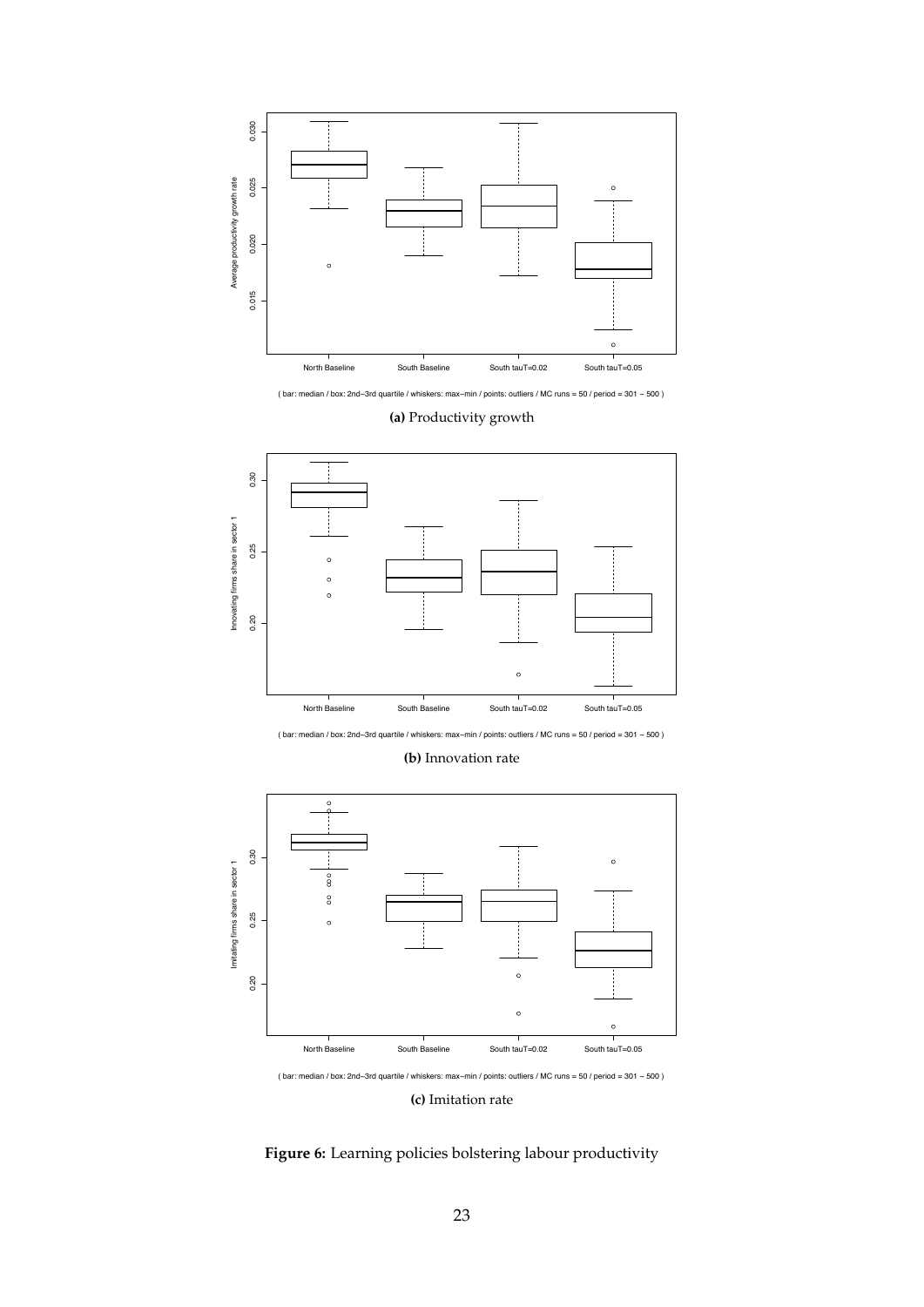

( bar: median / box: 2nd−3rd quartile / whiskers: max−min / points: outliers / MC runs = 50 / period = 301 − 500 )



**(a)** Productivity growth

( bar: median / box: 2nd−3rd quartile / whiskers: max−min / points: outliers / MC runs = 50 / period = 301 − 500 )

**(b)** Innovation rate



**(c)** Imitation rate

**Figure 7:** Wage policies increasing firm-level wage indexation (gabbie salariali)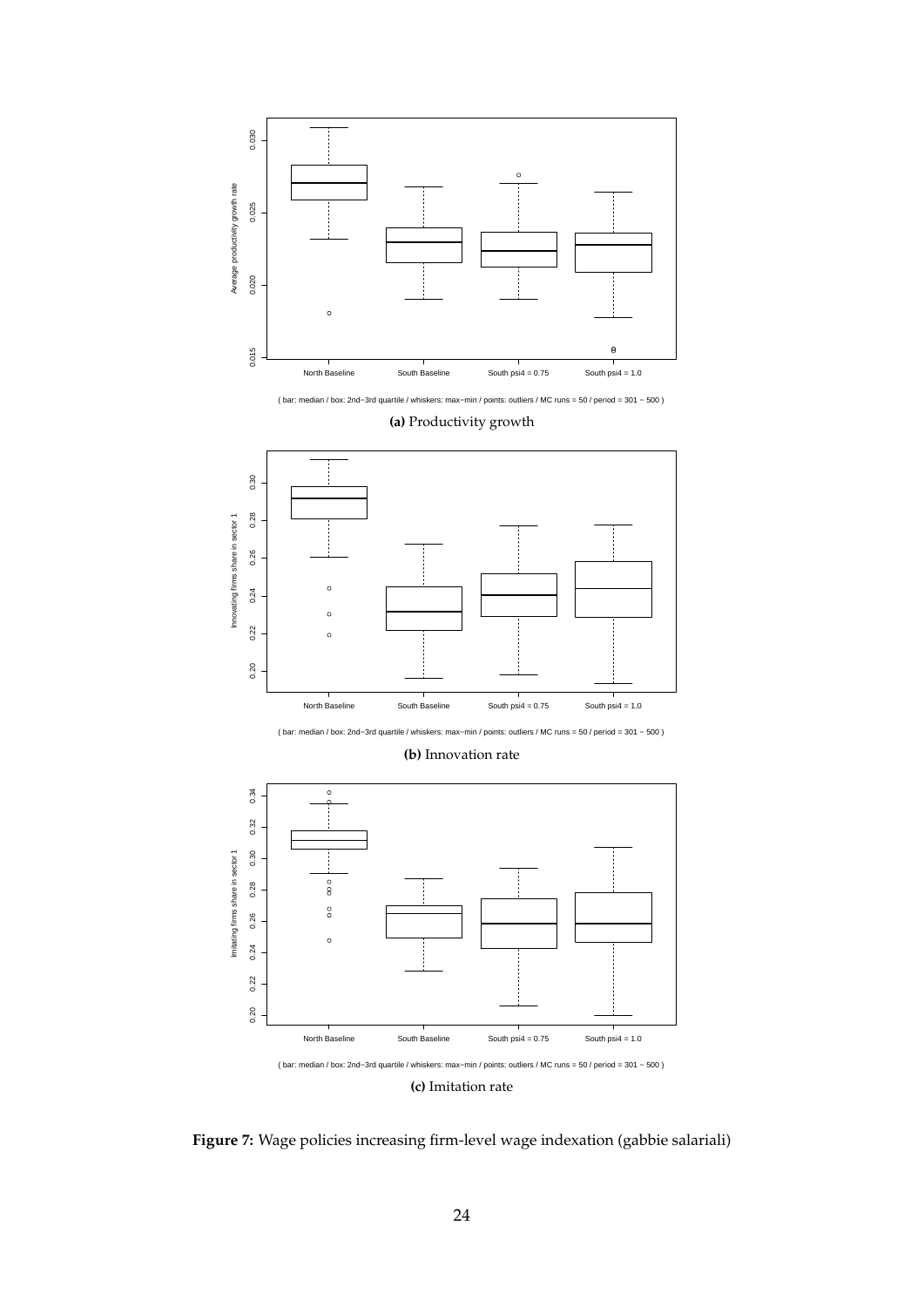|                                            |          |       |                                                          |       |       |       | NORTH SOUTH $b = 3.0$ SOUTH $b = 9.0$ SOUTH $b = 12.0$ |
|--------------------------------------------|----------|-------|----------------------------------------------------------|-------|-------|-------|--------------------------------------------------------|
|                                            | Baseline | Ratio | <i>p-value</i> Ratio <i>p-value</i> Ratio <i>p-value</i> |       |       |       |                                                        |
| GDP growth $0.027$ $0.853$ $0.000$ $0.912$ |          |       |                                                          |       | 0.000 | 0.931 | 0.001                                                  |
| <b>Productivity growth</b> 0.027           |          | 0.851 | 0.000                                                    | 0.930 | 0.000 | 0.942 | 0.000                                                  |
| Innovation                                 | 0.288    | 0.809 | 0.009                                                    | 0.889 | 0.000 | 0.904 | 0.000                                                  |
| Imitation                                  | 0.309    | 0.843 | 0.000                                                    | 0.910 | 0.000 | 0.925 | 0.000                                                  |

**Table 4:** Performance comparison between two regions, selected time series. Investment policy.

Baseline values are averages for 50 MC runs in period [301, 500]. Ratios between baseline and alternative scenario MC averages.  $p$ -values for a two-means  $t$ -test among scenarios,  $H_0$ : no difference between scenarios.

**Table 5:** Performance comparison between two regions, selected time series. Learning policy.

|                     |          |       | NORTH SOUTH $\tau_T = 0.01$ SOUTH $\tau_T = 0.02$ SOUTH $\tau_T = 0.05$ |       |         |       |            |
|---------------------|----------|-------|-------------------------------------------------------------------------|-------|---------|-------|------------|
|                     | Baseline | Ratio | p-value                                                                 | Ratio | p-value | Ratio | $p$ -value |
| GDP growth          | 0.027    | 0.853 | 0.000                                                                   | 0.852 | 0.000   | 0.668 | 0.000      |
| Productivity growth | 0.027    | 0.851 | 0.000                                                                   | 0.869 | 0.000   | 0.678 | 0.000      |
| Innovation          | 0.288    | 0.809 | 0.009                                                                   | 0.818 | 0.000   | 0.717 | 0.000      |
| Imitation           | 0.309    | 0.843 | 0.000                                                                   | 0.847 | 0.000   | 0.740 | 0.000      |

Baseline values are averages for 50 MC runs in period [301, 500]. Ratios between baseline and alternative scenario MC averages.  $p$ -values for a two-means  $t$ -test among scenarios,  $H_0$ : no difference between scenarios.

**Table 6:** Performance comparison between two regions, selected time series. Wage indexation policy.

|                                  | <b>NORTH</b> |       |         |       | SOUTH $\psi_4 = 0.5$ SOUTH $\psi_4 = 0.75$ SOUTH $\psi_4 = 1.0$ |       |            |
|----------------------------------|--------------|-------|---------|-------|-----------------------------------------------------------------|-------|------------|
|                                  | Baseline     | Ratio | p-value | Ratio | p-value                                                         | Ratio | $p$ -value |
| GDP growth                       | 0.027        | 0.853 | 0.000   | 0.831 | 0.000                                                           | 0.801 | 0.000      |
| <b>Productivity growth</b> 0.027 |              | 0.851 | 0.000   | 0.829 | 0.000                                                           | 0.813 | 0.000      |
| Innovation                       | 0.288        | 0.809 | 0.009   | 0.830 | 0.000                                                           | 0.844 | 0.000      |
| Imitation                        | 0.309        | 0.843 | 0.000   | 0.836 | 0.000                                                           | 0.841 | 0.000      |

Baseline values are averages for 50 MC runs in period [301, 500]. Ratios between baseline and alternative scenario MC averages.  $p$ -values for a two-means  $t$ -test among scenarios,  $H_0$ : no difference between scenarios.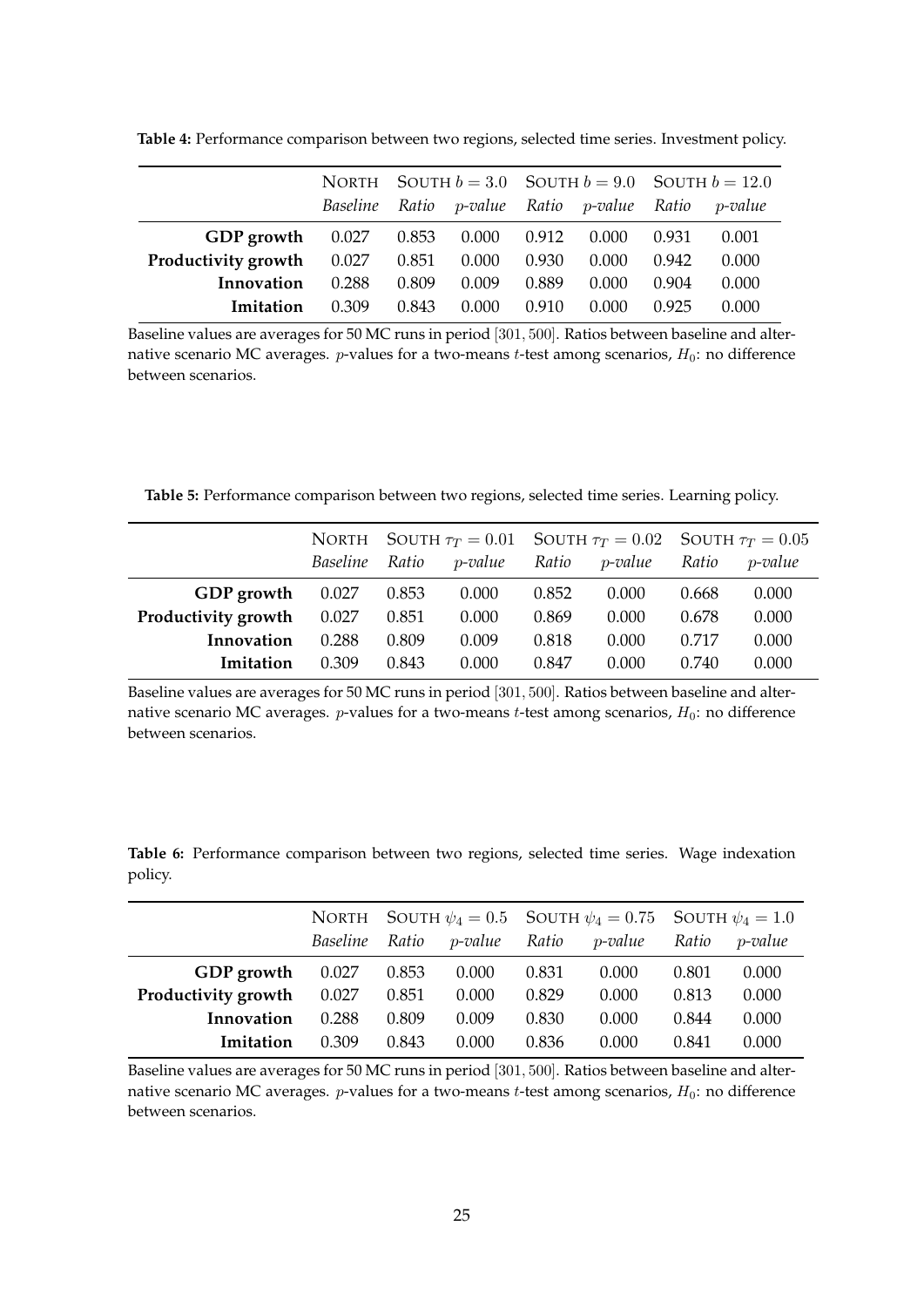These results are quite enlightening for the policy debate on the Italian North-South gap as they suggest that while investment policies, here represented by the scrapping of old vintages, are highly effective in fostering convergence, a higher weight given to the firm-level wage-productivity indexation is actually ineffective in terms of catchingup. On this ground, we can parallel the effects of the wage indexation policy to the so-called '*gabbie salariali*' (wage traps), that is a policy scheme that has dramatically exacerbated the North-South divide in Italy during the 1960s and the 1970s, by leading to low-productivity firm-level strategies and low technology-oriented sectoral composition in the Mezzogiorno (Graziani, 1989, 1993; Svimez, 2019). Although the adoption of this scheme has been recently re-proposed in the debate by contributions calling for wage flexibilization and local wage-productivity indexation to enhance the convergence process (Boeri et al., 2021), our results militate against such policy proposal, which turns out to be ineffective in closing the gap, while it increases variability in the outcome variables, therefore making the whole system less stable.

#### **5.1 Shift-and-share decomposition of productivity growth**

Finally, in order to investigate how alternative policy strategies affect labour productivity we perform a FHK labour productivity decomposition (Foster et al., 2001) aimed at distinguishing the different contributions to consumption-good firms' labour productivity growth. In particular, the decomposition allows to capture which type of adjustments taking place within consumption-good firms, whether due to firm-specific learning or reallocation of labour, contributed the most to the pattern of productivity growth. The first term is the *within-firm* component of productivity growth measured by the firm-level productivity change weighted by firm's share of labour. The second term is the *between-firm* component measured by firm labour share weighted by the firm's relative productivity. The third term captures the covariance of the firms' productivities and labour allocations. The last two terms measure the proportional contribution of the *entry* and *exit* of firms in the market. All terms are normalized with the industry average productivity, as follows:

$$
\Delta \log A_t = \underbrace{\sum_{j} f_{j,t-h} \Delta \log A_{j,t}}_{INCUMBENTS} + \underbrace{\sum_{j} \Delta f_{j,t} (\log A_{j,t-h} - \log A_{t-h})}_{INCUMBENTS} + \underbrace{\sum_{j} \Delta \log A_{j,t} \Delta f_{j,t}}_{INCUMBENTS}
$$
(28)

$$
+\underbrace{\sum_{j}f_{j,t}(\log A_{j,t}-\log A_{t-h})}_{j}-\underbrace{\sum_{j}f_{j,t-h}(\log A_{j,t-h}-\log A_{t-h})}_{j}
$$

where  $f_{j,t}$  is the employment share,  $A_{j,t}$  is the labour productivity of firm j, and log  $A_t$ is the sectoral weighted average ( $log$ ) productivity in period  $t$ . The decomposition is computed over a rolling window of fixed length (set at 8 periods), which adds an extra term for the unexplained difference between the total and the sum of the decomposition components.

Figure 8 presents our results. The investment policy (i.e. higher b parameter), primarily fosters higher productivity growth vis-à-vis the baseline South via firms' entry and exit processes, both positively contributing. The learning policy (i.e. higher  $\tau_T$ ) fosters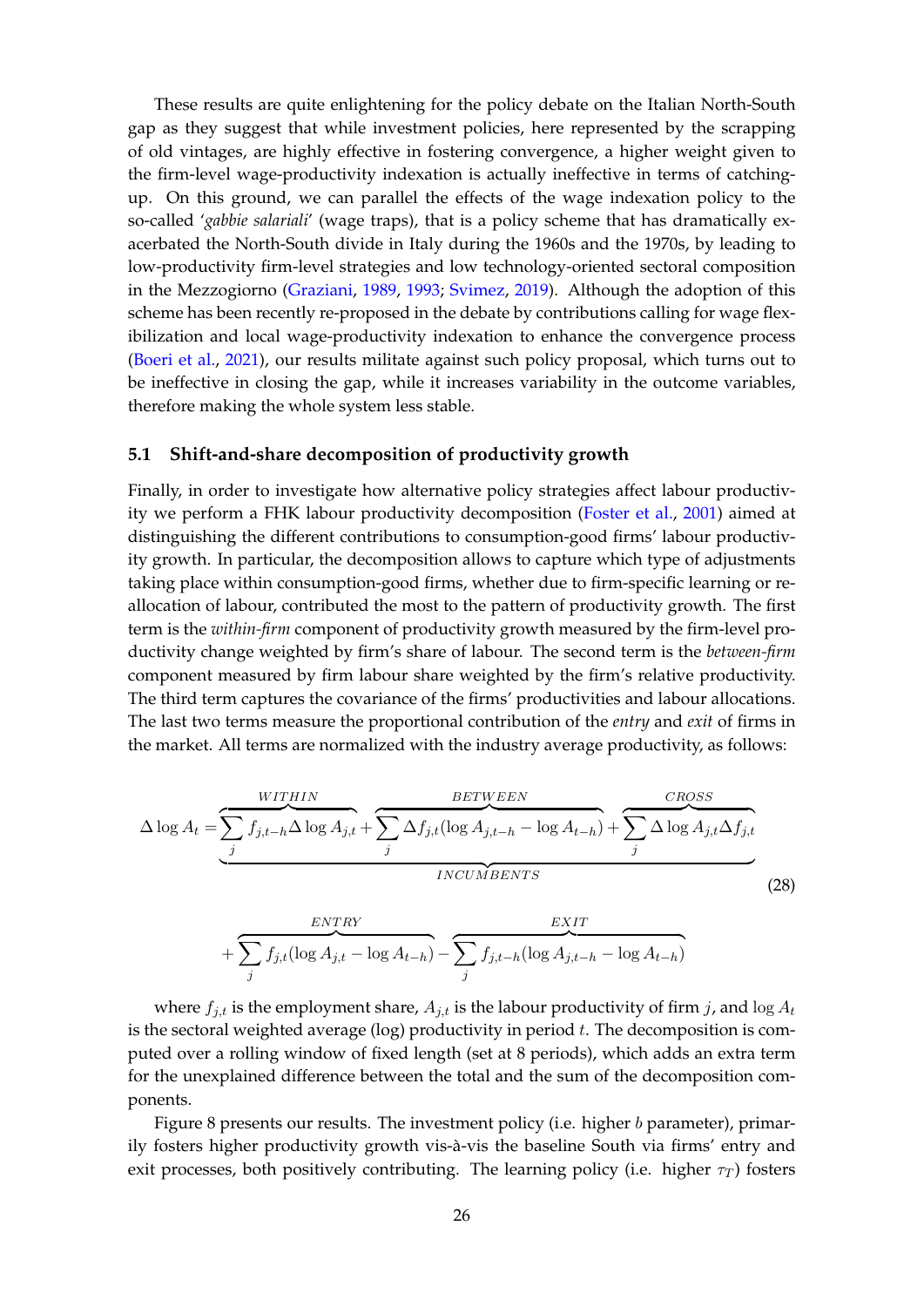

**FHK decomposition of productivity growth ( all firms )**

**Figure 8:** Behind the effects of alternative policies: labour productivity decomposition

| Table 7: Shift-and-share decomposition of log-normalized labour productivity growth across pol- |  |
|-------------------------------------------------------------------------------------------------|--|
| icy scenarios.                                                                                  |  |

|                       | TOTAL. | <b>WITHIN</b> | <b>BETWEEN</b> | <b>CROSS</b> | ENTRY   | EXIT   |
|-----------------------|--------|---------------|----------------|--------------|---------|--------|
| North Baseline        | 40.85  | 37.03         | 0.93           | 0.02         | $-2.28$ | 5.15   |
|                       | (0.77) | (0.71)        | (0.16)         | (0.13)       | (0.15)  | (0.19) |
| South Baseline        | 34.62  | 38.15         | 7.85           | $-11.65$     | 0.03    | 0.25   |
|                       | (0.60) | (0.62)        | (0.14)         | (0.21)       | (0.03)  | (0.03) |
| South $b = 9.0$       | 39.2   | 37.48         | 9.34           | $-11.04$     | 1.55    | 1.88   |
|                       | (0.64) | (1.15)        | (0.25)         | (0.49)       | (0.46)  | (0.38) |
| South $\tau_T = 0.02$ | 34.97  | 40.68         | 23.01          | $-31$        | 0.90    | 1.38   |
|                       | (1.06) | (0.92)        | (0.50)         | (1.00)       | (0.32)  | (0.22) |
| South $\psi_4 = 0.75$ | 33.70  | 27.82         | 5.25           | $-1.85$      | 0.26    | 2.21   |
|                       | (1.75) | (1.67)        | (0.23)         | (0.11)       | (0.30)  | (0.07) |

Moving averages for 25 MC runs over an 8-period window in period [301, 500]. MC standard errors in parentheses.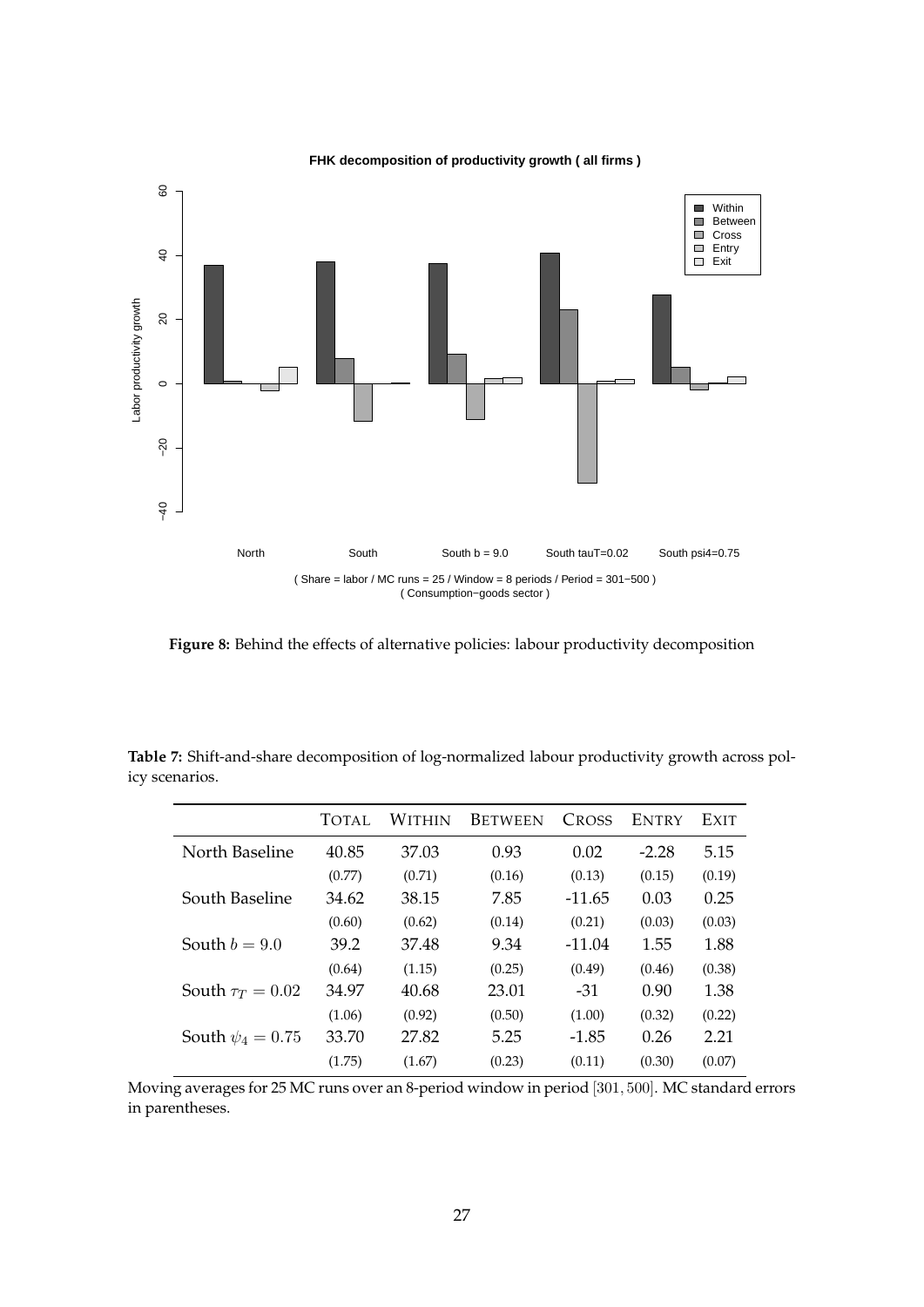higher productivity growth via the between firm effect, the reallocation dynamics, but also increases the negative contribution of the cross effect, with negative co-movements between changes in labour productivity and changes in employment shares hinting at labour-shedding processing occurring in high-productivity firms. Therefore, as previously discussed, this kind of policy produces not univocal effects on productivity dynamics. Finally, the wage indexation policy (i.e. higher  $\psi_4$ ) reduces the positive effects of the within component, while decreases the negative contribution of the cross effect and increases the positive contribution of exit vis-à-vis the South baseline. The net effect of this recombination of contributions is an invariant, slightly lower, total productivity growth (first column of Table 7).

# **6 Conclusions**

To what extent the Italian North-South divide might be mitigated by policies for convergence? Comparing market-based versus non-market based policies, which turn out to be more effective? This paper addresses these questions by means of an agent-based model able to firstly account for patterns of structural divergence, and then employed to test alternative policy mechanisms succeeding or not in obtaining convergence. The model, encompassing two macro-regions characterised by the same productive and innovation structure, but differentiated in their labour market organization, is able to produce persistent divergence in many outcome variables. Therefore, we first provide evidence of the negative feedback loop going from informal and weak labour markets to the productive and innovation dynamics. Once defined the sources of divergence, we test the effects of three different policies, namely an investment policy fostering machine upgrading, a learning policy aimed at increasing workers skills, and a decentralised wage policy increasing the indexation to firm-level productivity changes. According to our results, the investment policy fostering machine upgrading turns out to be the most effective in reducing the productive gap. When decomposing productivity growth according to a shiftand-share analysis, positive entry and exit effects drive the overall labour productivity increase. At the opposite, decentralised wage adjustments to firm-level productivity growth fail in fostering convergence, while the policy increases the instability of the system.

The agent-based approach looks promising in understanding which directions of policy interventions might be taken to promote economic convergence between North vs South areas/countries and might be extended beyond the specific Italian case to the broader domain of convergence paths of developing economies. With respect to the extant agent-based literature, the contribution specifically addresses the study of alternative policy schemes and their net impact in terms of both macroeconomic attributes and the industry dynamics. Limitations of our setting include the absence of the rise and fall of new sectors (Dosi et al., 2021, for a recent ABM advancement), potentially affected by direct policy interventions, the absence of trade across regions and the lack of the role of education. Indeed, education, trade and structural change are at the core of the theory of economic development and ensuing patterns of convergence/divergence (Meier and Stiglitz, 2001) therefore they require to be specifically addressed.

In terms of policy implications, our paper is quite telling about the urgent need of developing industrial policies able to foster convergence also specifically addressing the climate change transition, configuring as such as coherent policy strategies able to tackle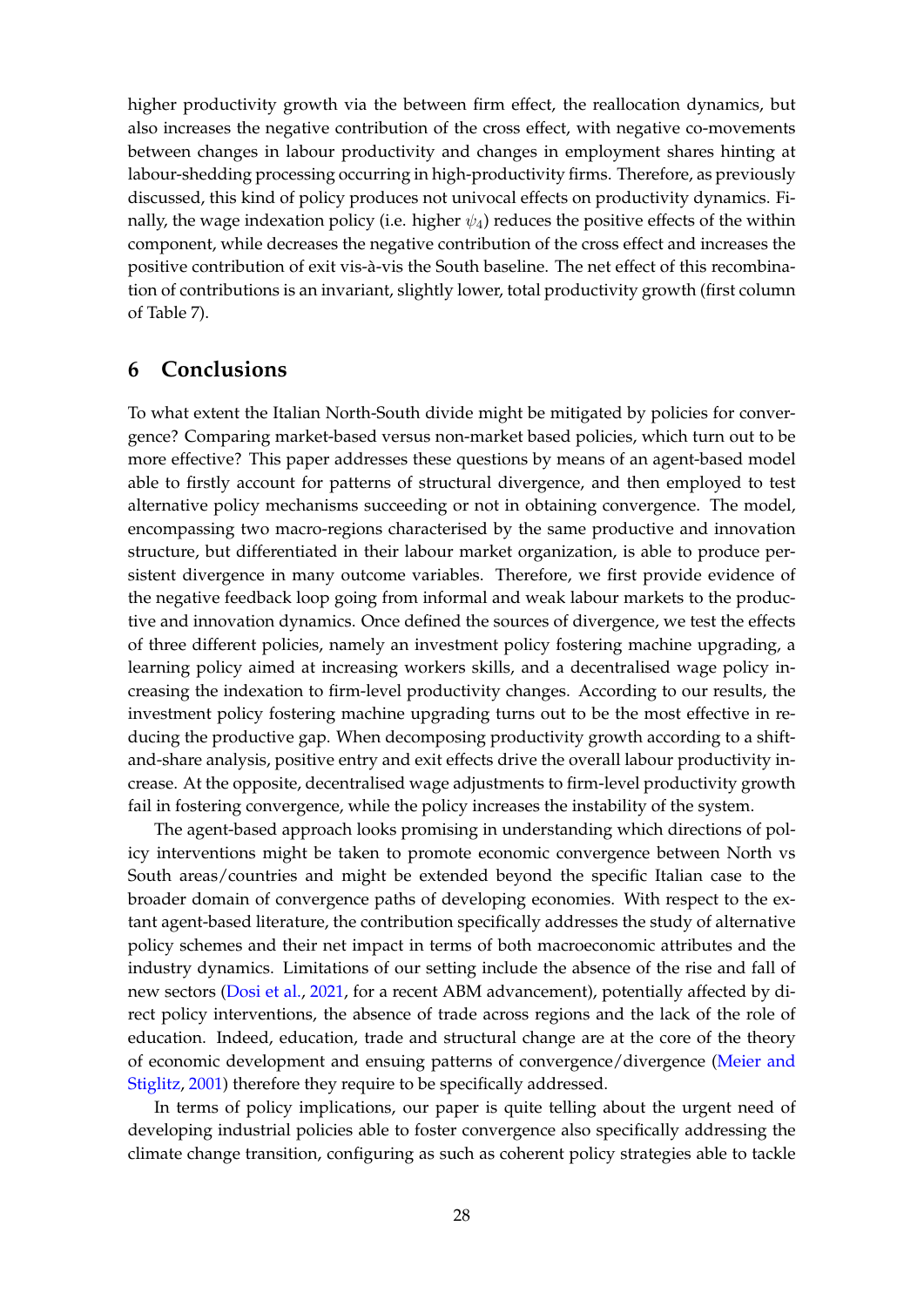the triple crisis (socio, economic, and ecological). Indeed, selective industrial policies to reconvert so called *cathedrals in the desert*, or left-behind places (Leyshon, 2021), or places that do not matter (Rodríguez-Pose, 2018), might be a strategy able to target at the same time productive reconversion but also economic, social and ecological upgrading of such areas. The South of Italy is plenty of cases like steel plants, petrochemical or mining sites affected by strong environmental pollution and economic degradation. Targeted industrial policies in the South, in combination with the Next Generation EU plan, should exactly start from those places.

# **References**

- Amos Jr, O. M. (1988). Unbalanced regional growth and regional income inequality in the latter stages of development. *Regional Science and Urban Economics 18*(4), 549–566.
- Bagnasco, A. (1977). *Tre Italie. La problematica territoriale dello sviluppo italiano*. Il Mulino.
- Blum, U. (2013). East Germany economic development revisited: Path dependence and East Germany pre- and post-unification economic stagnation. *Journal of Post-Communist Economies 25*(1), 37–58.
- Blum, U. (2019). The Eastern German growth trap: Structural limits to convergence? *Intereconomics 54*(6), 359–368.
- Boeri, T., A. Ichino, E. Moretti, and J. Posch (2021). Wage equalization and regional misallocation: Evidence from Italian and German provinces. *Journal of the European Economic Association jvab019*.
- Boltho, A., W. Carlin, and P. Scaramozzino (2018). Why East Germany did not become a new Mezzogiorno. *Journal of Comparative Economics 46*(1), 308–325.
- Caiani, A., E. Catullo, and G. Mauro (2018). The effects of fiscal targets in a currency union: A multi-country agent based-stock flow consistent model. *Industrial and Corporate Change 27*(6), 1123?1154.
- Caiani, A., E. Catullo, and G. Mauro (2019). The effects of alternative wage regimes in a monetary union: A multi-country agent based-stock flow consistent model. *Journal of Economic Behaviour and Organnization 162*, 389–416.
- Caiani, A., A. Godin, E. Caverzasi, G. Mauro, S. Kinsella, and J. E. Stiglitz (2016). Agent based-stock flow consistent macroeconomics: Towards a benchmark model. *Journal of Economic Dynamics and Control 69*(C), 375?408.
- Capasso, S., M. R. Carillo, and S. Vinci (2008). Nuove teorie della crescita e dualismo: un nuovo schema interpretativo per lo sviluppo del Mezzogiorno. In M. R. Carillo, B. Moro, E. Papagni, and S. Vinci (Eds.), *Dualismo, nuove teorie della crescita e sviluppo del Mezzogiorno*, pp. 31–61. Il Mulino.
- Celi, G., A. Ginzburg, D. Guarascio, and A. M. Simonazzi (2019). *Crisis in the European Monetary Union. A Core-Periphery Perspective*. Routeledge.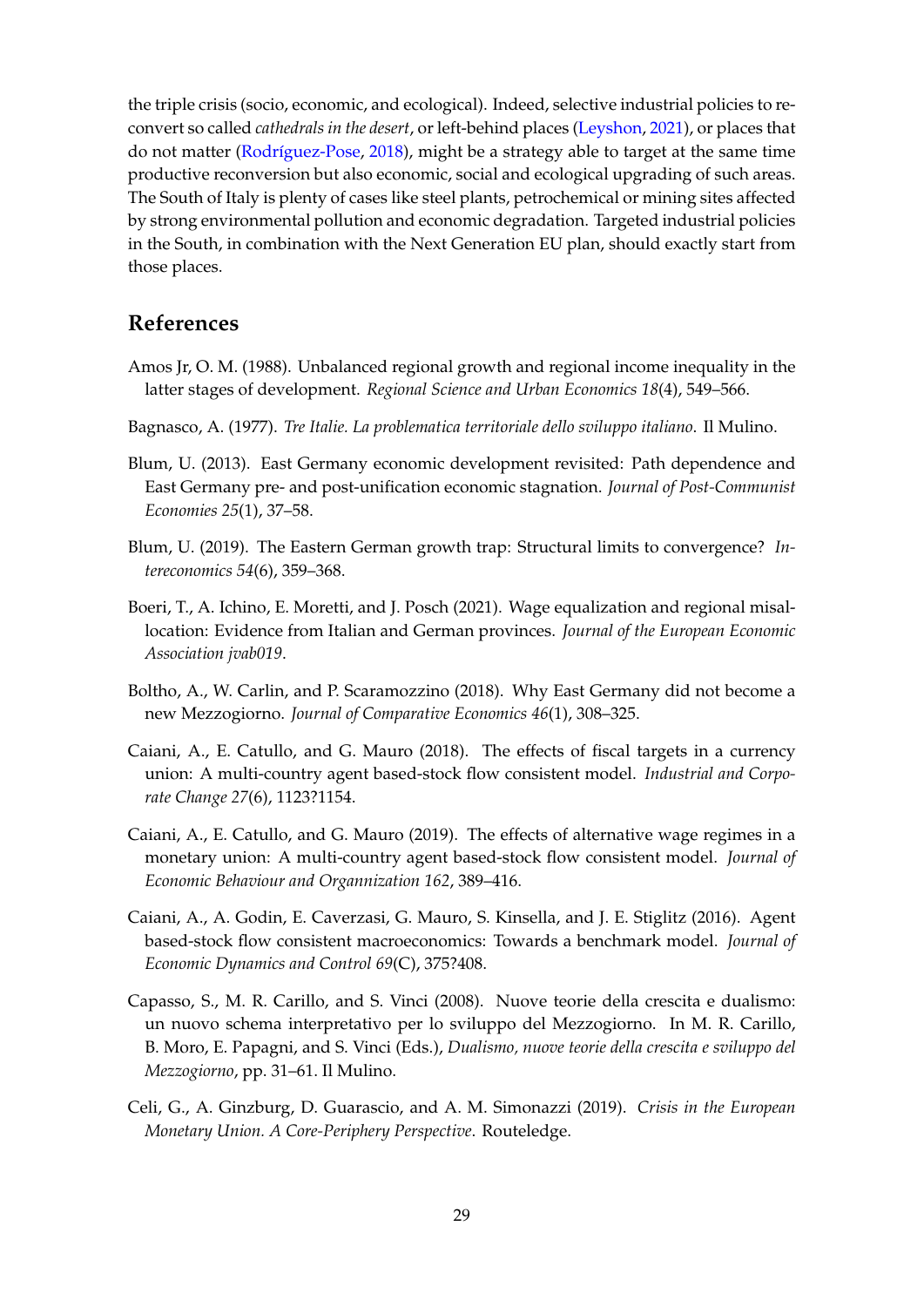- Cetrulo, A., A. Sbardella, and M. E. Virgillito (2021). Vanishing social classes? facts and figures of the Italian labour market. Technical Report 29, Laboratory of Economics and Management (LEM), Scuola Superiore Sant'Anna (Pisa).
- Cimoli, M. (1988). Technological gaps and institutional asymmetries in a North-South model with a continuum of goods. *Metroeconomica 39*(3), 245–274.
- Cimoli, M. and G. Dosi (1995). Technological paradigms, patterns of learning and development: An introductory roadmap. *Journal of Evolutionary Economics 5*(3), 243–268.
- Cimoli, M. and G. Porcile (2014). Technology, structural change and bop-constrained growth: A structuralist toolbox. *Cambridge Journal of Economics 38*(1), 215–237.
- Clark, M. (2014). *Modern Italy*. New York: Routledge.
- Clemens, M. (2009). Skill flow: A fundamental reconsideration of skilled-worker mobility and development. Technical Report 08, New York: United Nations Development Program.
- Clemens, M. (2010). A labor mobility agenda for development. Technical Report 201, Center for Global Development.
- Costa, S., S. De Santis, G. Dosi, R. Monducci, A. Sbardella, and M. E. Virgillito (2021). From organizational capabilities to corporate performances: at the roots of productivity slowdown. Technical report, Laboratory of Economics and Management (LEM), Sant'Anna School of Advanced Studies.
- Daniele, V. and P. Malanima (2011). *Il divario Nord-Sud in Italia 1861-2011*. Rubbettino.
- Daniele, V. and P. Malanima (2014). Falling disparities and persisting dualism: Regional development and industrialisation in Italy, 1891-2001. *Investigaciones de Historia Economica - Economic History Research 10*, 165–176.
- Dawid, H., P. Harting, and M. Neugart (2018). Fiscal transfers and regional economic growth. *Review of International Economics 26*(3), 651–671.
- Deissenberg, C., S. van der Hoog, and H. Dawid (2017). Eurace: A massively parallel agent-based model of the European economy. *Applied Mathematics and Computation 204*, 541–552.
- Dosi, G., F. Christopher, and S. Fabiani (1994). The process of economic development: Introducing some stylized facts and theories on technologies, firms and institutions. *Industrial and Corporate Change 3*(1).
- Dosi, G., M. Cimoli, and J. E. Stiglitz (2009). *Industrial Policy and Development: the Political Economy of Capabilities Accumulation*. Oxford University Press.
- Dosi, G., G. Fagiolo, M. Napoletano, A. Roventini, and T. Treibich (2015). Fiscal and monetary policies in complex evolving economies. *Journal of Economic Dynamics and Control 52*, 166–189.
- Dosi, G., G. Fagiolo, and A. Roventini (2010). Schumpeter meeting Keynes: A policyfriendly model of endogenous growth and business cycles. *Journal of Economic Dynamics and Control 34*(9), 1748–1767.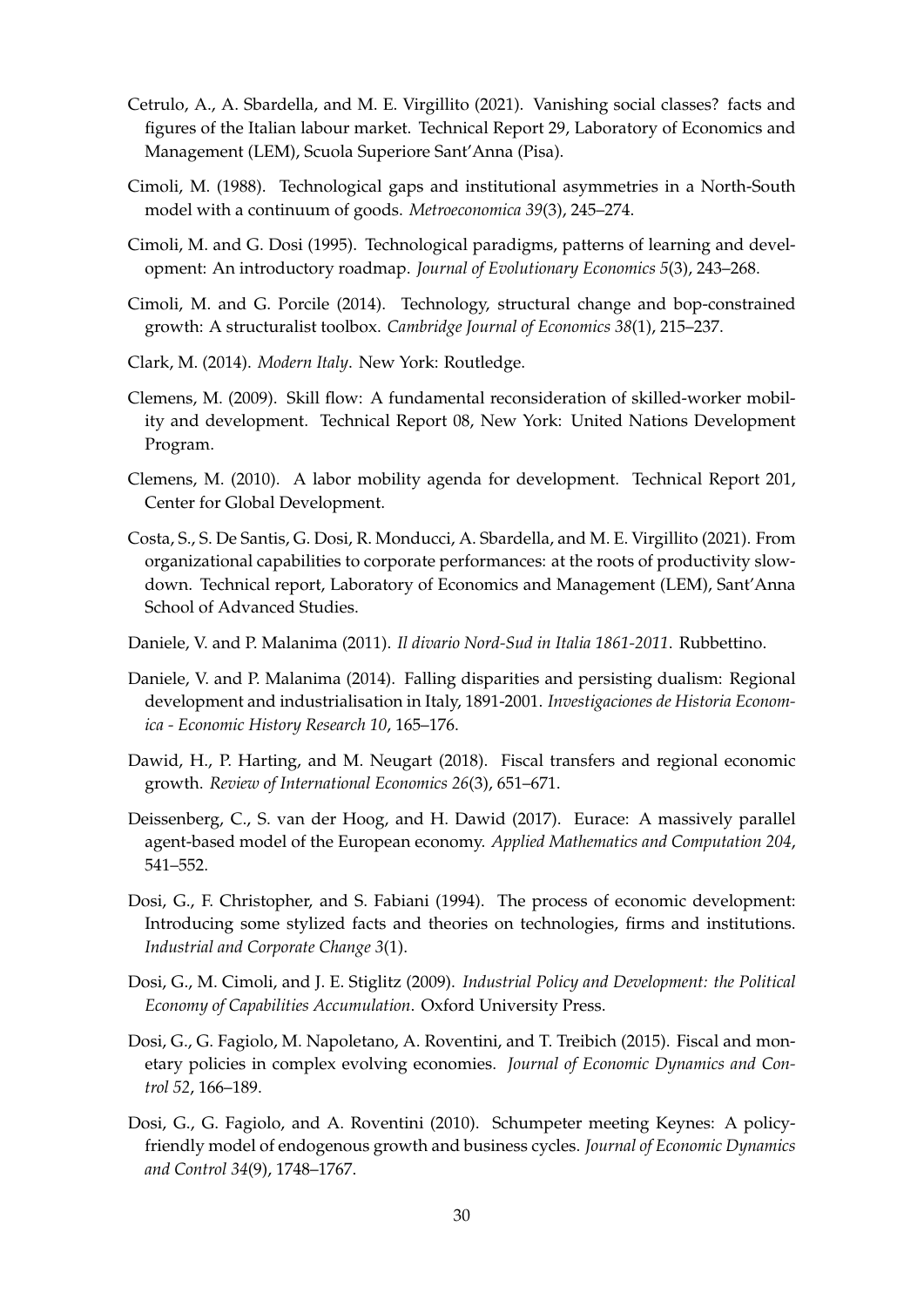- Dosi, G., L. Fanti, and M. E. Virgillito (2020). Unequal societies in usual times, unjust societies in pandemic ones. *Journal of Industrial and Business Economics 47*, 371–389.
- Dosi, G., R. B. Freeman, M. C. Pereira, A. Roventini, and M. E. Virgillito (2021). The impact of deunionization on the growth and dispersion of productivity and pay. *Industrial and Corporate Change 30*(2), 377–408.
- Dosi, G., D. Guarascio, A. Ricci, and M. E. Virgillito (2021). Neodualism in the italian business firms: training, organizational capabilities, and productivity distributions. *Small Business Economics 57*(1), 167–189.
- Dosi, G., M. C. Pereira, A. Roventini, and M. E. Virgillito (2017). When more Flexibility Yields more Fragility: the Microfoundations of Keynesian Aggregate Unemployment. *Journal of Economic Dynamics and Control 81*, 162–186.
- Dosi, G., M. C. Pereira, A. Roventini, and M. E. Virgillito (2018a). Causes and consequences of hysteresis: aggregate demand, productivity, and employment. *Industrial and Corporate Change 27*(6), 1015–1044.
- Dosi, G., M. C. Pereira, A. Roventini, and M. E. Virgillito (2018b). The effects of labour market reforms upon unemployment and income inequalities: an agent-based model. *Socio-Economic Review 16*(4), 687–720.
- Dosi, G., M. C. Pereira, A. Roventini, and M. E. Virgillito (2020). The labour-augmented k+ s model: a laboratory for the analysis of institutional and policy regimes. *EconomiA 21*(2), 160–184.
- Dosi, G., M. C. Pereira, A. Roventini, and M. E. Virgillito (2021). Technological paradigms, labour creation and destruction in a multi-sector agent-based model. Technical report, LEM Working Paper Series.
- Dosi, G., F. Riccio, and M. E. Virgillito (2021). Varieties of deindustrialization and patterns of diversification: why microchips are not potato chips. *Structural Change and Economic Dynamics 57*, 182–202.
- Dosi, G., A. Roventini, and E. Russo (2019). Endogenous growth and global divergence in a multi-country agent-based model. *Journal of Economic Dynamics and Control 101*, 101–129.
- Dustmann, C., B. Fitzenberger, U. Schönberg, and A. Spitz-Oener (2014). From sick man of Europe to economic superstar: Germany's resurgent economy. *Journal of Economic Perspectives 28*(1), 167–188.
- Dutt, A. K. (1997). The pattern of direct foreign investment and economic growth. *World Development 25*(11), 1925–1936.
- Dutt, A. K. (1998). Direct foreign investment, transnational corporations and growth: Some empirical evidence and a north-south model. In R. Kozul-Wright and R. Rowthorn (Eds.), *Transnational Corporations and the Global Economy*. Macmillan Press Ltd.
- Faini, R. (1996). Increasing returns, migrations and convergence. *Journal of Development Economics 49*, 121–136.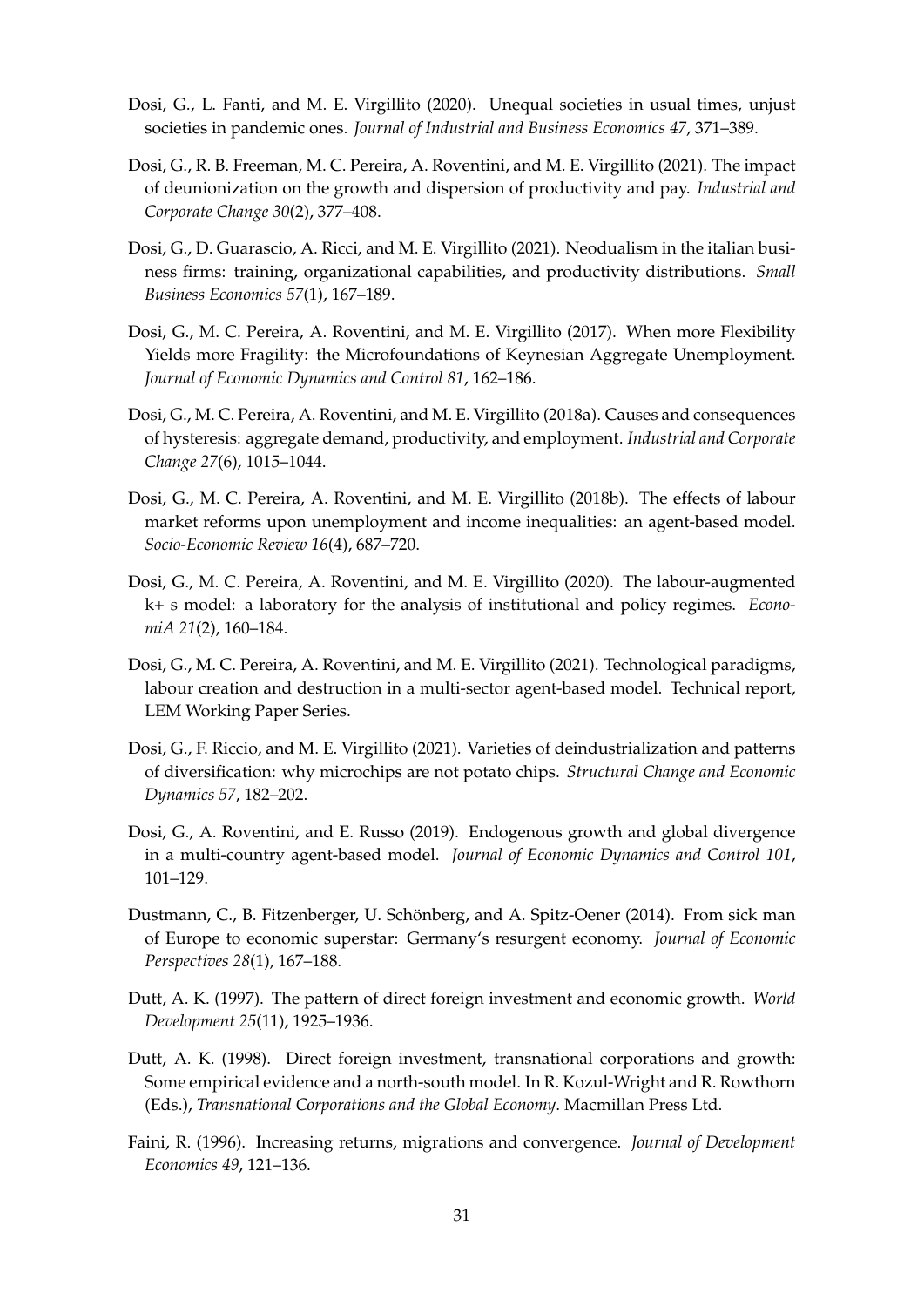- Federico, G. and G. Toniolo (1991). Italy. In R. Sylla and G. Toniolo (Eds.), *Patterns of European Industrialization: the Nineteenth Century*, pp. 197–217. Il Mulino.
- Felice, E. (2019). The roots of a dual equilibrium: Gdp, productivity, and structural change in the italian regions in the long run (1871–2011). *European Review of Economic History 23*(4), 499–528.
- Felice, E., A. Nuvolari, and M. Vasta (2019). Alla ricerca delle origini del declino economico italiano. *L'industria 40*(2), 197–222.
- Fenoaltea, S. (2005). The growth of the Italian economy, 1861-1913: preliminary secondgeneration estimates. *European Review of Economic History 9*, 273–312.
- Fiori, G. and F. Scoccianti (2021). Aggregate dynamics and microeconomic heterogeneity: the role of vintage technology. Technical Report 651, Banca d'Italia.
- Foster, L., J. C. Haltiwanger, and C. J. Krizan (2001). Aggregate productivity growth: Lessons from microeconomic evidence. In *New developments in productivity analysis*, pp. 303–372. University of Chicago Press.
- Freeman, C. (2002). Continental, national and sub-national innovation systems—complementarity and economic growth. *Research policy 31*(2), 191–211.
- Graziani, A. (1989). *L'economia italiana dal 1945 ad oggi*. Il Mulino.
- Graziani, A. (1993). Il Mezzogiorno, il mercato, il conflitto. *Meridiana 16*, 201–232.
- Kuznets, S. (1955). Economic growth and income inequality. *American Economic Review 45*, 1–28.
- Lagravinese, R. (2015). Economic crisis and rising gaps north-south: evidence from the Italian regions. *Cambridge Journal of Regions, Economy and Society 8*, 331–342.
- Landesmann, M., S. Leitner, and R. Stehrer (2015). Competitiveness of the European economy. Technical Report 01, European Investment Bank (EIB).
- Leyshon, A. (2021). Economic geography i: Uneven development,'left behind places' and 'levelling up'in a time of crisis. *Progress in Human Geography 45*(6), 1678–1691.
- Lundvall, B. A. (1992). *National Systems of Innovation Towards a Theory of Innovation and Interactive Learning*. London: Pinter Publishers.
- Meier, G. M. and J. E. Stiglitz (2001). *Frontiers of development economics: the future in perspective*. World Bank Publications.
- Paci, R. and F. Pigliaru (1997). Structural change and convergence: an Italian regional perspective. *Structural Change and Economic Dynamics 8*, 297–318.
- Papagni, E., A. Lepore, E. Felice, A. L. Baraldi, and M. R. Alfano (2021). Public investment and growth: Lessons learned from 60-years experience in southern italy. *Journal of Policy Modeling 43*(2), 376–393.
- Pavlínek, P. (2018). Global production networks, foreign direct investment, and supplier linkages in the integrated peripheries of the automotive industry. *Economic Geography 94*(2), 141–165.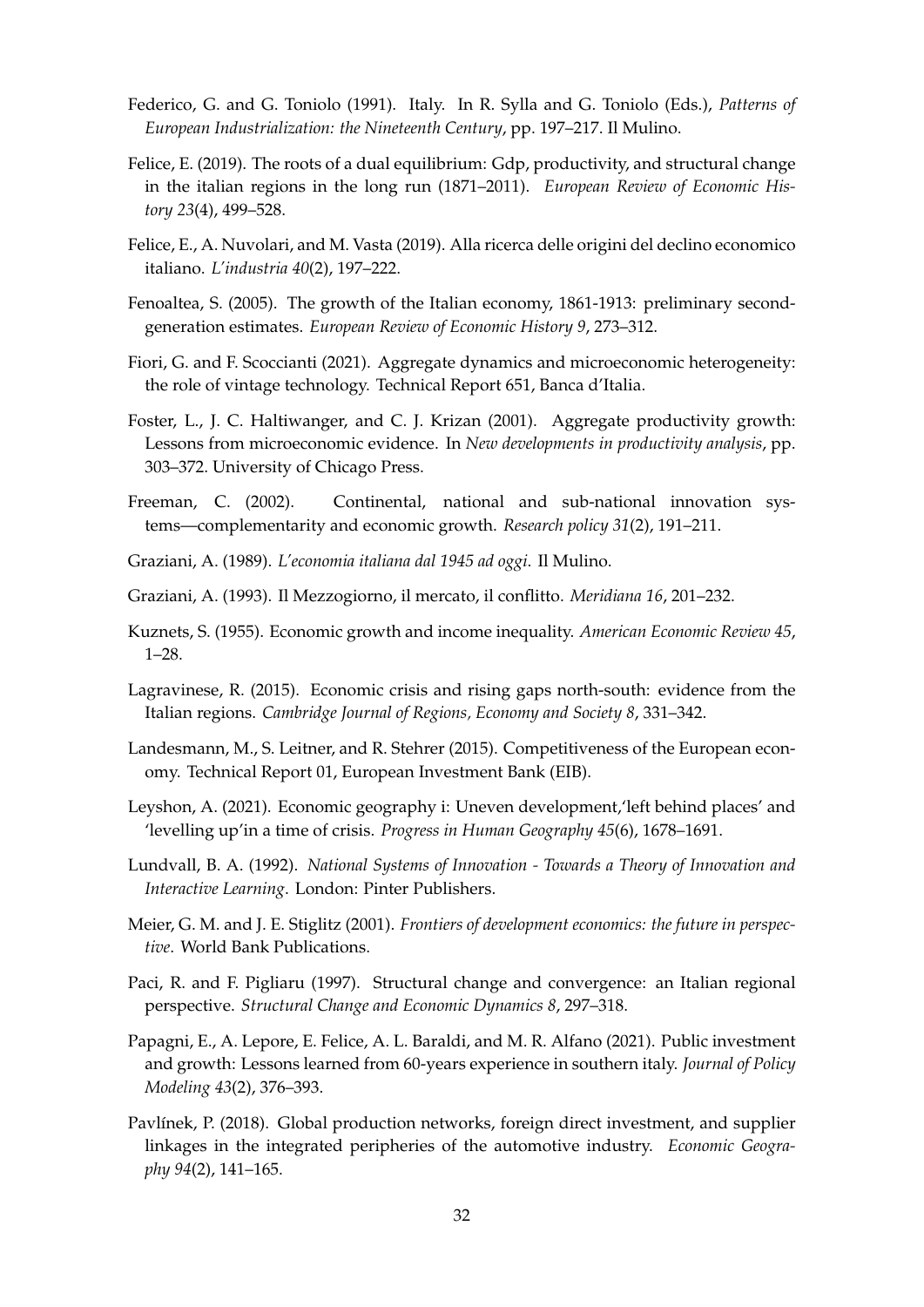- Prebisch, R. (1950). Crecimiento, desequilibrio y disparidades: interpretación del proceso de desarrollo económico. *En: Estudio económico de América Latina, 1949-E/CN. 12/164/Rev. 1-1950-p. 3-89*.
- Rodríguez-Pose, A. (2018). The revenge of the places that don't matter (and what to do about it). *Cambridge journal of regions, economy and society 11*(1), 189–209.
- Sbardella, A., A. Zaccaria, L. Pietronero, and P. Scaramozzino (2021). Behind the Italian regional divide: an economic fitness and complexity perspective. *SINAPPSI XI*(2).
- Storm, S. and C. Naastepad (2015). Europes hunger games: Income distribution, cost competitiveness and crisis. *Cambridge Journal of Economics 39*(3), 959–986.
- Svimez (2019). Il Mezzogiorno nella nuova geografia europea delle disuguaglianze. Technical report, Associazione per lo Sviluppo dell'Industria nel Mezzogiorno (Svimez).
- Svimez (2020). L'Italia diseguale di fronte all'emergenza pandemica: il contributo del Sud alla ricostruzione. Technical report, Associazione per lo Sviluppo dell'Industria nel Mezzogiorno (Svimez).
- Viesti, G., G. Pellegrini, and G. Iuzzolino (2011). Convergence among the Italian regions 1861-2011. Technical Report 2011/22, Banca d'Italia.
- Williamson, J. G. (1965). Regional inequality and the process of national development: a description of the patterns. *Economic Development and Cultural Change 13*(4), 3–84.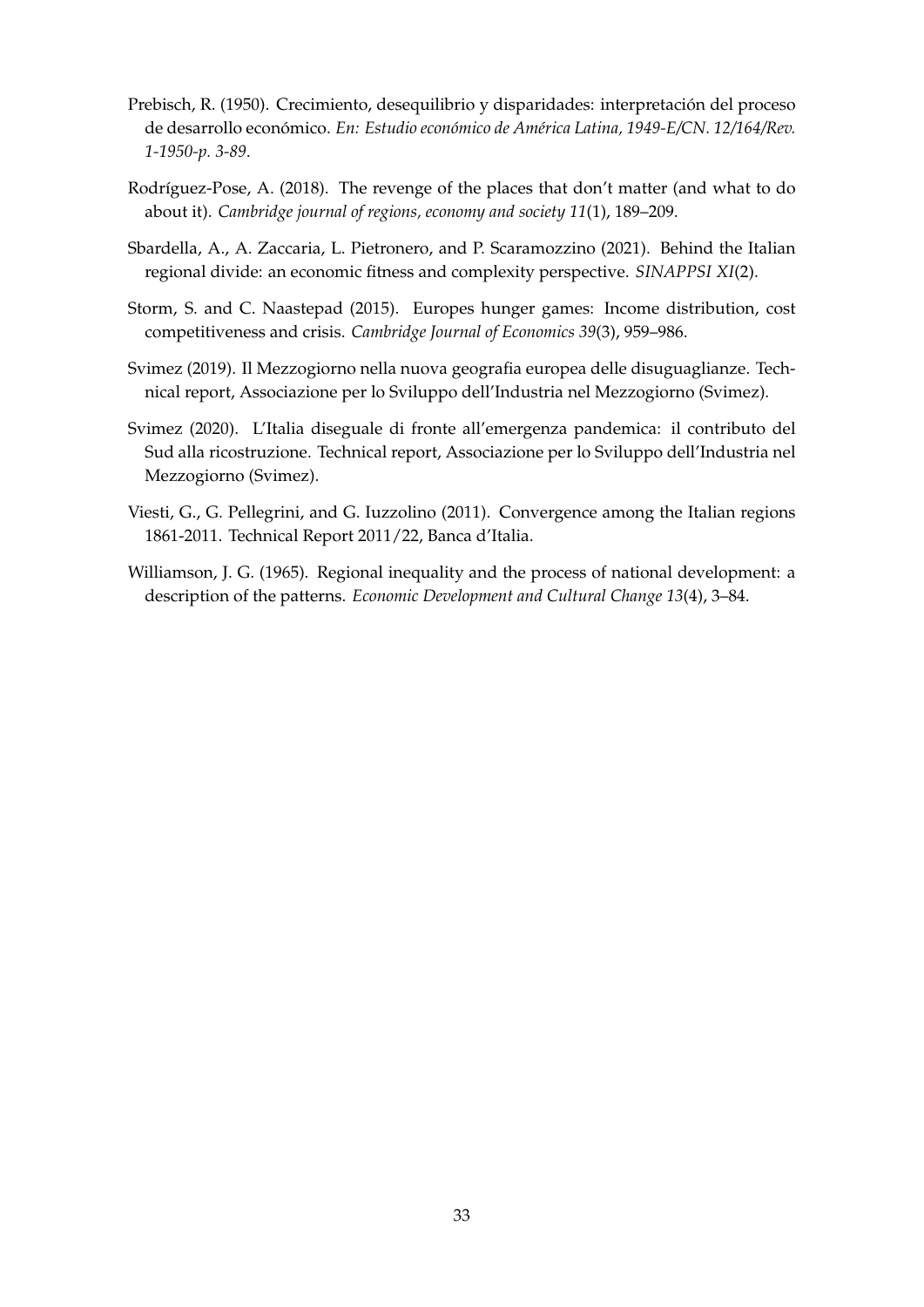# **Appendix A**

#### **Firms' entry, competitiveness and pricing rule**

Prospective firms in both sectors decide on entry based on the number  $F_{t-1}^z$  ( $z = 1, 2$ ) and financial conditions of incumbents. The number of entrants in sector  $z$  is:

$$
b_t^z = \max\left[ (\sigma \pi_t^z + (1 - \sigma) M A_t^z) F_{t-1}^z, 0 \right], \qquad z = 1, 2,
$$
 (29)

being  $o \in [0,1]$  a mix parameter and  $\pi_t^z$  a uniform random draw on the fixed support  $[\underline{x}_2^z,\bar{x}_2^z]$  representing the idiosyncratic component in the entry process. The sectoral market  $\frac{1}{2}, \frac{1}{2}$ ; representing the ratiosynchance component in the entry process. The sector attractiveness  $MA_t^z$  is evaluated based on the dynamics of firms' balance sheets:

$$
MA_t^z = MC_t^z - MC_{t-1}^z \qquad \text{(bounded to } [\underline{x}_2^z, \overline{x}_2^z]),\tag{30}
$$

defined as the (log) ratio between the aggregate sectoral stocks of liquid assets  $NW^z_{t-1}$ (bank deposits) and debt  $Deb_{t-1}^z$  (bank loans):

$$
MC_t^z = \log NW_{t-1}^z - \log Deb_{t-1}^z.
$$
\n(31)

In the consumer-good sector, firms compete according to their relative cost competitiveness. Firms' market share evolves following a replicator dynamics:

$$
f_{j,t} = f_{j,t-1} \left( 1 + \chi \frac{E_{j,t} - \bar{E}_t}{\bar{E}_t} \right), \qquad \bar{E}_t = \frac{1}{F_t^2} \sum_j E_{j,t} f_{j,t-1}, \tag{32}
$$

where  $\chi \in \mathbb{R}_+$  is a parameter,  $F_t^2$  indicates the current number of firms operating in the consumer-good market,  $\bar{E}_t$  is the average competitiveness, and firm's relative competitiveness  $E_{j,t}$  is defined by the individual normalized price  $p'_{j,t}$ , unfilled demand  $l'_{j,t}$  and product quality  $q'_{j,t}$ , with parameters  $(\omega_1, \omega_2, \omega_3) \in \mathbb{R}^3_+$ :

$$
E_{j,t} = \omega_1 \left( 1 - p'_{j,t-1} \right) + \omega_2 \left( 1 - l'_{j,t-1} \right) + \omega_3 q'_{j,t-1},\tag{33}
$$

Firms set consumption-good prices with a variable mark-up  $\mu_{j,t}$  over the average unit cost  $c_{j,t}$ :

$$
p_{j,t} = (1 + \mu_{j,t})c_{j,t}.
$$
\n(34)

Firms' mark-up rule is also driven by the evolution of individual market shares with parameter  $v \in \mathbb{R}_+$ :

$$
\mu_{j,t} = \mu_{j,t-1} \left( 1 + \nu \frac{f_{j,t-1} - f_{j,t-2}}{f_{j,t-2}} \right),\tag{35}
$$

Unfilled demand  $l_{j,t}$  is the difference between actual demand  $(D_{j,t})$  that firm j gets and its effective production  $(Q_{j,t})$  plus existing inventories  $(N_{j,t})$  accumulated from the previous periods, if any:

$$
l_{j,t} = \max [D_{j,t} - (Q_{j,t} + N_{j,t}), 0]. \tag{36}
$$

The quality of consumer-good produced by firm  $j$  is determined by the average (log) skill level of its workers. This allows us to reproduce the mechanism under which firmspecific accumulated skills are more complementary to incremental product innovation.

$$
q_{j,t} = \frac{1}{L_{j,t-1}} \sum_{\ell \in \{L_{j,t-1}\}} \log \left[ s_{\ell,t-1} \right],\tag{37}
$$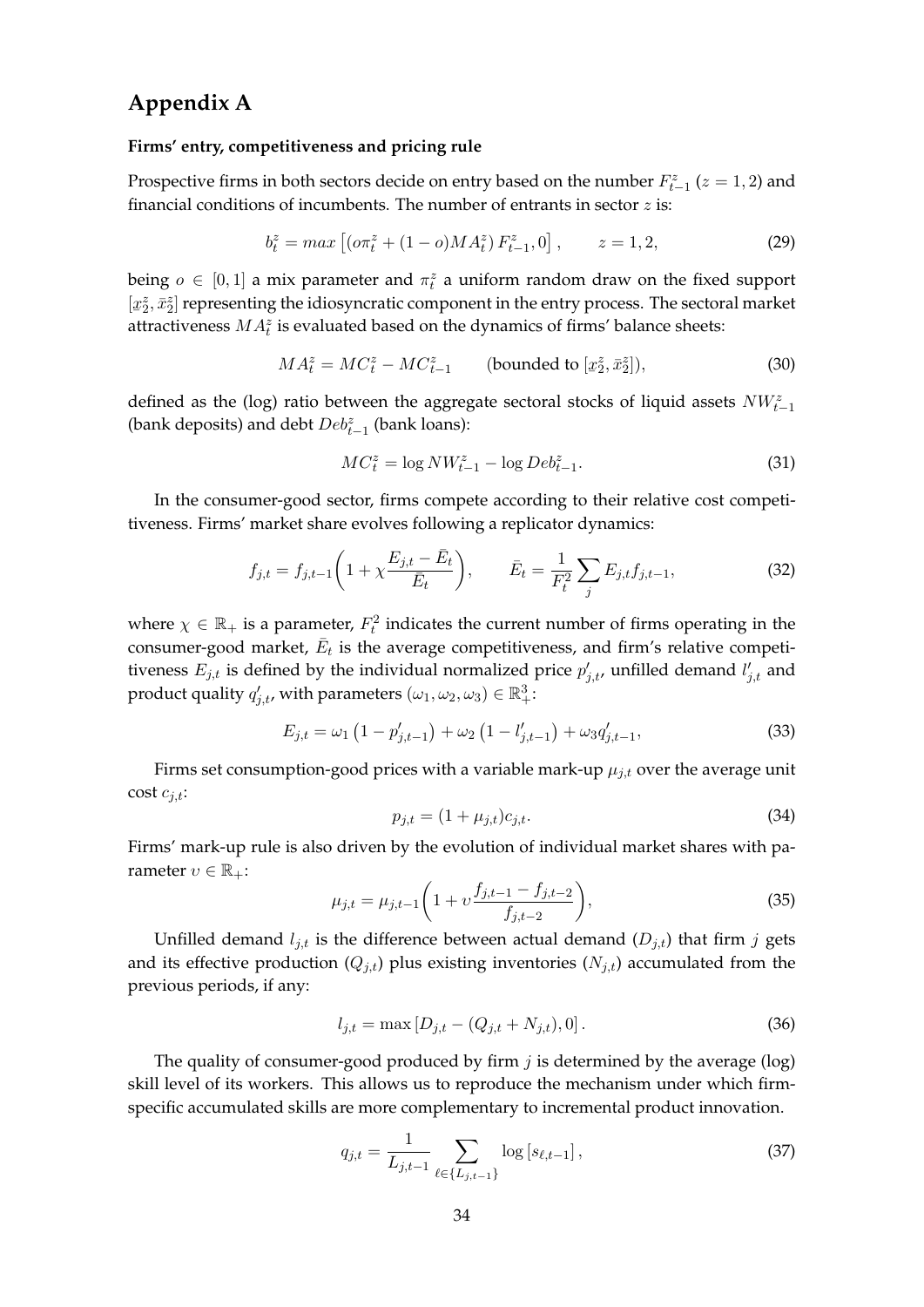#### **Banks, government, and consumption**

There are  $B$  commercial banks (subscript  $k$ ) which take deposits and provide credit to firms. Bank-firm pairs are set randomly and are stable along firms' lifetime. Bank profits come from interest received on loans ( $Loans_{k,t}$ ) and on reserves at the central bank ( $Res_{k,t}$ ) deducted from interest paid on deposits ( $Depo_{k,t}$ ) and from losses from defaulted loans  $(BadDeb_{k,t})$ :

$$
\Pi_{k,t}^b = r^{deb} Loans_{k,t} + r^{res}Res_{k,l} - r_DDepo_{k,t} - BadDeb_{k,t},\tag{38}
$$

being  $(r^{deb}, r, r_D) \in \mathbb{R}_+^3$  the interest rates on debt, bank reserves, and deposits, respectively. Government taxes firms and banks profits at a fixed rate  $tr \in \mathbb{R}_+$ :

$$
Tax_t = \left(\Pi_t^1 + \Pi_t^2 + \Pi_t^b\right)tr,\t\t(39)
$$

where  $\Pi_t^1$ ,  $\Pi_t^2$  and  $\Pi_t^b$  are the aggregate total profits of the capital-good, the consumer-good and the banking sectors, respectively. It pays to unemployed workers a benefit  $w_t^u$  which is a fraction of the current average wage  $\bar{w}_t$ :

$$
w_t^u = \psi \bar{w}_{t-1},\tag{40}
$$

where  $\psi \in [0, 1]$  is a parameter. The recurring total public expenditure  $G_t$  and the public primary deficit (or surplus) are:

$$
G_t = (L^S - L_t^D) w_t^u. \tag{41}
$$

$$
Def_t = G_t - Tax_t,\t\t(42)
$$

The stock of public debt is updated as in:

$$
Deb_t = Deb_{t-1} + Def_t - \Pi_t^{cb} + G_t^{bail},\tag{43}
$$

where  $\Pi_t^{cb}$  is the operational result (profits/losses) of the central bank and  $G_t^{bail}$  is the cost of rescuing (bail-out) the banking sector during financial crises, if any.

Workers fully consume their income (if possible) and do not get credit. Accordingly, desired aggregate consumption  $C_t^d$  depends on the income of both employed and unemployed workers plus the desired unsatisfied consumption from previous periods:

$$
C_t^d = \sum_{\ell} w_{\ell,t} + G_t + (C_{t-1}^d - C_{t-1}).
$$
\n(44)

The effective consumption  $C_t$ is bound by the real production  $Q_t^2$  of the consumption-good sector:

$$
C_t = \min(C_t^d, Q_t^2), \quad Q_t^2 = \sum_j Q_{j,t}.
$$
\n(45)

The model applies the standard national account identities by the aggregation of agents' stocks and flows. The aggregate value added by capital- and consumption-good firms  $Y_t$  equals their aggregated production  $Q_t^1$  and  $Q_t^2$ , respectively (there are no intermediate goods). That is equal to the sum of the effective consumption  $C_t$ , the total investment  $I_t$  and the change in firm's inventories  $\Delta N_t$ :

$$
Q_t^1 + Q_t^2 = Y_t = C_t + I_t + \Delta N_t.
$$
\n(46)

For further details, see Dosi et al. (2010), Dosi et al. (2015) and Dosi et al. (2017).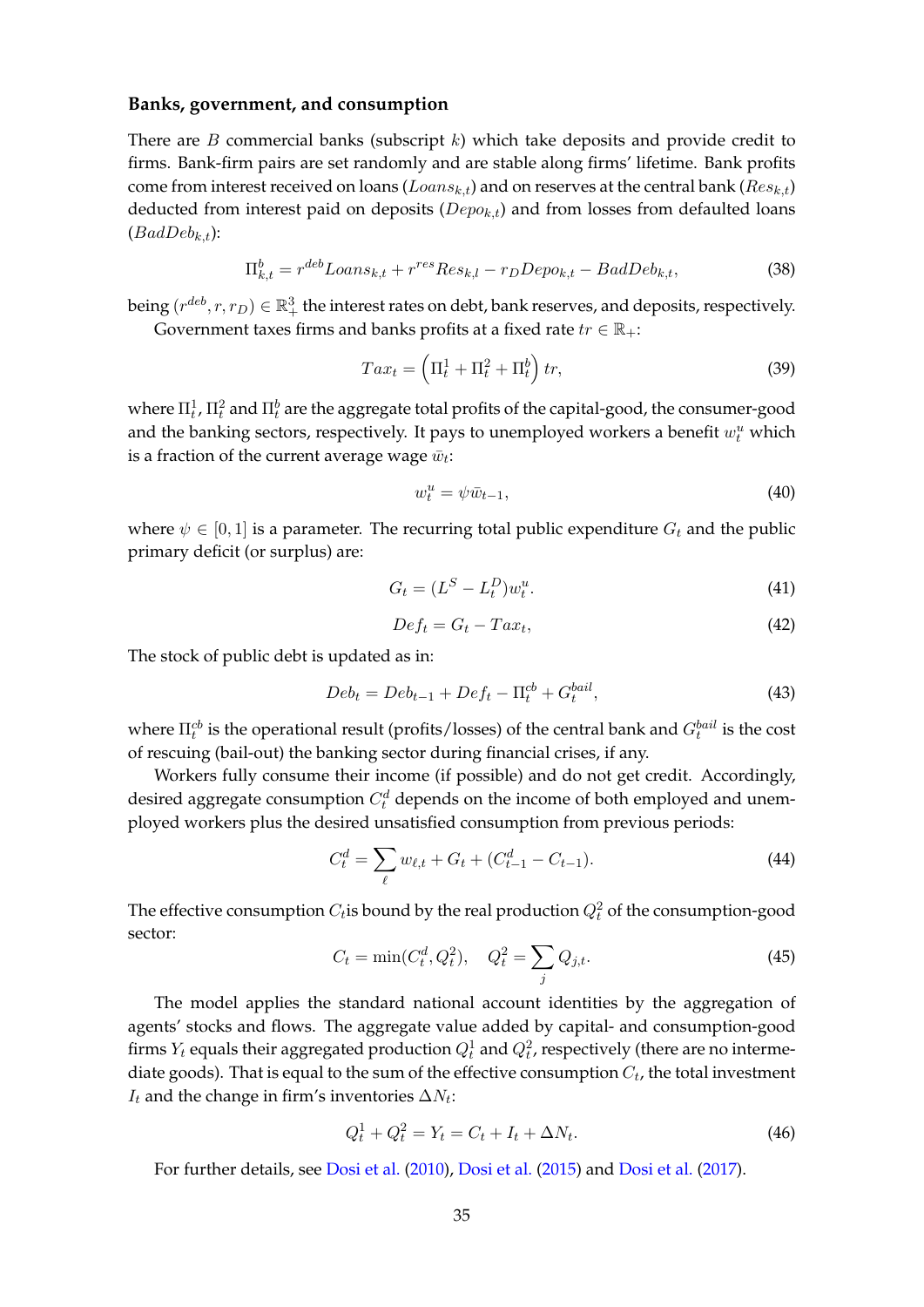# **Appendix B**

# **Baseline calibration and model Stock-Flow consistency**

| SYMBOL                        | DESCRIPTION                                         | <b>VALUE</b>      |
|-------------------------------|-----------------------------------------------------|-------------------|
|                               | Policy and credit market                            |                   |
| $\phi$                        | Unemployment subsidy rate on average wage           | 0.200             |
| tr                            | Tax rate                                            | 0.100             |
| $\boldsymbol{r}$              | Prime interest rate                                 | 0.010             |
| $r_D$                         | Interest rate on bank deposits                      | 0.000             |
| $\mu_{deb}$                   | Mark-up of interest on debt over prime rate         | 0.000             |
| $\mu_{res}$                   | Mark-up of interest on reserve to prime rate        | 1.000             |
| Λ                             | Prudential limit on debt (sales multiple)           | 3                 |
| $\Lambda_{min}$               | Prudential limit on debt (fixed floor)              | 20000             |
| Labour market                 |                                                     |                   |
| $w_{err}^o$                   | SD of error when evaluating the market wage         | 0.100             |
| $\epsilon$                    | Minimum desired wage increase rate                  | 0.020             |
| $\tau_T$                      | Skills accumulation rate on tenure                  | 0.010             |
| $\tau_U$                      | Skills deterioration rate on unemployment           | 0.010             |
| $T_r$                         | Number of periods before retirement (work life)     | 120               |
| $T_{\rm s}$                   | Number of wage memory periods                       | $\overline{4}$    |
| $\omega$                      | Number of firms to send applications (employed)     | 5                 |
| $\omega_{un}$                 | Number of firms to send applications (unempl.)      | 10                |
| $\psi_2$                      | Aggregate productivity pass-trough                  | 1.000             |
| $\psi_4$                      | Firm-level productivity pass-trough                 | 0.500             |
| $\psi_6$                      | Share of firm free cash flow paid as bonus          | 0.200             |
| Technology                    |                                                     |                   |
| η                             | Maximum machine-tools useful life                   | 19                |
| $\nu$                         | R&D investment propensity over sales                | 0.040             |
| ξ                             | Share of R&D expenditure in imitation               | 0.500             |
| b                             | Payback period for machine replacement              | 9                 |
| $dim_{mach}$                  | Machine-tool unit production capacity               | 40                |
| $(\alpha_1,\beta_1)$          | Beta distribution parameters (innovation process)   | (3,3)             |
| $(\alpha_2,\beta_2)$          | Beta distribution parameters (entrant productivity) | (2,4)             |
| $(\zeta_1,\zeta_2)$           | Search capabilities for innovation/imitation        | (0.300, 0.300)    |
| $[\underline{x}_1,\bar{x}_1]$ | Beta distribution support (innovation process)      | $[-0.150, 0.150]$ |

**Table B.1:** Model parameters and initial conditions.

(continue...)

Baseline parameter settings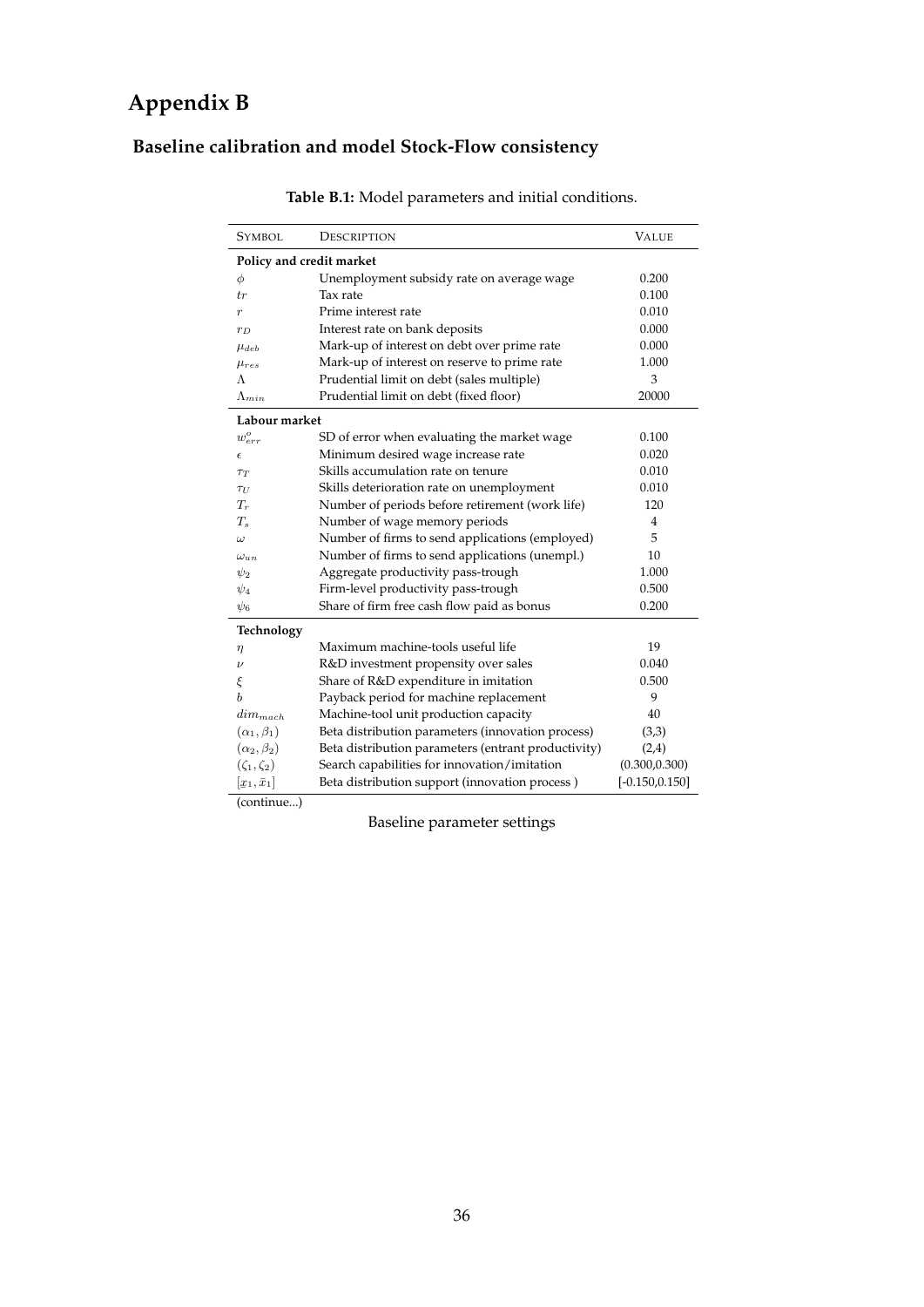| <b>SYMBOL</b>             | DESCRIPTION                                         | <b>VALUE</b>      |
|---------------------------|-----------------------------------------------------|-------------------|
| Industrial dynamics       |                                                     |                   |
| $\gamma$                  | Share of new customers for capital-good firm        | 0.500             |
| $\iota$                   | Desired inventories share                           | 0.100             |
| $\mu_1$                   | Mark-up in capital-good sector                      | 0.100             |
| 0                         | Weight of market conditions for entry decision      | 0.500             |
| $\chi$                    | Replicator dynamics coefficient (compet. intensity) | 1.000             |
| $\upsilon$                | Mark-up adjustment coefficient                      | 0.040             |
| $\boldsymbol{u}$          | Planned utilization by consumption-good entrant     | 0.750             |
| $x_5$                     | Max technical advantage of capital-good entrant     | 0.300             |
| $exit_1$                  | Min orders to stay in capital-good sector           | 1                 |
| $exit_2$                  | Min share to stay in consumption-good sector        | $10^{-5}$         |
| $[\Phi_1, \Phi_2]$        | Min/max capital ratio for consumer-good entrant     | [0.100, 0.900]    |
| $[\Phi_3, \Phi_4]$        | Min/max net wealth ratio for capital-good entrant   | [0.100, 0.900]    |
| $\omega_1$                | Competitiveness weight for price                    | 1.000             |
| $\omega_2$                | Competitiveness weight for unfilled demand          | 1.000             |
| $\omega_3$                | Competitiveness weight for quality                  | 1.000             |
| $[x_2^1, \bar{x}_2^1]$    | Entry distribution support for capital-good firm    | $[-0.150, 0.150]$ |
| $[x_2^2, \bar{x}_2^2]$    | Entry distribution support for consumer-good firm   | $[-0.150, 0.150]$ |
| $[F_{min}^1, F_{max}^1]$  | Min/max number of capital-good firms                | [1,100]           |
| $[F_{min}^2, F_{max}^2]$  | Min/max number of consumer-good firms               | [1,400]           |
| <b>Initial conditions</b> |                                                     |                   |
| $\mu_0^2$                 | Initial mark-up in consumption-good sector          | 0.200             |
| $K_0$                     | Initial capital stock in consumer-good sector       | 800               |
| $L_0^S$                   | Number of workers                                   | $2.510^{5}$       |
| $Sav_0$                   | Initial consumer unfilled-demand savings            | $1.110^{6}$       |
| B <sub>0</sub>            | Number of banks                                     | 10                |
| $(F_0^1, F_0^2)$          | Initial number of capital/consumption-good firms    | (20, 200)         |
| $NW_0^b$                  | Initial net wealth of banking sector                | $1.010^{6}$       |
| $(NW_0^1, NW_0^2)$        | Initial net wealth capital/consumption-good sector  | (10000, 5000)     |

Baseline parameter settings